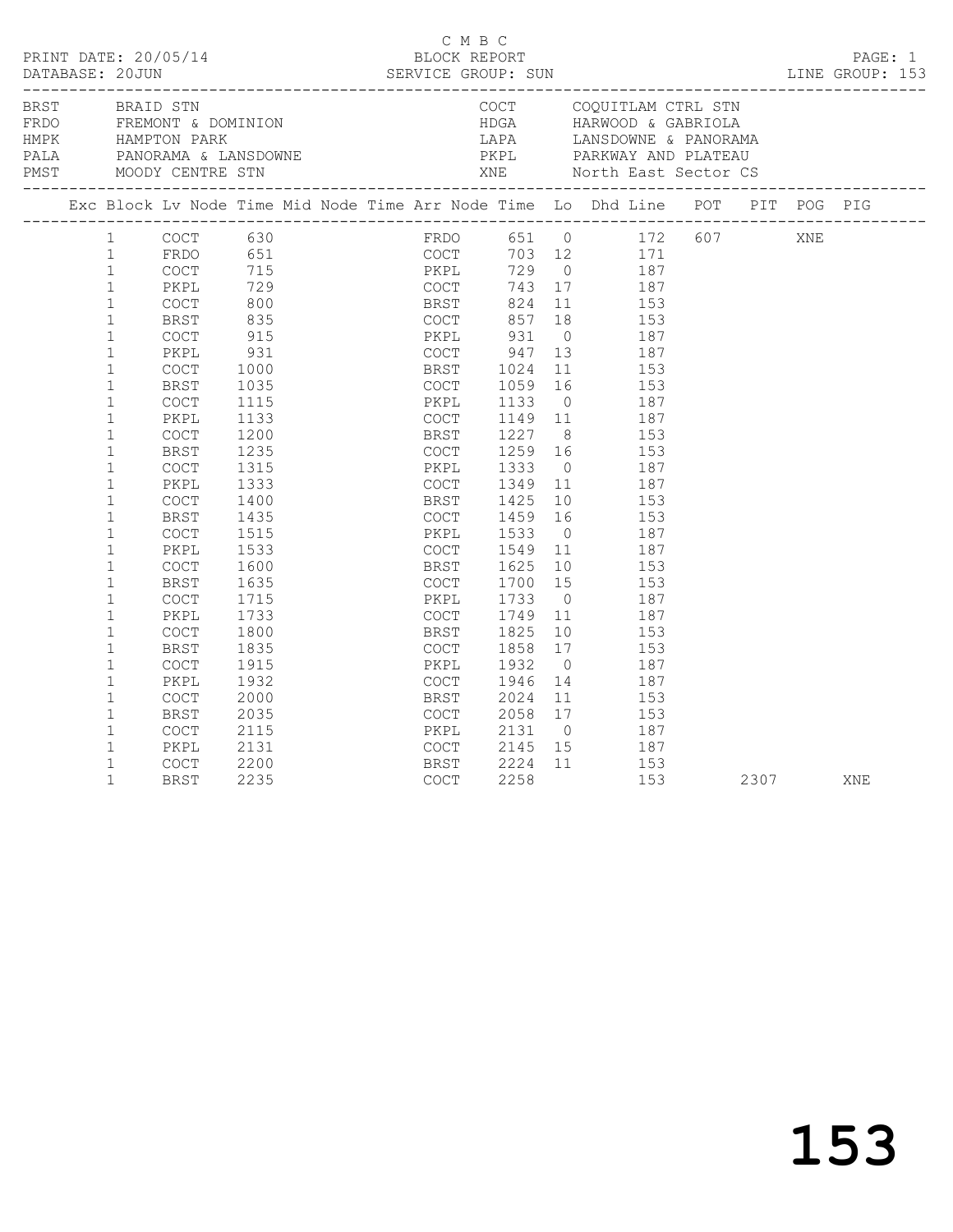# C M B C<br>BLOCK REPORT

| DATABASE: 20JUN |                |                                            |      |  | SERVICE GROUP: SUN                         |        |                 |                                                                    |     |             | LINE GROUP: 153 |  |
|-----------------|----------------|--------------------------------------------|------|--|--------------------------------------------|--------|-----------------|--------------------------------------------------------------------|-----|-------------|-----------------|--|
|                 |                |                                            |      |  |                                            |        |                 | Exc Block Lv Node Time Mid Node Time Arr Node Time Lo Dhd Line POT |     | PIT POG PIG |                 |  |
|                 | $\mathbf{2}$   | COCT                                       | 705  |  | <b>HMPK</b>                                | 719 0  |                 | 186                                                                | 642 | XNE         |                 |  |
|                 | $\mathbf{2}$   | HMPK                                       | 719  |  | COCT                                       | 734 11 |                 | 186                                                                |     |             |                 |  |
|                 | $\mathbf{2}$   | COCT                                       | 745  |  | PALA                                       | 756    | $\overline{0}$  | 185                                                                |     |             |                 |  |
|                 | $\mathbf{2}$   | PALA                                       | 756  |  | PMST                                       | 807    | 13              | 184                                                                |     |             |                 |  |
|                 | $\mathbf{2}$   | PMST                                       | 820  |  | LAPA                                       | 837    | $\overline{0}$  | 184                                                                |     |             |                 |  |
|                 | $\mathbf{2}$   | LAPA                                       | 837  |  | COCT                                       | 847    | 8 <sup>8</sup>  | 185                                                                |     |             |                 |  |
|                 | $\sqrt{2}$     | COCT                                       | 855  |  | HDGA                                       | 906    | $\overline{0}$  | 189                                                                |     |             |                 |  |
|                 | $\mathbf{2}$   | HDGA                                       | 906  |  | COCT                                       | 915    | 20              | 189                                                                |     |             |                 |  |
|                 | $\mathbf{2}$   | COCT                                       | 935  |  | HMPK                                       | 951    | $\circ$         | 186                                                                |     |             |                 |  |
|                 | $\mathbf{2}$   | HMPK                                       | 951  |  | COCT                                       | 1006   | 9               | 186                                                                |     |             |                 |  |
|                 | $\sqrt{2}$     | COCT                                       | 1015 |  | PALA                                       | 1028   | $\overline{0}$  | 185                                                                |     |             |                 |  |
|                 | $\mathbf{2}$   | PALA                                       | 1028 |  | PMST                                       | 1040   | 10              | 184                                                                |     |             |                 |  |
|                 | $\mathbf{2}$   | PMST                                       | 1050 |  | LAPA                                       | 1107   | $\overline{0}$  | 184                                                                |     |             |                 |  |
|                 | $\mathbf{2}$   | LAPA                                       | 1107 |  | COCT                                       | 1117   | 8 <sup>8</sup>  | 185                                                                |     |             |                 |  |
|                 | $\sqrt{2}$     | COCT                                       | 1125 |  | HDGA                                       | 1138   | $\overline{0}$  | 189                                                                |     |             |                 |  |
|                 | $\sqrt{2}$     | HDGA                                       | 1138 |  | COCT                                       | 1148   | 17              | 189                                                                |     |             |                 |  |
|                 | $\mathbf{2}$   | COCT                                       | 1205 |  | HMPK                                       | 1223   | $\overline{0}$  | 186                                                                |     |             |                 |  |
|                 | $\mathbf{2}$   | HMPK                                       | 1223 |  | COCT                                       | 1240   | $5\overline{)}$ | 186                                                                |     |             |                 |  |
|                 | $\sqrt{2}$     | COCT                                       | 1245 |  | PALA                                       | 1256   | $\overline{0}$  | 185                                                                |     |             |                 |  |
|                 | $\sqrt{2}$     | PALA                                       | 1256 |  | PMST                                       | 1308   | 12              | 184                                                                |     |             |                 |  |
|                 | $\overline{c}$ | PMST                                       | 1320 |  | LAPA                                       | 1337   | $\overline{0}$  | 184                                                                |     |             |                 |  |
|                 | $\mathbf{2}$   | LAPA                                       | 1337 |  | COCT                                       | 1347   | 8 <sup>8</sup>  | 185                                                                |     |             |                 |  |
|                 | $\overline{c}$ | COCT                                       | 1355 |  | HDGA                                       | 1410   | $\overline{0}$  | 189                                                                |     |             |                 |  |
|                 | $\sqrt{2}$     | HDGA                                       | 1410 |  | COCT                                       | 1420   | 15              | 189                                                                |     |             |                 |  |
|                 | $\overline{c}$ | COCT                                       | 1435 |  | HMPK                                       | 1454   | $\overline{0}$  | 186                                                                |     |             |                 |  |
|                 | $\mathbf{2}$   | HMPK                                       | 1454 |  | COCT                                       | 1509   | 6               | 186                                                                |     |             |                 |  |
|                 | $\sqrt{2}$     | COCT                                       | 1515 |  | PALA                                       | 1526   | $\overline{0}$  | 185                                                                |     |             |                 |  |
|                 | $\sqrt{2}$     | PALA                                       | 1526 |  | PMST                                       | 1538   | 12              | 184                                                                |     |             |                 |  |
|                 | $\mathbf{2}$   | PMST                                       | 1550 |  | LAPA                                       | 1607   | $\overline{0}$  | 184                                                                |     |             |                 |  |
|                 | $\sqrt{2}$     | LAPA                                       | 1607 |  | COCT                                       | 1617   | 8 <sup>8</sup>  | 185                                                                |     |             |                 |  |
|                 | $\mathbf{2}$   | COCT                                       | 1625 |  | HDGA                                       | 1638   | $\overline{0}$  | 189                                                                |     |             |                 |  |
|                 | $\sqrt{2}$     | HDGA                                       | 1638 |  | COCT                                       | 1648   | 17              | 189                                                                |     |             |                 |  |
|                 | $\sqrt{2}$     | COCT                                       | 1705 |  | HMPK                                       | 1725   | $\overline{0}$  | 186                                                                |     |             |                 |  |
|                 | $\mathbf{2}$   | HMPK                                       | 1725 |  | COCT                                       | 1740   | 5               | 186                                                                |     |             |                 |  |
|                 | $\mathbf{2}$   | COCT                                       | 1745 |  | PALA                                       | 1757   | $\overline{0}$  | 185                                                                |     |             |                 |  |
|                 | $\sqrt{2}$     | PALA                                       | 1757 |  | PMST                                       | 1809   | 11              | 184                                                                |     |             |                 |  |
|                 | $\mathbf{2}$   | PMST                                       | 1820 |  | LAPA                                       | 1837   | $\overline{0}$  | 184                                                                |     |             |                 |  |
|                 | $\overline{2}$ | LAPA                                       | 1837 |  | COCT                                       | 1847   | 8               | 185                                                                |     |             |                 |  |
|                 | $\mathbf{2}$   | COCT 1855                                  |      |  | HDGA 1906 0                                |        |                 | 189                                                                |     |             |                 |  |
|                 | $\mathbf 2$    | HDGA                                       | 1906 |  | $\mathtt{C}\mathtt{O}\mathtt{C}\mathtt{T}$ | 1914   | 16              | 189                                                                |     |             |                 |  |
|                 | $\overline{c}$ | $\mathtt{C}\mathtt{O}\mathtt{C}\mathtt{T}$ | 1930 |  | HMPK                                       | 1947   | $\mathbf{0}$    | 186                                                                |     |             |                 |  |
|                 | $\mathbf{2}$   | HMPK                                       | 1947 |  | COCT                                       | 2000   | 15              | 186                                                                |     |             |                 |  |
|                 | $\mathbf{2}$   | $\mathtt{C}\mathtt{O}\mathtt{C}\mathtt{T}$ | 2015 |  | PALA                                       | 2027   | $\circ$         | 185                                                                |     |             |                 |  |
|                 | $\sqrt{2}$     | PALA                                       | 2027 |  | PMST                                       | 2038   | 12              | 184                                                                |     |             |                 |  |
|                 | $\mathbf{2}$   | PMST                                       | 2050 |  | LAPA                                       | 2107   | 0               | 184                                                                |     |             |                 |  |
|                 | $\sqrt{2}$     | LAPA                                       | 2107 |  | $\mathtt{C}\mathtt{O}\mathtt{C}\mathtt{T}$ | 2117   | 8               | 185                                                                |     |             |                 |  |
|                 | $\mathbf{2}$   | $\mathtt{C}\mathtt{O}\mathtt{C}\mathtt{T}$ | 2125 |  | HDGA                                       | 2136   | $\circ$         | 189                                                                |     |             |                 |  |
|                 | $\overline{c}$ | HDGA                                       | 2136 |  | $\mathtt{C}\mathtt{O}\mathtt{C}\mathtt{T}$ | 2144   | 11              | 189                                                                |     |             |                 |  |
|                 | $\sqrt{2}$     | $\mathtt{C}\mathtt{O}\mathtt{C}\mathtt{T}$ | 2155 |  | HMPK                                       | 2210   | $\mathbb O$     | 186                                                                |     |             |                 |  |
|                 | $\mathbf{2}$   | HMPK                                       | 2210 |  | COCT                                       | 2223   | 5               | 186                                                                |     |             |                 |  |
|                 | $\sqrt{2}$     | COCT                                       | 2228 |  | HMPK                                       | 2242   | 0               | 186                                                                |     |             |                 |  |
|                 | $\mathbf{2}$   | HMPK                                       | 2242 |  | COCT                                       | 2255   | 5               | 186                                                                |     |             |                 |  |
|                 | $\overline{c}$ | COCT                                       | 2300 |  | ${\tt HMPK}$                               | 2314   | $\circ$         | 186                                                                |     |             |                 |  |

2 HMPK 2314 COCT 2327 186 2336 XNE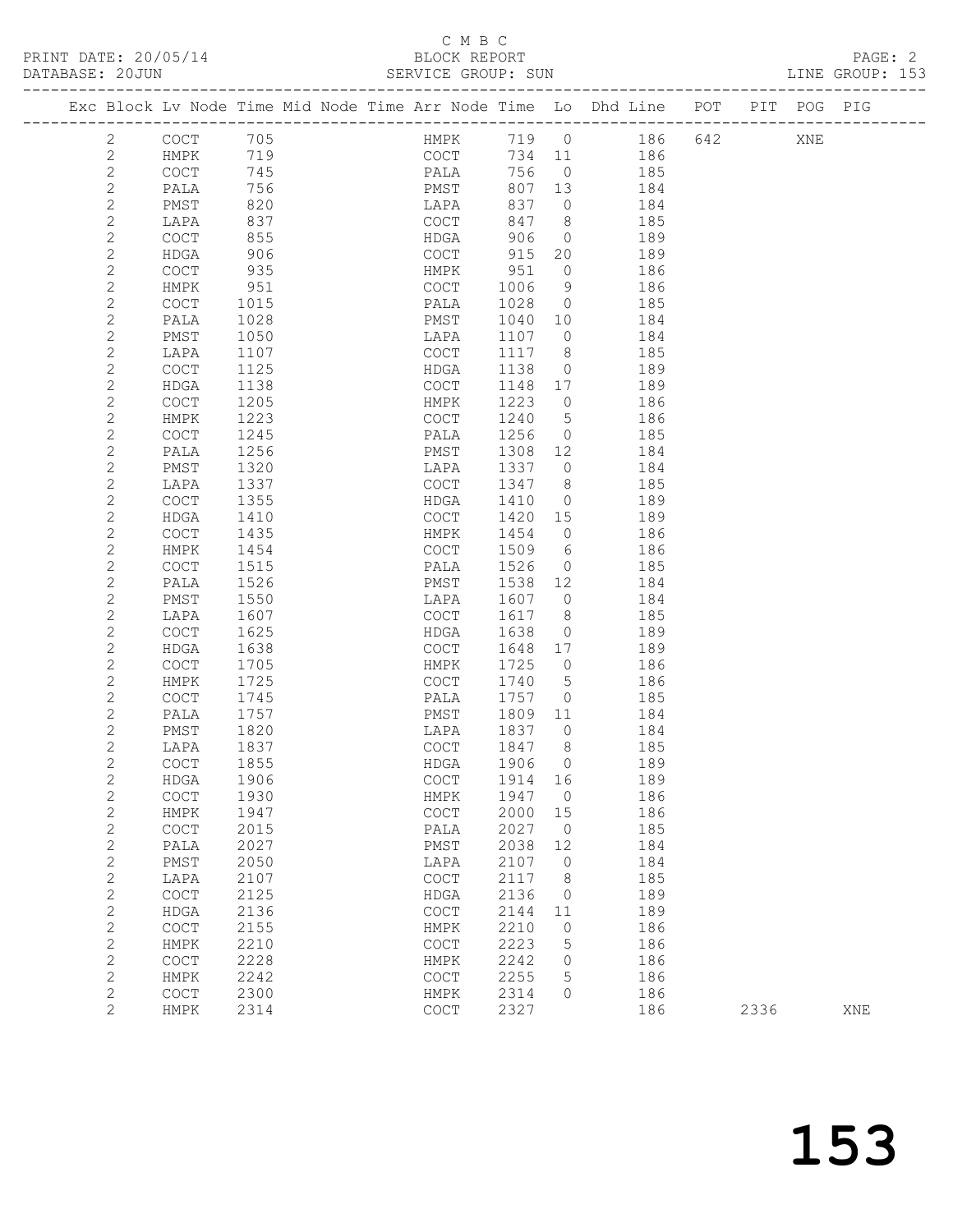|  |                |             |      |  |             |       |                | Exc Block Lv Node Time Mid Node Time Arr Node Time Lo Dhd Line POT |      | PIT POG PIG |     |
|--|----------------|-------------|------|--|-------------|-------|----------------|--------------------------------------------------------------------|------|-------------|-----|
|  |                |             |      |  |             |       |                |                                                                    |      |             |     |
|  | 3              | <b>COCT</b> | 645  |  | PKPL        | 659 0 |                | 187                                                                |      | XNE         |     |
|  | 3              | PKPL        | 659  |  | COCT        | 713   | 17             | 187                                                                |      |             |     |
|  | 3              | <b>COCT</b> | 730  |  | BRST        | 753   | 12             | 153                                                                |      |             |     |
|  | 3              | <b>BRST</b> | 805  |  | COCT        | 827   | 18             | 153                                                                |      |             |     |
|  | 3              | <b>COCT</b> | 845  |  | PKPL        | 901   | $\bigcirc$     | 187                                                                |      |             |     |
|  | $\mathsf 3$    | PKPL        | 901  |  | <b>COCT</b> | 915   | 15             | 187                                                                |      |             |     |
|  | 3              | <b>COCT</b> | 930  |  | BRST        | 954   | 11             | 153                                                                |      |             |     |
|  | 3              | BRST        | 1005 |  | COCT        | 1029  | 16             | 153                                                                |      |             |     |
|  | 3              | <b>COCT</b> | 1045 |  | PKPL        | 1103  | $\overline{0}$ | 187                                                                |      |             |     |
|  | 3              | PKPL        | 1103 |  | <b>COCT</b> | 1119  | 11             | 187                                                                |      |             |     |
|  | 3              | <b>COCT</b> | 1130 |  | BRST        | 1157  | 8 <sup>8</sup> | 153                                                                |      |             |     |
|  | 3              | BRST        | 1205 |  | COCT        | 1229  | 16             | 153                                                                |      |             |     |
|  | $\mathfrak{Z}$ | <b>COCT</b> | 1245 |  | PKPL        | 1303  | $\overline{0}$ | 187                                                                |      |             |     |
|  | 3              | PKPL        | 1303 |  | <b>COCT</b> | 1319  | 11             | 187                                                                |      |             |     |
|  | $\mathsf 3$    | <b>COCT</b> | 1330 |  | BRST        | 1355  | 10             | 153                                                                |      |             |     |
|  | 3              | BRST        | 1405 |  | COCT        | 1429  | 16             | 153                                                                |      |             |     |
|  | 3              | <b>COCT</b> | 1445 |  | PKPL        | 1503  | $\Omega$       | 187                                                                |      |             |     |
|  | 3              | PKPL        | 1503 |  | COCT        | 1519  | 11             | 187                                                                |      |             |     |
|  | 3              | <b>COCT</b> | 1530 |  | BRST        | 1556  | - 9            | 153                                                                |      |             |     |
|  | $\mathsf 3$    | <b>BRST</b> | 1605 |  | <b>COCT</b> | 1630  | 15             | 153                                                                |      |             |     |
|  | 3              | <b>COCT</b> | 1645 |  | PKPL        | 1703  | $\overline{0}$ | 187                                                                |      |             |     |
|  | 3              | PKPL        | 1703 |  | <b>COCT</b> | 1719  | 11             | 187                                                                |      |             |     |
|  | 3              | <b>COCT</b> | 1730 |  | BRST        | 1755  | 10             | 153                                                                |      |             |     |
|  | 3              | <b>BRST</b> | 1805 |  | <b>COCT</b> | 1829  | 16             | 153                                                                |      |             |     |
|  | 3              | COCT        | 1845 |  | PKPL        | 1902  | $\bigcirc$     | 187                                                                |      |             |     |
|  | 3              | PKPL        | 1902 |  | <b>COCT</b> | 1916  |                | 187                                                                | 1925 |             | XNE |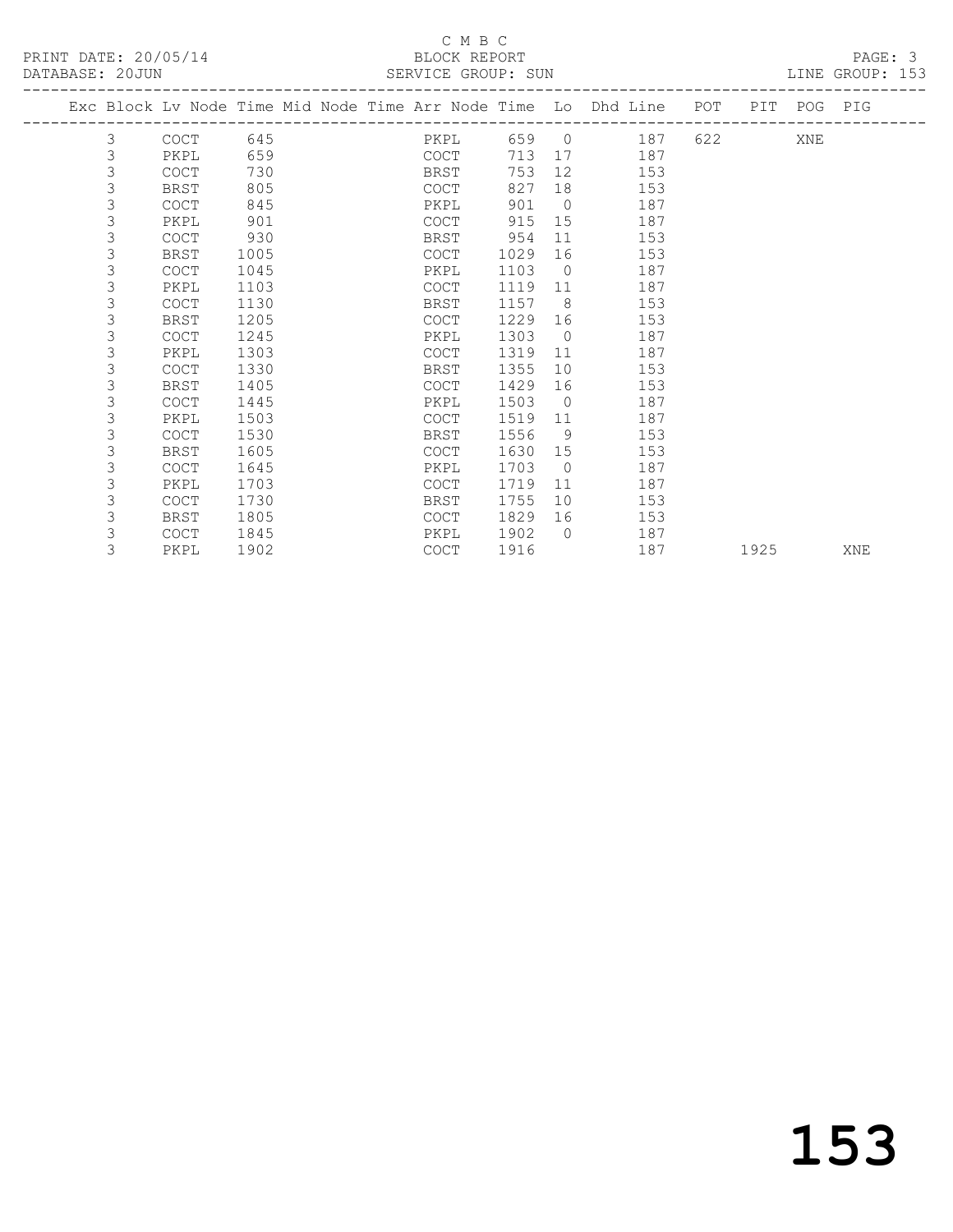|   |             |     | Exc Block Lv Node Time Mid Node Time Arr Node Time Lo Dhd Line |     |                  |     | POT | PIT | POG | PIG |
|---|-------------|-----|----------------------------------------------------------------|-----|------------------|-----|-----|-----|-----|-----|
| 4 | COCT        | 635 | HMPK                                                           | 649 | $\left( \right)$ | 186 | 612 |     | XNE |     |
| 4 | HMPK        | 649 | COCT                                                           | 704 | 21               | 186 |     |     |     |     |
| 4 | <b>COCT</b> | 725 | HDGA                                                           | 734 | $\Omega$         | 189 |     |     |     |     |
|   | HDGA        | 734 | COCT                                                           | 743 | 22               | 189 |     |     |     |     |
|   | <b>COCT</b> | 805 | HMPK                                                           | 819 | $\Omega$         | 186 |     |     |     |     |
| 4 | HMPK        | 819 | COCT                                                           | 834 | $-11$            | 186 |     |     |     |     |
| 4 | <b>COCT</b> | 845 | PALA                                                           | 856 | $\Omega$         | 185 |     |     |     |     |
| 4 | PALA        | 856 | PMST                                                           | 907 | - 13             | 184 |     |     |     |     |
|   | PMST        | 920 | LAPA                                                           | 937 | $\Omega$         | 184 |     |     |     |     |
|   | LAPA        | 937 | COCT                                                           | 947 | 8                | 185 |     |     |     |     |
|   |             |     |                                                                |     |                  |     |     |     |     |     |

| 4              | LULI                                       | 84J  | PALA                                       | 8 J O | U           | TQD |      |     |
|----------------|--------------------------------------------|------|--------------------------------------------|-------|-------------|-----|------|-----|
| 4              | PALA                                       | 856  | PMST                                       | 907   | 13          | 184 |      |     |
| 4              | PMST                                       | 920  | LAPA                                       | 937   | $\circ$     | 184 |      |     |
| 4              | LAPA                                       | 937  | COCT                                       | 947   | 8           | 185 |      |     |
| 4              | $\mathtt{C}\mathtt{O}\mathtt{C}\mathtt{T}$ | 955  | ${\tt HDGA}$                               | 1008  | $\circ$     | 189 |      |     |
| 4              | ${\tt HDGA}$                               | 1008 | $\mathtt{C}\mathtt{O}\mathtt{C}\mathtt{T}$ | 1018  | 17          | 189 |      |     |
| 4              | $\mathtt{C}\mathtt{O}\mathtt{C}\mathtt{T}$ | 1035 | HMPK                                       | 1051  | 0           | 186 |      |     |
| 4              | HMPK                                       | 1051 | COCT                                       | 1106  | 9           | 186 |      |     |
| $\overline{4}$ | $\mathtt{C}\mathtt{O}\mathtt{C}\mathtt{T}$ | 1115 | PALA                                       | 1126  | $\circ$     | 185 |      |     |
| 4              | PALA                                       | 1126 | PMST                                       | 1138  | 12          | 184 |      |     |
| 4              | ${\tt PMST}$                               | 1150 | LAPA                                       | 1207  | 0           | 184 |      |     |
| 4              | LAPA                                       | 1207 | COCT                                       | 1217  | 8           | 185 |      |     |
| 4              | COCT                                       | 1225 | HDGA                                       | 1240  | $\circ$     | 189 |      |     |
| 4              | <b>HDGA</b>                                | 1240 | $\mathtt{C}\mathtt{O}\mathtt{C}\mathtt{T}$ | 1250  | 15          | 189 |      |     |
| 4              | COCT                                       | 1305 | HMPK                                       | 1323  | $\circ$     | 186 |      |     |
| 4              | HMPK                                       | 1323 | COCT                                       | 1338  | 7           | 186 |      |     |
| 4              | $\mathtt{C}\mathtt{O}\mathtt{C}\mathtt{T}$ | 1345 | PALA                                       | 1356  | $\circ$     | 185 |      |     |
| 4              | PALA                                       | 1356 | PMST                                       | 1408  | 12          | 184 |      |     |
| 4              | PMST                                       | 1420 | LAPA                                       | 1437  | 0           | 184 |      |     |
| 4              | LAPA                                       | 1437 | $\mathtt{C}\mathtt{O}\mathtt{C}\mathtt{T}$ | 1447  | 8           | 185 |      |     |
| 4              | $\mathtt{C}\mathtt{O}\mathtt{C}\mathtt{T}$ | 1455 | HDGA                                       | 1510  | $\mathbb O$ | 189 |      |     |
| 4              | <b>HDGA</b>                                | 1510 | COCT                                       | 1520  | 15          | 189 |      |     |
| 4              | COCT                                       | 1535 | <b>HMPK</b>                                | 1555  | $\circ$     | 186 |      |     |
| 4              | HMPK                                       | 1555 | COCT                                       | 1610  | 5           | 186 |      |     |
| 4              | COCT                                       | 1615 | PALA                                       | 1627  | $\mathbf 0$ | 185 |      |     |
| 4              | PALA                                       | 1627 | PMST                                       | 1639  | 11          | 184 |      |     |
| 4              | PMST                                       | 1650 | LAPA                                       | 1707  | 0           | 184 |      |     |
| 4              | LAPA                                       | 1707 | $\mathtt{C}\mathtt{O}\mathtt{C}\mathtt{T}$ | 1717  | 8           | 185 |      |     |
| 4              | COCT                                       | 1725 | HDGA                                       | 1736  | 0           | 189 |      |     |
| $\overline{4}$ | <b>HDGA</b>                                | 1736 | COCT                                       | 1746  | 19          | 189 |      |     |
| $\overline{4}$ | $\mathtt{C}\mathtt{O}\mathtt{C}\mathtt{T}$ | 1805 | HMPK                                       | 1825  | 0           | 186 |      |     |
| $\sqrt{4}$     | HMPK                                       | 1825 | COCT                                       | 1840  | 5           | 186 |      |     |
| 4              | <b>COCT</b>                                | 1845 | PALA                                       | 1857  | 0           | 185 |      |     |
| 4              | PALA                                       | 1857 | PMST                                       | 1909  | 11          | 184 |      |     |
| 4              | PMST                                       | 1920 | LAPA                                       | 1937  | $\circ$     | 184 |      |     |
| 4              | LAPA                                       | 1937 | COCT                                       | 1947  | 13          | 185 |      |     |
| 4              | $\mathtt{C}\mathtt{O}\mathtt{C}\mathtt{T}$ | 2000 | HMPK                                       | 2017  | 0           | 186 |      |     |
| 4              | HMPK                                       | 2017 | COCT                                       | 2030  | 15          | 186 |      |     |
| 4              | $\mathtt{C}\mathtt{O}\mathtt{C}\mathtt{T}$ | 2045 | PALA                                       | 2057  | $\circ$     | 185 |      |     |
| 4              | PALA                                       | 2057 | PMST                                       | 2108  | 12          | 184 |      |     |
| 4              | PMST                                       | 2120 | LAPA                                       | 2137  | $\circ$     | 184 |      |     |
| 4              | LAPA                                       | 2137 | COCT                                       | 2147  |             | 185 | 2156 | XNE |
|                |                                            |      |                                            |       |             |     |      |     |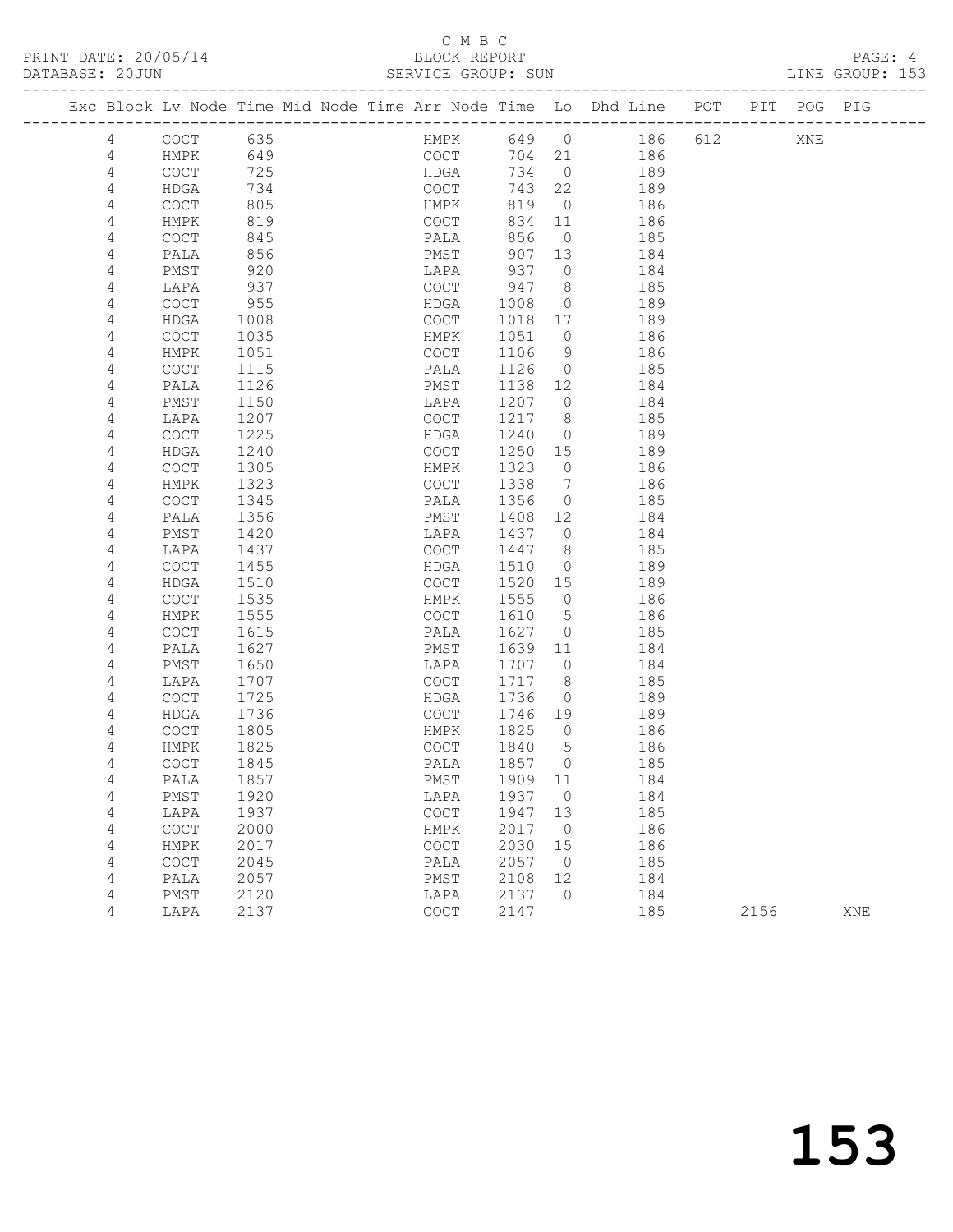|   |             | Exc Block Lv Node Time Mid Node Time Arr Node Time Lo Dhd Line |             |      |                |               | POT |      | PIT POG PIG |     |
|---|-------------|----------------------------------------------------------------|-------------|------|----------------|---------------|-----|------|-------------|-----|
| 5 | <b>COCT</b> | 700                                                            | BRST        |      |                | 722 13<br>153 | 637 |      | XNE         |     |
| 5 | <b>BRST</b> | 735                                                            | COCT        | 757  | 18             | 153           |     |      |             |     |
| 5 | COCT        | 815                                                            | PKPL        | 829  | $\bigcirc$     | 187           |     |      |             |     |
| 5 | PKPL        | 829                                                            | COCT        | 843  | 17             | 187           |     |      |             |     |
| 5 | <b>COCT</b> | 900                                                            | <b>BRST</b> | 924  | 11             | 153           |     |      |             |     |
| 5 | <b>BRST</b> | 935                                                            | <b>COCT</b> | 958  | 17             | 153           |     |      |             |     |
| 5 | <b>COCT</b> | 1015                                                           | PKPL        | 1033 | $\overline{0}$ | 187           |     |      |             |     |
| 5 | PKPL        | 1033                                                           | COCT        | 1049 | 11             | 187           |     |      |             |     |
| 5 | <b>COCT</b> | 1100                                                           | <b>BRST</b> | 1125 | 10             | 153           |     |      |             |     |
| 5 | <b>BRST</b> | 1135                                                           | <b>COCT</b> | 1159 | 16             | 153           |     |      |             |     |
| 5 | <b>COCT</b> | 1215                                                           | PKPL        | 1233 | $\bigcirc$     | 187           |     |      |             |     |
| 5 | PKPL        | 1233                                                           | COCT        | 1249 | 11             | 187           |     |      |             |     |
| 5 | COCT        | 1300                                                           | <b>BRST</b> | 1325 | 10             | 153           |     |      |             |     |
| 5 | <b>BRST</b> | 1335                                                           | COCT        | 1359 | 16             | 153           |     |      |             |     |
| 5 | <b>COCT</b> | 1415                                                           | PKPL        | 1433 | $\overline{0}$ | 187           |     |      |             |     |
| 5 | PKPL        | 1433                                                           | <b>COCT</b> | 1449 | 11             | 187           |     |      |             |     |
| 5 | <b>COCT</b> | 1500                                                           | BRST        | 1526 | 9              | 153           |     |      |             |     |
| 5 | BRST        | 1535                                                           | <b>COCT</b> | 1600 | 15             | 153           |     |      |             |     |
| 5 | <b>COCT</b> | 1615                                                           | PKPL        | 1633 | $\overline{0}$ | 187           |     |      |             |     |
| 5 | PKPL        | 1633                                                           | COCT        | 1649 | 11             | 187           |     |      |             |     |
| 5 | <b>COCT</b> | 1700                                                           | <b>BRST</b> | 1725 | 10             | 153           |     |      |             |     |
| 5 | <b>BRST</b> | 1735                                                           | COCT        | 1800 | 15             | 153           |     |      |             |     |
| 5 | <b>COCT</b> | 1815                                                           | PKPL        | 1832 | $\overline{0}$ | 187           |     |      |             |     |
| 5 | PKPL        | 1832                                                           | COCT        | 1846 | 14             | 187           |     |      |             |     |
| 5 | <b>COCT</b> | 1900                                                           | BRST        | 1924 | 11             | 153           |     |      |             |     |
| 5 | <b>BRST</b> | 1935                                                           | COCT        | 1958 | 17             | 153           |     |      |             |     |
| 5 | <b>COCT</b> | 2015                                                           | PKPL        | 2031 | $\overline{0}$ | 187           |     |      |             |     |
| 5 | PKPL        | 2031                                                           | COCT        | 2045 | 15             | 187           |     |      |             |     |
| 5 | <b>COCT</b> | 2100                                                           | <b>BRST</b> | 2124 | 11             | 153           |     |      |             |     |
| 5 | <b>BRST</b> | 2135                                                           | <b>COCT</b> | 2158 |                | 153           |     | 2207 |             | XNE |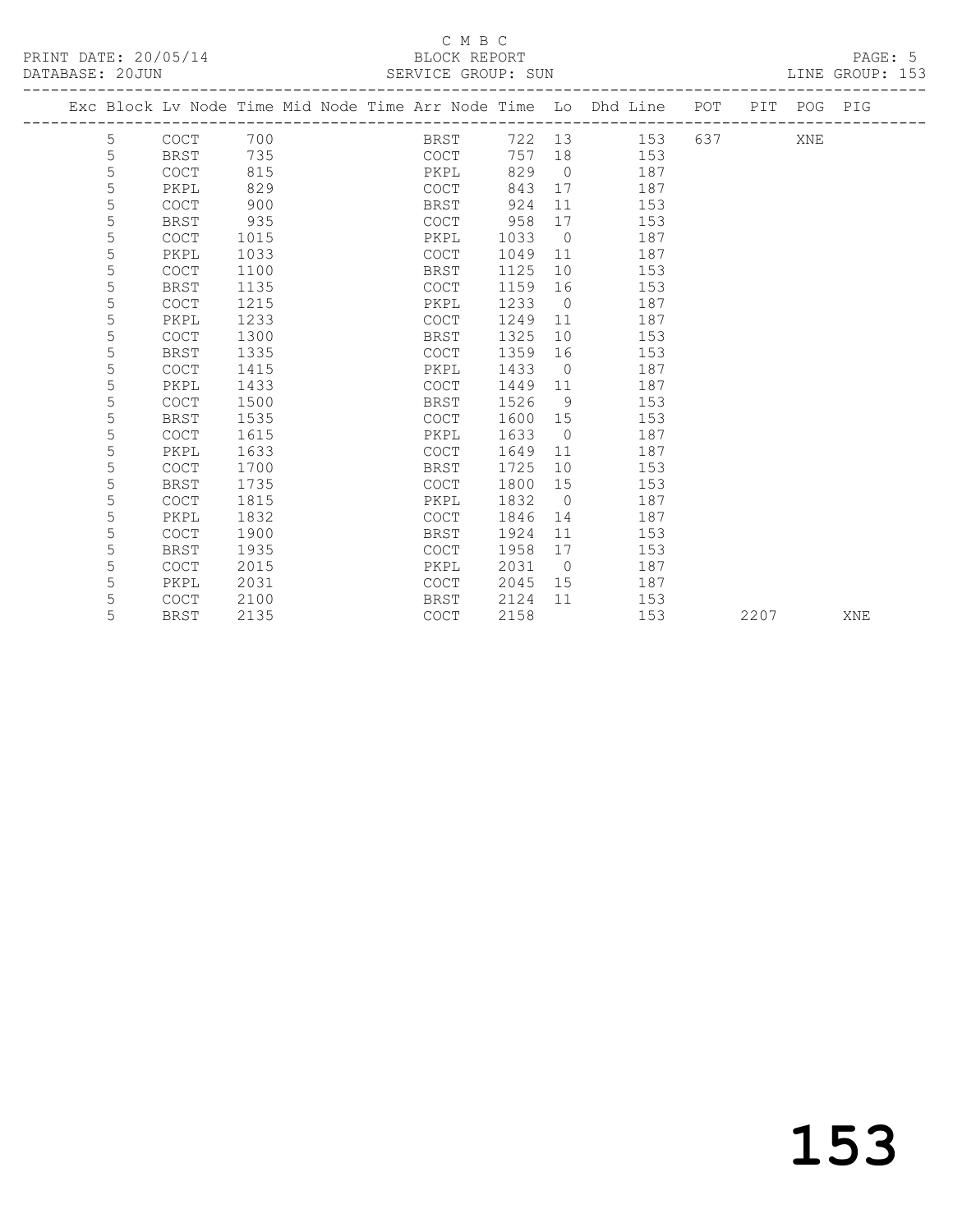| PRINT DATE: 20/05/14 |                                                                                | BLOCK REPORT       |  |     | PAGE: 6         |
|----------------------|--------------------------------------------------------------------------------|--------------------|--|-----|-----------------|
| DATABASE: 20JUN      |                                                                                | SERVICE GROUP: SUN |  |     | LINE GROUP: 153 |
|                      | Exc Block Ly Node Time Mid Node Time Arr Node Time Lo Dhd Line POT PIT POG PIG |                    |  |     |                 |
| COCT 655             |                                                                                | HDCA 704 0 189 632 |  | VNF |                 |

| 6 | COCT                                       | 655  | HDGA                                       | 704  | 0              | 189 | 632 | XNE  |     |
|---|--------------------------------------------|------|--------------------------------------------|------|----------------|-----|-----|------|-----|
| 6 | <b>HDGA</b>                                | 704  | COCT                                       | 713  | 22             | 189 |     |      |     |
| 6 | $\mathtt{C}\mathtt{O}\mathtt{C}\mathtt{T}$ | 735  | HMPK                                       | 749  | $\circ$        | 186 |     |      |     |
| 6 | HMPK                                       | 749  | $\mathtt{C}\mathtt{O}\mathtt{C}\mathtt{T}$ | 804  | 11             | 186 |     |      |     |
| 6 | COCT                                       | 815  | PALA                                       | 826  | $\circledcirc$ | 185 |     |      |     |
| 6 | PALA                                       | 826  | PMST                                       | 837  | 13             | 184 |     |      |     |
| 6 | PMST                                       | 850  | LAPA                                       | 907  | $\circ$        | 184 |     |      |     |
| 6 | LAPA                                       | 907  | COCT                                       | 917  | 8              | 185 |     |      |     |
| 6 | $\mathtt{C}\mathtt{O}\mathtt{C}\mathtt{T}$ | 925  | HDGA                                       | 936  | 0              | 189 |     |      |     |
| 6 | HDGA                                       | 936  | $\mathtt{C}\mathtt{O}\mathtt{C}\mathtt{T}$ | 946  | 19             | 189 |     |      |     |
| 6 | $\mathtt{C}\mathtt{O}\mathtt{C}\mathtt{T}$ | 1005 | HMPK                                       | 1021 | 0              | 186 |     |      |     |
| 6 | ${\tt HMPK}$                               | 1021 | $\mathtt{C}\mathtt{O}\mathtt{C}\mathtt{T}$ | 1036 | 9              | 186 |     |      |     |
| 6 | $\mathtt{C}\mathtt{O}\mathtt{C}\mathtt{T}$ | 1045 | PALA                                       | 1056 | 0              | 185 |     |      |     |
| 6 | PALA                                       | 1056 | ${\tt PMST}$                               | 1108 | 12             | 184 |     |      |     |
| 6 | PMST                                       | 1120 | LAPA                                       | 1137 | $\circ$        | 184 |     |      |     |
| 6 | LAPA                                       | 1137 | $\mathtt{C}\mathtt{O}\mathtt{C}\mathtt{T}$ | 1147 | 8              | 185 |     |      |     |
| 6 | $\mathtt{C}\mathtt{O}\mathtt{C}\mathtt{T}$ | 1155 | HDGA                                       | 1210 | 0              | 189 |     |      |     |
| 6 | HDGA                                       | 1210 | $\mathtt{C}\mathtt{O}\mathtt{C}\mathtt{T}$ | 1220 | 15             | 189 |     |      |     |
| 6 | $\mathtt{C}\mathtt{O}\mathtt{C}\mathtt{T}$ | 1235 | HMPK                                       | 1253 | 0              | 186 |     |      |     |
| 6 | HMPK                                       | 1253 | COCT                                       | 1310 | 5              | 186 |     |      |     |
| 6 | COCT                                       | 1315 | PALA                                       | 1326 | 0              | 185 |     |      |     |
| 6 | PALA                                       | 1326 | PMST                                       | 1338 | 12             | 184 |     |      |     |
| 6 | PMST                                       | 1350 | LAPA                                       | 1407 | $\circ$        | 184 |     |      |     |
| 6 | LAPA                                       | 1407 | COCT                                       | 1417 | 8              | 185 |     |      |     |
| 6 | $\operatorname{COT}$                       | 1425 | HDGA                                       | 1440 | 0              | 189 |     |      |     |
| 6 | HDGA                                       | 1440 | $\mathtt{C}\mathtt{O}\mathtt{C}\mathtt{T}$ | 1450 | 15             | 189 |     |      |     |
| 6 | $\operatorname{COT}$                       | 1505 | HMPK                                       | 1524 | $\circ$        | 186 |     |      |     |
| 6 | HMPK                                       | 1524 | COCT                                       | 1539 | 6              | 186 |     |      |     |
| 6 | $\mathtt{C}\mathtt{O}\mathtt{C}\mathtt{T}$ | 1545 | PALA                                       | 1557 | 0              | 185 |     |      |     |
| 6 | PALA                                       | 1557 | ${\tt PMST}$                               | 1609 | 11             | 184 |     |      |     |
| 6 | PMST                                       | 1620 | LAPA                                       | 1637 | 0              | 184 |     |      |     |
| 6 | LAPA                                       | 1637 | COCT                                       | 1647 | 8              | 185 |     |      |     |
| 6 | $\mathtt{C}\mathtt{O}\mathtt{C}\mathtt{T}$ | 1655 | HDGA                                       | 1708 | 0              | 189 |     |      |     |
| 6 | ${\tt HDGA}$                               | 1708 | $\mathtt{C}\mathtt{O}\mathtt{C}\mathtt{T}$ | 1718 | 17             | 189 |     |      |     |
| 6 | $\operatorname{COT}$                       | 1735 | ${\tt HMPK}$                               | 1755 | 0              | 186 |     |      |     |
| 6 | HMPK                                       | 1755 | $\mathtt{C}\mathtt{O}\mathtt{C}\mathtt{T}$ | 1810 | 5              | 186 |     |      |     |
| 6 | $\mathtt{C}\mathtt{O}\mathtt{C}\mathtt{T}$ | 1815 | PALA                                       | 1827 | 0              | 185 |     |      |     |
| 6 | PALA                                       | 1827 | PMST                                       | 1839 | 11             | 184 |     |      |     |
| 6 | PMST                                       | 1850 | LAPA                                       | 1907 | 0              | 184 |     |      |     |
| 6 | LAPA                                       | 1907 | $\mathtt{C}\mathtt{O}\mathtt{C}\mathtt{T}$ | 1917 | 8              | 185 |     |      |     |
| 6 | COCT                                       | 1925 | <b>HDGA</b>                                | 1936 | 0              | 189 |     |      |     |
| 6 | <b>HDGA</b>                                | 1936 | COCT                                       | 1944 | 6              | 189 |     |      |     |
| 6 | $\mathtt{C}\mathtt{O}\mathtt{C}\mathtt{T}$ | 1950 | PALA                                       | 2002 | 0              | 185 |     |      |     |
| 6 | PALA                                       | 2002 | PMST                                       | 2013 | 7              | 184 |     |      |     |
| 6 | PMST                                       | 2020 | LAPA                                       | 2037 | 0              | 184 |     |      |     |
| 6 | LAPA                                       | 2037 | COCT                                       | 2047 | 13             | 185 |     |      |     |
| 6 | COCT                                       | 2100 | HMPK                                       | 2117 | $\circ$        | 186 |     |      |     |
| 6 | HMPK                                       | 2117 | $_{\mathrm{COT}}$                          | 2130 | 15             | 186 |     |      |     |
| 6 | $\mathtt{C}\mathtt{O}\mathtt{C}\mathtt{T}$ | 2145 | PALA                                       | 2157 | $\circ$        | 185 |     |      |     |
| 6 | PALA                                       | 2157 | PMST                                       | 2208 |                | 184 |     | 2223 | XNE |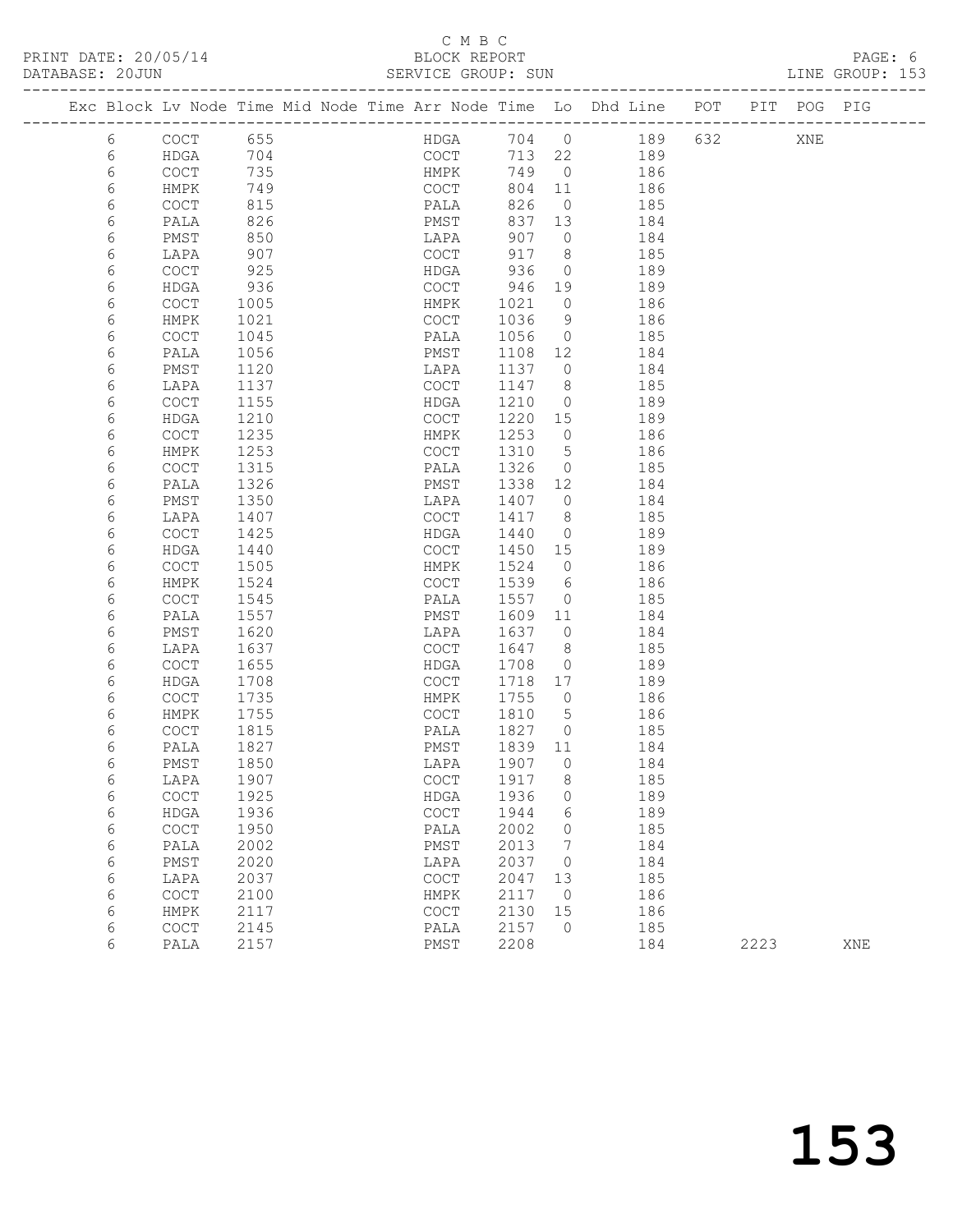PRINT DATE: 20/05/14 BLOCK REPORT<br>DATABASE: 20JUN BERVICE GROUP: SUN DATABASE: 20JUN PAGE: 7

### C M B C<br>BLOCK REPORT SERVICE GROUP: SUN

|   | Exc Block Lv Node Time Mid Node Time Arr Node Time Lo Dhd Line POT PIT POG PIG |      |  |             |      |      |                 |           |     |     |     |  |
|---|--------------------------------------------------------------------------------|------|--|-------------|------|------|-----------------|-----------|-----|-----|-----|--|
| 7 | COCT                                                                           | 745  |  |             | PKPL |      |                 | 759 0 187 |     | 722 | XNE |  |
| 7 | PKPL                                                                           | 759  |  | COCT        |      | 813  | 17              | 187       |     |     |     |  |
| 7 | <b>COCT</b>                                                                    | 830  |  | BRST        |      | 854  | 11              |           | 153 |     |     |  |
| 7 | <b>BRST</b>                                                                    | 905  |  | COCT        |      | 927  | 18              |           | 153 |     |     |  |
| 7 | <b>COCT</b>                                                                    | 945  |  | PKPL        |      | 1001 | $\bigcirc$      |           | 187 |     |     |  |
| 7 | PKPL                                                                           | 1001 |  | COCT        |      | 1017 | 13              |           | 187 |     |     |  |
| 7 | <b>COCT</b>                                                                    | 1030 |  | BRST        |      | 1055 | 10              |           | 153 |     |     |  |
| 7 | BRST                                                                           | 1105 |  | COCT        |      | 1129 | 16              |           | 153 |     |     |  |
| 7 | <b>COCT</b>                                                                    | 1145 |  | PKPL        |      | 1203 | $\overline{0}$  |           | 187 |     |     |  |
| 7 | PKPL                                                                           | 1203 |  | COCT        |      | 1219 | 11              |           | 187 |     |     |  |
| 7 | <b>COCT</b>                                                                    | 1230 |  | BRST        |      | 1257 | 8 <sup>8</sup>  |           | 153 |     |     |  |
| 7 | <b>BRST</b>                                                                    | 1305 |  | COCT        |      | 1329 | 16              |           | 153 |     |     |  |
| 7 | <b>COCT</b>                                                                    | 1345 |  | PKPL        |      | 1403 | $\bigcirc$      |           | 187 |     |     |  |
| 7 | PKPL                                                                           | 1403 |  | <b>COCT</b> |      | 1419 | 11              |           | 187 |     |     |  |
| 7 | <b>COCT</b>                                                                    | 1430 |  | <b>BRST</b> |      | 1457 | 8 <sup>8</sup>  |           | 153 |     |     |  |
|   | <b>BRST</b>                                                                    | 1505 |  | COCT        |      | 1529 | 16              |           | 153 |     |     |  |
| 7 | <b>COCT</b>                                                                    | 1545 |  | PKPL        |      | 1603 | $\overline{0}$  |           | 187 |     |     |  |
| 7 | PKPL                                                                           | 1603 |  | COCT        |      | 1619 | 11              |           | 187 |     |     |  |
| 7 | <b>COCT</b>                                                                    | 1630 |  | BRST        |      | 1655 | 10              |           | 153 |     |     |  |
| 7 | <b>BRST</b>                                                                    | 1705 |  | <b>COCT</b> |      | 1730 | 15              |           | 153 |     |     |  |
|   | <b>COCT</b>                                                                    | 1745 |  | PKPL        |      | 1803 | $\overline{0}$  |           | 187 |     |     |  |
| 7 | PKPL                                                                           | 1803 |  | <b>COCT</b> |      | 1817 | 13 <sup>°</sup> |           | 187 |     |     |  |
| 7 | <b>COCT</b>                                                                    | 1830 |  | BRST        |      | 1855 | 10              |           | 153 |     |     |  |
|   | BRST                                                                           | 1905 |  | <b>COCT</b> |      | 1928 | 17              |           | 153 |     |     |  |
|   | <b>COCT</b>                                                                    | 1945 |  | PKPL        |      | 2002 | $\overline{0}$  |           | 187 |     |     |  |
| 7 | PKPL                                                                           | 2002 |  | COCT        |      | 2016 | 14              |           | 187 |     |     |  |
|   | <b>COCT</b>                                                                    | 2030 |  | HMPK        |      | 2047 | $\overline{0}$  |           | 186 |     |     |  |
|   | HMPK                                                                           | 2047 |  | <b>COCT</b> |      | 2100 | 15              |           | 186 |     |     |  |
| 7 | <b>COCT</b>                                                                    | 2115 |  | PALA        |      | 2127 | $\Omega$        |           | 185 |     |     |  |

7 PALA 2127 PMST 2138 184 2153 XNE

153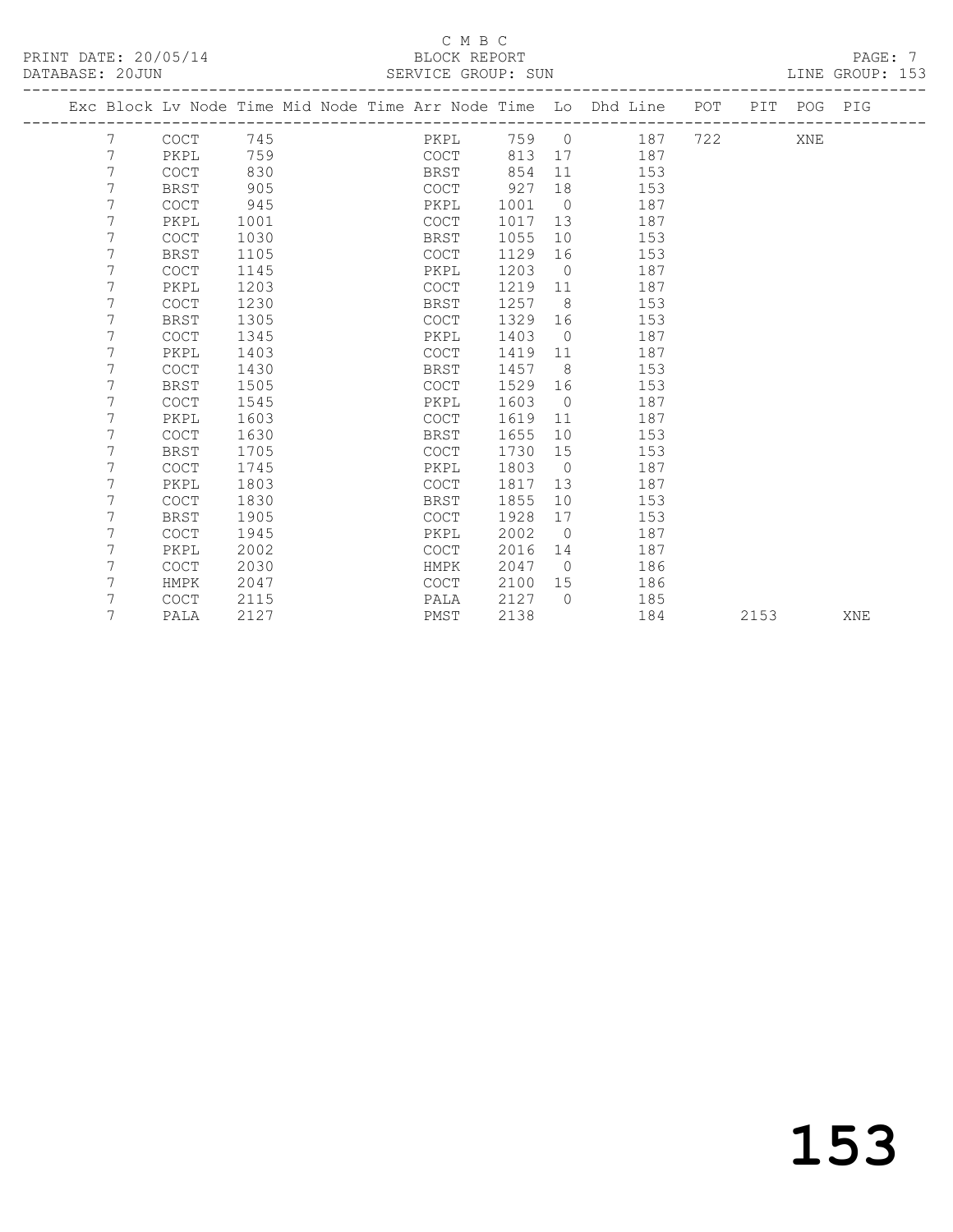| PRINT DATE: 20/05/14                                                                   |  | BLOCK REPORT       |  |  | PAGE: 8         |  |
|----------------------------------------------------------------------------------------|--|--------------------|--|--|-----------------|--|
| DATABASE: 20JUN                                                                        |  | SERVICE GROUP: SUN |  |  | LINE GROUP: 153 |  |
| Exc Block Ly Node Time Mid Node Time Arr Node Time Lo Dhd Line - POT - PIT - POG - PIG |  |                    |  |  |                 |  |

|                    |                                            |              |  |                                            |              |                | Exc Block Lv Node Time Mid Node Time Arr Node Time Lo Dhd Line | POT |      | PIT POG PIG |     |
|--------------------|--------------------------------------------|--------------|--|--------------------------------------------|--------------|----------------|----------------------------------------------------------------|-----|------|-------------|-----|
| 8                  | <b>COCT</b>                                | 755          |  | HDGA                                       | 806          | $\overline{0}$ | 189                                                            | 732 |      | XNE         |     |
| $\,8\,$            | HDGA                                       | 806          |  | COCT                                       | 815          | 20             | 189                                                            |     |      |             |     |
| $\,8\,$            | COCT                                       | 835          |  | HMPK                                       | 849          | $\overline{0}$ | 186                                                            |     |      |             |     |
| $\,8\,$            | HMPK                                       | 849          |  | COCT                                       | 904          | 11             | 186                                                            |     |      |             |     |
| $\,8\,$            | $\operatorname{COT}$                       | 915          |  | PALA                                       | 926          | $\overline{0}$ | 185                                                            |     |      |             |     |
| $\,8\,$            | PALA                                       | 926          |  | PMST                                       | 937          | 13             | 184                                                            |     |      |             |     |
| $\,8\,$            | PMST                                       | 950          |  | LAPA                                       | 1007         | $\overline{0}$ | 184                                                            |     |      |             |     |
| $\,8\,$            | LAPA                                       | 1007         |  | COCT                                       | 1017         | - 8            | 185                                                            |     |      |             |     |
| $\,8\,$            | COCT                                       | 1025         |  | HDGA                                       | 1038         | $\overline{0}$ | 189                                                            |     |      |             |     |
| $\,8\,$            | HDGA                                       | 1038         |  | $\mathtt{C}\mathtt{O}\mathtt{C}\mathtt{T}$ | 1048         | 17             | 189                                                            |     |      |             |     |
| $\,8\,$            | COCT                                       | 1105         |  | HMPK                                       | 1121         | $\overline{0}$ | 186                                                            |     |      |             |     |
| $\,8\,$<br>$\,8\,$ | HMPK                                       | 1121         |  | COCT                                       | 1136         | 9              | 186                                                            |     |      |             |     |
| $\,8\,$            | COCT<br>PALA                               | 1145<br>1156 |  | PALA<br>PMST                               | 1156<br>1208 | $\circ$<br>12  | 185<br>184                                                     |     |      |             |     |
| 8                  | PMST                                       | 1220         |  | LAPA                                       | 1237         | $\overline{0}$ | 184                                                            |     |      |             |     |
| $\,8\,$            | LAPA                                       | 1237         |  | <b>COCT</b>                                | 1247         | 8              | 185                                                            |     |      |             |     |
| $\,8\,$            | COCT                                       | 1255         |  | HDGA                                       | 1310         | $\circ$        | 189                                                            |     |      |             |     |
| $\,8\,$            | HDGA                                       | 1310         |  | COCT                                       | 1320         | 15             | 189                                                            |     |      |             |     |
| $\,8\,$            | COCT                                       | 1335         |  | HMPK                                       | 1353         | $\overline{0}$ | 186                                                            |     |      |             |     |
| $\,8\,$            | HMPK                                       | 1353         |  | <b>COCT</b>                                | 1408         | 7              | 186                                                            |     |      |             |     |
| $\,8\,$            | <b>COCT</b>                                | 1415         |  | PALA                                       | 1426         | $\overline{0}$ | 185                                                            |     |      |             |     |
| $\,8\,$            | PALA                                       | 1426         |  | PMST                                       | 1438         | 12             | 184                                                            |     |      |             |     |
| $\,8\,$            | PMST                                       | 1450         |  | LAPA                                       | 1507         | $\overline{0}$ | 184                                                            |     |      |             |     |
| 8                  | LAPA                                       | 1507         |  | <b>COCT</b>                                | 1517         | - 8            | 185                                                            |     |      |             |     |
| $\,8\,$            | <b>COCT</b>                                | 1525         |  | HDGA                                       | 1540         | $\circ$        | 189                                                            |     |      |             |     |
| $\,8\,$            | <b>HDGA</b>                                | 1540         |  | <b>COCT</b>                                | 1550         | 15             | 189                                                            |     |      |             |     |
| $\,8\,$            | COCT                                       | 1605         |  | HMPK                                       | 1625         | $\bigcirc$     | 186                                                            |     |      |             |     |
| 8                  | HMPK                                       | 1625         |  | COCT                                       | 1640         | 5              | 186                                                            |     |      |             |     |
| $\,8\,$            | COCT                                       | 1645         |  | PALA                                       | 1657         | $\overline{0}$ | 185                                                            |     |      |             |     |
| $\,8\,$            | PALA                                       | 1657         |  | PMST                                       | 1709         | 11             | 184                                                            |     |      |             |     |
| $\,8\,$            | PMST                                       | 1720         |  | LAPA                                       | 1737         | $\overline{0}$ | 184                                                            |     |      |             |     |
| $\,8\,$            | LAPA                                       | 1737         |  | COCT                                       | 1747         | 8              | 185                                                            |     |      |             |     |
| $\,8\,$            | COCT                                       | 1755         |  | HDGA                                       | 1806         | $\circ$        | 189                                                            |     |      |             |     |
| $\,8\,$            | <b>HDGA</b>                                | 1806         |  | $\mathtt{C}\mathtt{O}\mathtt{C}\mathtt{T}$ | 1816         | 19             | 189                                                            |     |      |             |     |
| $\,8\,$            | $\mathtt{C}\mathtt{O}\mathtt{C}\mathtt{T}$ | 1835         |  | HMPK                                       | 1855         | $\overline{0}$ | 186                                                            |     |      |             |     |
| $\,8\,$            | HMPK                                       | 1855         |  | <b>COCT</b>                                | 1910         | 5              | 186                                                            |     |      |             |     |
| $\,8\,$            | COCT                                       | 1915         |  | PALA                                       | 1927         | $\overline{0}$ | 185                                                            |     |      |             |     |
| $\,8\,$            | PALA                                       | 1927         |  | PMST                                       | 1939         | 11             | 184                                                            |     |      |             |     |
| $\,8\,$            | PMST                                       | 1950         |  | LAPA                                       | 2007         | $\circ$        | 184                                                            |     |      |             |     |
| $\,8\,$            | LAPA<br><b>COCT</b>                        | 2007<br>2025 |  | <b>COCT</b><br>HDGA                        | 2017<br>2036 | 8<br>$\circ$   | 185<br>189                                                     |     |      |             |     |
| $\,8\,$<br>$\,8\,$ | <b>HDGA</b>                                | 2036         |  | COCT                                       | 2044         | - 6            | 189                                                            |     |      |             |     |
| $\,8\,$            | COCT                                       | 2050         |  | PKPL                                       | 2106         | $\overline{0}$ | 187                                                            |     |      |             |     |
| $\,8\,$            | PKPL                                       | 2106         |  | COCT                                       | 2120         | 10             | 187                                                            |     |      |             |     |
| 8                  | COCT                                       | 2130         |  | HMPK                                       | 2146         | $\Omega$       | 186                                                            |     |      |             |     |
| 8                  | <b>HMPK</b>                                | 2146         |  | <b>COCT</b>                                | 2159         |                | 186                                                            |     | 2208 |             | XNE |
|                    |                                            |              |  |                                            |              |                |                                                                |     |      |             |     |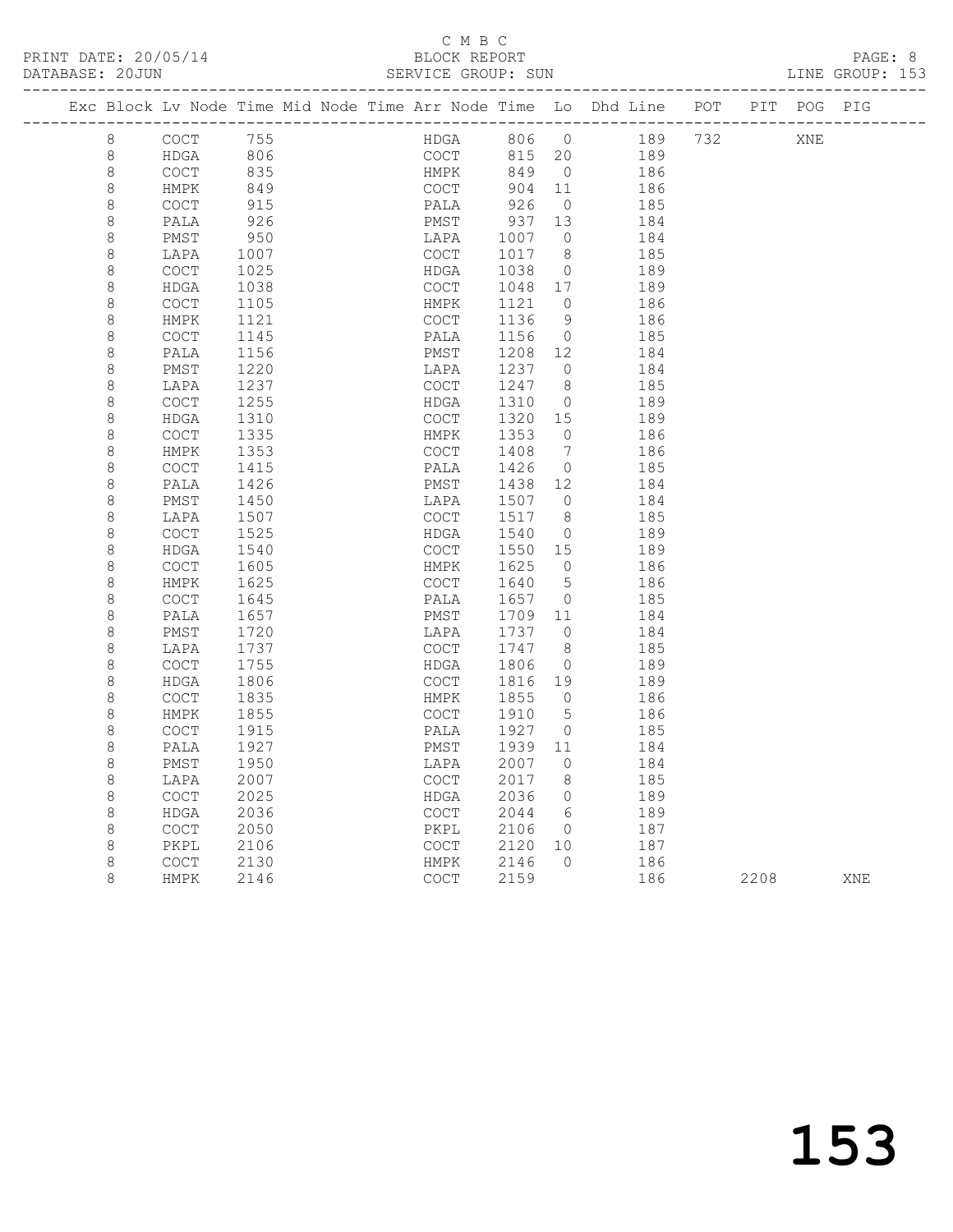|                  |                                            |              |                |              |                   |                | Exc Block Lv Node Time Mid Node Time Arr Node Time Lo Dhd Line POT PIT POG PIG |     |      |     |     |
|------------------|--------------------------------------------|--------------|----------------|--------------|-------------------|----------------|--------------------------------------------------------------------------------|-----|------|-----|-----|
| 9                | <b>COCT</b>                                | 825          |                | HDGA         | 836 0             |                | 189                                                                            | 802 |      | XNE |     |
| $\mathsf 9$      | HDGA                                       | 836          |                | COCT         | 845 20            |                | 189                                                                            |     |      |     |     |
| 9                | COCT                                       | 905          |                | HMPK         | 919 0             |                | 186                                                                            |     |      |     |     |
| $\mathsf 9$      | HMPK                                       | 919          |                | COCT         | 934 11            |                | 186                                                                            |     |      |     |     |
| 9                | COCT                                       | 945          |                | PALA         | 958               | $\overline{0}$ | 185                                                                            |     |      |     |     |
| 9                | PALA                                       | 958          |                | PMST         | 1009              | 11             | 184                                                                            |     |      |     |     |
| $\mathsf 9$      | PMST                                       | 1020         |                | LAPA         | 1037              | $\overline{0}$ | 184                                                                            |     |      |     |     |
| 9                | LAPA                                       | 1037         |                | COCT         | 1047              | 8              | 185                                                                            |     |      |     |     |
| 9                | <b>COCT</b>                                | 1055         |                | HDGA         | 1108              | $\overline{0}$ | 189                                                                            |     |      |     |     |
| 9                | HDGA                                       | 1108         |                | COCT         | 1118 17           |                | 189                                                                            |     |      |     |     |
| 9                | COCT                                       | 1135         |                | HMPK         | 1151              | $\overline{0}$ | 186                                                                            |     |      |     |     |
| $\mathsf 9$      | HMPK                                       | 1151         |                | COCT         | 1206              | - 9            | 186                                                                            |     |      |     |     |
| 9                | COCT                                       | 1215         |                | PALA         | 1226              | $\overline{0}$ | 185                                                                            |     |      |     |     |
| $\mathcal{G}$    | PALA                                       | 1226         |                | PMST         | 1238 12           |                | 184                                                                            |     |      |     |     |
| 9                | PMST                                       | 1250         |                | LAPA         | 1307 0            |                | 184                                                                            |     |      |     |     |
| 9                | LAPA                                       | 1307         |                | COCT         | 1317 8            |                | 185                                                                            |     |      |     |     |
| 9                | COCT                                       | 1325         |                | HDGA         | 1340              | $\overline{0}$ | 189                                                                            |     |      |     |     |
| 9                | HDGA                                       | 1340         |                | COCT         | 1350              | 15             | 189                                                                            |     |      |     |     |
| $\mathcal{G}$    | $\mathtt{C}\mathtt{O}\mathtt{C}\mathtt{T}$ | 1405         |                | HMPK         | 1423              | $\overline{0}$ | 186                                                                            |     |      |     |     |
| 9                | HMPK                                       | 1423         |                | COCT         | 1438              | $\overline{7}$ | 186                                                                            |     |      |     |     |
| 9                | <b>COCT</b>                                | 1445         |                | PALA         | 1456              | $\overline{0}$ | 185                                                                            |     |      |     |     |
| 9                | PALA                                       | 1456         |                | PMST         | 1508 12           |                | 184                                                                            |     |      |     |     |
| $\mathcal{G}$    | PMST                                       | 1520         |                | LAPA         | 1537 0            |                | 184                                                                            |     |      |     |     |
| 9                | LAPA                                       | 1537         |                | COCT         | 1547 8            |                | 185                                                                            |     |      |     |     |
| 9                | $\mathtt{C}\mathtt{O}\mathtt{C}\mathtt{T}$ | 1555         |                | HDGA         | 1608              | $\overline{0}$ | 189                                                                            |     |      |     |     |
| $\mathsf 9$      | HDGA                                       | 1608         |                | COCT         | 1618 17           |                | 189                                                                            |     |      |     |     |
| 9                | <b>COCT</b>                                | 1635         |                | HMPK         | 1655              | $\bigcirc$     | 186                                                                            |     |      |     |     |
| $\mathcal{G}$    | HMPK                                       | 1655         |                | COCT         | 1710              | $5^{\circ}$    | 186                                                                            |     |      |     |     |
| $\mathcal{G}$    | COCT                                       | 1715         |                | PALA         | 1727 0            |                | 185                                                                            |     |      |     |     |
| 9<br>$\mathsf 9$ | PALA                                       | 1727<br>1750 |                | PMST         | 1739 11<br>1807 0 |                | 184<br>184                                                                     |     |      |     |     |
| 9                | PMST                                       | 1807         |                | LAPA<br>COCT | 1817              | 8              | 185                                                                            |     |      |     |     |
| 9                | LAPA<br><b>COCT</b>                        | 1825         |                | HDGA         | 1836              | $\overline{0}$ | 189                                                                            |     |      |     |     |
| 9                | HDGA                                       | 1836         |                | COCT         | 1844 21           |                | 189                                                                            |     |      |     |     |
| 9                | COCT                                       | 1905         |                | HMPK         | 1922              | $\overline{0}$ | 186                                                                            |     |      |     |     |
| $\mathsf 9$      | HMPK                                       | 1922         |                | COCT         | 1937              | 11             | 186                                                                            |     |      |     |     |
| 9                | <b>COCT</b>                                | 1948         |                | PMST         | 2018              | 12             | 183                                                                            |     |      |     |     |
| $\mathcal{G}$    | PMST                                       | 2030         | PALA 2047 COCT |              | 2100              | 18             | 183                                                                            |     |      |     |     |
| 9                | <b>COCT</b>                                | 2118         |                | PMST         | 2147              | 13             | 183                                                                            |     |      |     |     |
| 9                | PMST                                       | 2200         | PALA           | 2217 COCT    | 2230              | 18             | 183                                                                            |     |      |     |     |
| 9                | COCT                                       | 2248         |                | PMST         | 2317              | 13             | 183                                                                            |     |      |     |     |
| 9                | PMST                                       | 2330         | PALA           | 2347 COCT    | 2400              | 18             | 183                                                                            |     |      |     |     |
| $\mathcal{G}$    | <b>COCT</b>                                | 2418         |                | PMST         | 2447              | 13             | 183                                                                            |     |      |     |     |
| 9                | PMST                                       |              | 2500 PALA      | 2517 COCT    | 2530              |                | 183                                                                            |     | 2539 |     | XNE |
|                  |                                            |              |                |              |                   |                |                                                                                |     |      |     |     |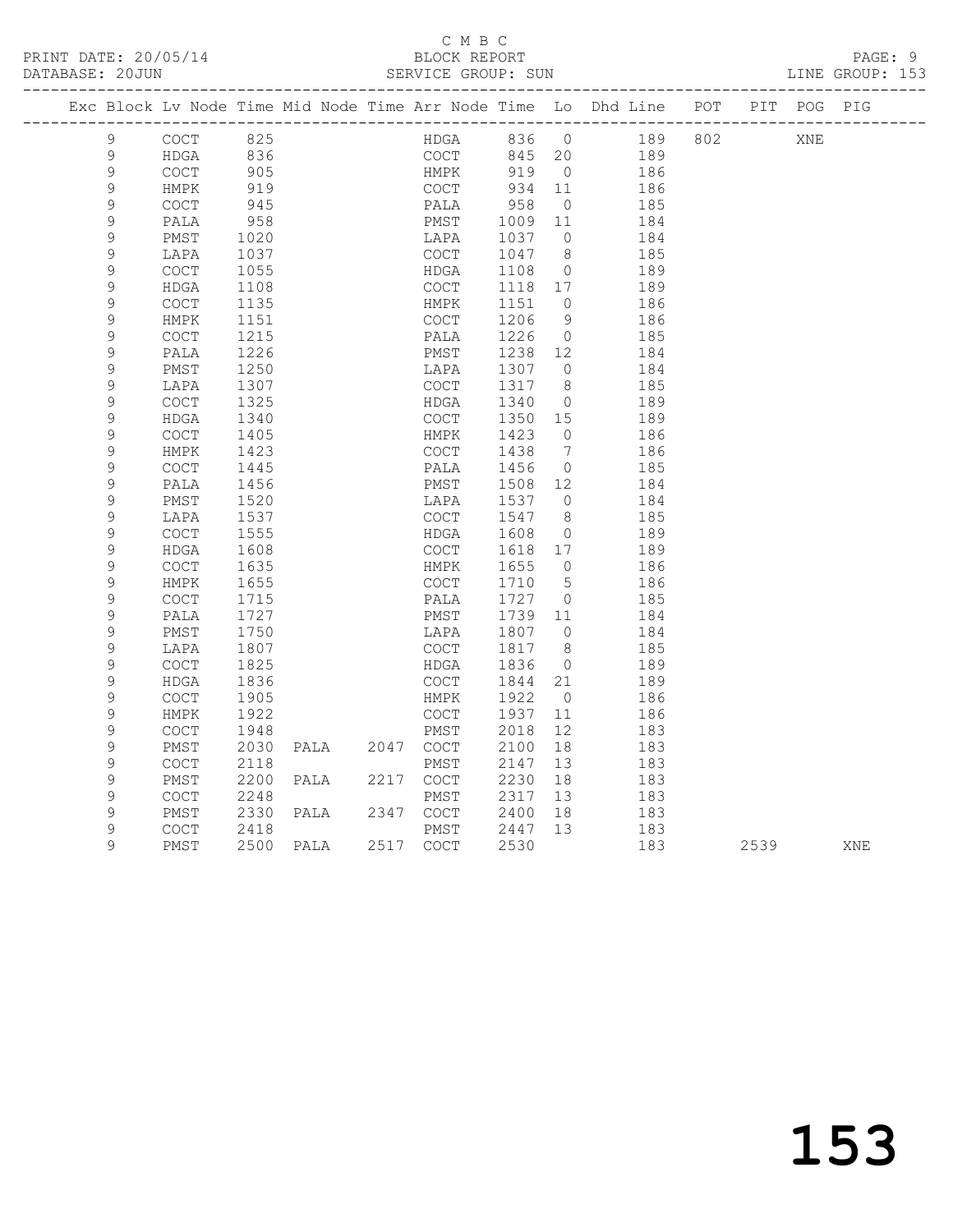|  | PRINT DATE: 20/05/14               |  |
|--|------------------------------------|--|
|  | $\sim$ $\sim$ $\sim$ $\sim$ $\sim$ |  |

# C M B C<br>C M B C<br>BLOCK REPOF

|  |          |                                                                                |              |             |                      |                                   |                |                                        |            |                        |  | PAGE: 10<br>LINE GROUP: 170 |  |
|--|----------|--------------------------------------------------------------------------------|--------------|-------------|----------------------|-----------------------------------|----------------|----------------------------------------|------------|------------------------|--|-----------------------------|--|
|  |          | PCST PORT COQUITLAM STN THE REAN WESTERN & EASTERN<br>XNE North East Sector CS |              |             |                      |                                   |                |                                        |            |                        |  |                             |  |
|  |          | Exc Block Lv Node Time Mid Node Time Arr Node Time Lo Dhd Line POT PIT POG PIG |              |             |                      |                                   |                |                                        |            |                        |  |                             |  |
|  | 21       | PCST 721                                                                       |              |             |                      |                                   |                |                                        |            | WEEA 730 0 170 701 XNE |  |                             |  |
|  | 21       | WEEA 730<br>PCST 751                                                           |              |             |                      | PCST 739 12 170<br>WEEA 800 0 170 |                |                                        |            |                        |  |                             |  |
|  | 21       | PCST                                                                           |              |             |                      |                                   |                |                                        |            |                        |  |                             |  |
|  | 21       | WEEA                                                                           | 800          |             |                      | PCST 809 12 170                   |                |                                        |            |                        |  |                             |  |
|  | 21       | PCST                                                                           | 821          |             | WEEA 830             |                                   |                | $0$ 170                                |            |                        |  |                             |  |
|  | 21       | WEEA                                                                           | 830<br>851   |             |                      | PCST 839 12 170<br>WEEA 900 0 170 |                |                                        |            |                        |  |                             |  |
|  | 21       | PCST                                                                           |              |             |                      |                                   |                |                                        |            |                        |  |                             |  |
|  | 21       | WEEA                                                                           | 900          |             | PCST                 |                                   |                | 909 12 170                             |            |                        |  |                             |  |
|  | 21       | PCST                                                                           | 921          |             | WEEA 930             |                                   |                | $\overline{0}$                         | 170        |                        |  |                             |  |
|  | 21       | WEEA                                                                           | 930<br>951   |             |                      | PCST 939 12<br>WEEA 1000 0        |                |                                        | 170        |                        |  |                             |  |
|  | 21       | PCST                                                                           | 1000         |             |                      | 1009 12 170                       |                |                                        | 170        |                        |  |                             |  |
|  | 21<br>21 | WEEA                                                                           |              |             | PCST<br>WEEA         | 1030 0 170                        |                |                                        |            |                        |  |                             |  |
|  | 21       | PCST<br>WEEA                                                                   | 1021         |             | PCST                 |                                   |                |                                        | 170        |                        |  |                             |  |
|  | 21       | PCST                                                                           | 1030<br>1051 |             | WEEA                 | 1039 12<br>1100 0                 |                |                                        | 170        |                        |  |                             |  |
|  | 21       | WEEA                                                                           | 1100         |             | PCST                 | 1110 11                           |                |                                        | 170        |                        |  |                             |  |
|  | 21       | PCST                                                                           | 1121         |             | WEEA                 | 1130                              |                | $\overline{0}$                         | 170        |                        |  |                             |  |
|  | 21       | WEEA                                                                           | 1130         |             | PCST                 | 1140 11                           |                |                                        | 170        |                        |  |                             |  |
|  | 21       | PCST                                                                           | 1151         |             | WEEA                 | 1200                              | $\overline{0}$ |                                        | 170        |                        |  |                             |  |
|  | 21       | WEEA                                                                           | 1200         |             | PCST                 | $1210$ $11$                       |                |                                        | 170        |                        |  |                             |  |
|  | 21       | PCST                                                                           | 1221         |             | WEEA                 | 1230 0                            |                |                                        | 170        |                        |  |                             |  |
|  | 21       | WEEA                                                                           | 1230         |             | PCST                 | 1240 11                           |                |                                        | 170        |                        |  |                             |  |
|  | 21       | PCST                                                                           | 1251         |             | WEEA                 | 1300 0                            |                |                                        | 170        |                        |  |                             |  |
|  | 21       | WEEA                                                                           | 1300         |             | PCST                 | $1310$ $11$                       |                |                                        | 170        |                        |  |                             |  |
|  | 21       | PCST                                                                           | 1321         |             | WEEA                 | 1330                              |                | $\overline{O}$                         | 170        |                        |  |                             |  |
|  | 21       | WEEA                                                                           | 1330         |             | PCST                 | 1340                              |                | 11 / 12                                | 170        |                        |  |                             |  |
|  | 21       | PCST                                                                           | 1351         |             | WEEA                 | 1400                              |                | $\begin{array}{c} 0 \\ 11 \end{array}$ | 170        |                        |  |                             |  |
|  | 21       | WEEA                                                                           | 1400         |             | PCST                 | 1410                              |                |                                        | 170        |                        |  |                             |  |
|  | 21       | PCST                                                                           | 1421         |             | WEEA                 | 1430                              |                | $\overline{O}$                         | 170        |                        |  |                             |  |
|  | 21       | WEEA                                                                           | 1430         |             | PCST                 | 1440 11                           |                |                                        | 170        |                        |  |                             |  |
|  | 21       | PCST                                                                           | 1451<br>1500 |             | WEEA                 | $1440$ -<br>1500 0 1/0<br>11 170  |                |                                        |            |                        |  |                             |  |
|  | 21       | WEEA                                                                           |              |             |                      | PCST 1510 11                      |                |                                        |            |                        |  |                             |  |
|  | 21       | PCST                                                                           | 1521         |             |                      | WEEA 1530 0                       |                |                                        | 170        |                        |  |                             |  |
|  | 21       | WEEA                                                                           | 1530         | <b>PCST</b> |                      | 1540 11                           |                |                                        | 170        |                        |  |                             |  |
|  |          | 21 PCST                                                                        | 1551         |             |                      | WEEA 1600 0                       |                |                                        | 170        |                        |  |                             |  |
|  | 21       | WEEA                                                                           | 1600         |             | ${\tt PCST}$         | 1610                              | 11             |                                        | 170        |                        |  |                             |  |
|  | 21       | ${\tt PCST}$                                                                   | 1621         |             | WEEA                 | 1630                              | $\circ$        |                                        | 170        |                        |  |                             |  |
|  | 21       | WEEA                                                                           | 1630         |             | ${\tt PCST}$         | 1640                              | 11             |                                        | 170        |                        |  |                             |  |
|  | 21       | ${\tt PCST}$                                                                   | 1651         |             | WEEA                 | 1700                              | $\circ$        |                                        | 170        |                        |  |                             |  |
|  | 21       | WEEA                                                                           | 1700         |             | ${\tt PCST}$         | 1710                              | $11$           |                                        | 170        |                        |  |                             |  |
|  | 21       | ${\tt PCST}$                                                                   | 1721         |             | WEEA                 | 1730                              | $\circ$        |                                        | 170        |                        |  |                             |  |
|  | 21       | WEEA                                                                           | 1730         |             | PCST                 | 1740                              | 11             |                                        | 170        |                        |  |                             |  |
|  | 21       | PCST                                                                           | 1751         |             | WEEA                 | 1800                              | $\circ$        |                                        | 170        |                        |  |                             |  |
|  | 21       | WEEA                                                                           | 1800         |             | ${\tt PCST}$         | 1810                              | 11             |                                        | 170        |                        |  |                             |  |
|  | 21       | PCST                                                                           | 1821         |             | WEEA                 | 1830                              | $\circ$        |                                        | 170        |                        |  |                             |  |
|  | 21       | WEEA                                                                           | 1830         |             | PCST                 | 1840                              | 11             |                                        | 170        |                        |  |                             |  |
|  | 21       | PCST                                                                           | 1851         |             | WEEA                 | 1900                              | 0              |                                        | 170        |                        |  |                             |  |
|  | 21<br>21 | WEEA                                                                           | 1900         |             | PCST                 | 1910                              | $11$           |                                        | 170        |                        |  |                             |  |
|  |          | ${\tt PCST}$                                                                   | 1921         |             | WEEA                 | 1930                              | 0              |                                        | 170        |                        |  |                             |  |
|  | 21<br>21 | WEEA                                                                           | 1930         |             | PCST                 | 1940<br>2000                      | 11<br>$\circ$  |                                        | 170<br>170 |                        |  |                             |  |
|  | 21       | PCST                                                                           | 1951<br>2000 |             | WEEA                 | 2009                              | 12             |                                        | 170        |                        |  |                             |  |
|  | 21       | WEEA<br>PCST                                                                   | 2021         |             | ${\tt PCST}$<br>WEEA | 2030                              | 0              |                                        | 170        |                        |  |                             |  |
|  | 21       | WEEA                                                                           | 2030         |             | ${\tt PCST}$         | 2039                              | 12             |                                        | 170        |                        |  |                             |  |
|  |          |                                                                                |              |             |                      |                                   |                |                                        |            |                        |  |                             |  |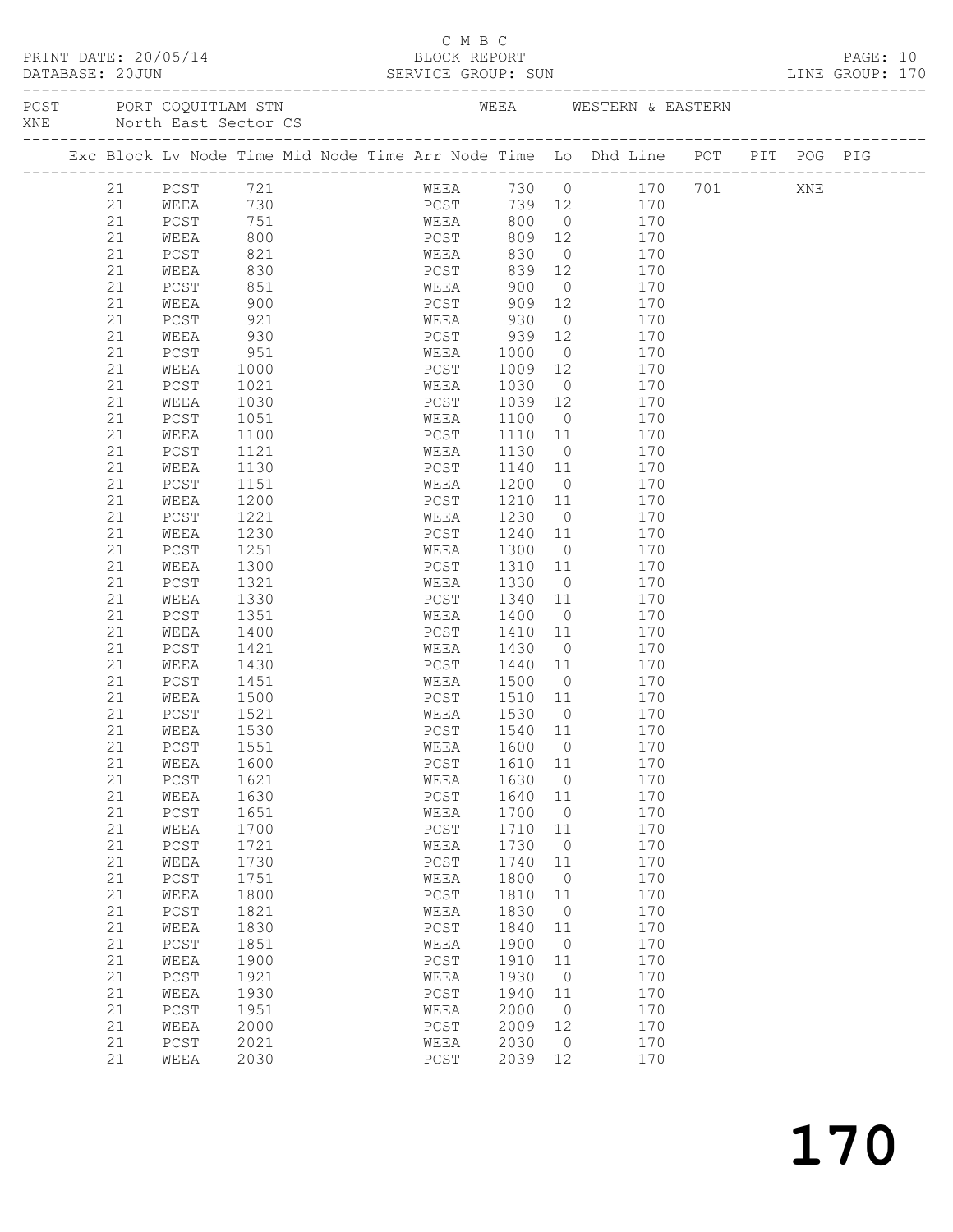| DATABASE: 20JUN |    |      |      |  | SERVICE GROUP: SUN |      |                |                                                                    |      |             | LINE GROUP: 170 |  |
|-----------------|----|------|------|--|--------------------|------|----------------|--------------------------------------------------------------------|------|-------------|-----------------|--|
|                 |    |      |      |  |                    |      |                | Exc Block Lv Node Time Mid Node Time Arr Node Time Lo Dhd Line POT |      | PIT POG PIG |                 |  |
|                 | 21 | PCST | 2051 |  | WEEA               | 2100 | $\overline{0}$ | 170                                                                |      |             |                 |  |
|                 | 21 | WEEA | 2100 |  | PCST               | 2109 | 12             | 170                                                                |      |             |                 |  |
|                 | 21 | PCST | 2121 |  | WEEA               | 2130 | $\overline{0}$ | 170                                                                |      |             |                 |  |
|                 | 21 | WEEA | 2130 |  | PCST               | 2139 | 12             | 170                                                                |      |             |                 |  |
|                 | 21 | PCST | 2151 |  | WEEA               | 2200 | $\Omega$       | 170                                                                |      |             |                 |  |
|                 | 21 | WEEA | 2200 |  | PCST               | 2209 | 12             | 170                                                                |      |             |                 |  |
|                 | 21 | PCST | 2221 |  | WEEA               | 2230 | $\Omega$       | 170                                                                |      |             |                 |  |
|                 | 21 | WEEA | 2230 |  | PCST               | 2239 | 12             | 170                                                                |      |             |                 |  |
|                 | 21 | PCST | 2251 |  | WEEA               | 2300 | $\Omega$       | 170                                                                |      |             |                 |  |
|                 | 21 | WEEA | 2300 |  | PCST               | 2309 | 12             | 170                                                                |      |             |                 |  |
|                 | 21 | PCST | 2321 |  | WEEA               | 2330 | $\Omega$       | 170                                                                |      |             |                 |  |
|                 | 21 | WEEA | 2330 |  | PCST               | 2339 | 12             | 170                                                                |      |             |                 |  |
|                 | 21 | PCST | 2351 |  | WEEA               | 2400 | $\Omega$       | 170                                                                |      |             |                 |  |
|                 | 21 | WEEA | 2400 |  | PCST               | 2409 |                | 170                                                                | 2414 |             | XNE             |  |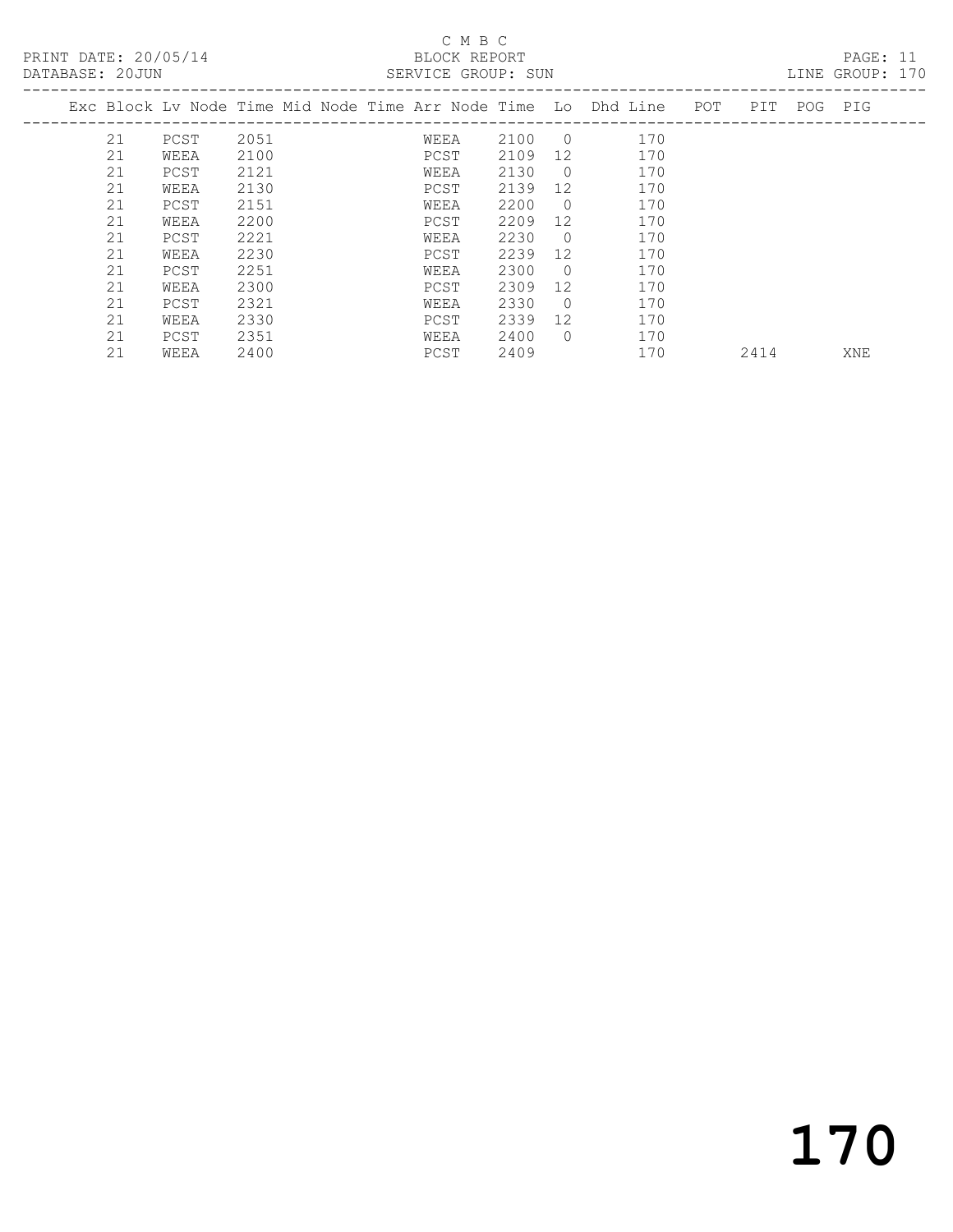|             |    |                                            |      | PRINT DATE: 20/05/14<br>BLOCK REPORT<br>SERVICE GROUP: SUN     | C M B C     |                        |                |                                                                                |         |      | PAGE: 12<br>LINE GROUP: 171 |  |
|-------------|----|--------------------------------------------|------|----------------------------------------------------------------|-------------|------------------------|----------------|--------------------------------------------------------------------------------|---------|------|-----------------------------|--|
| COCT<br>XNE |    | COQUITLAM CTRL STN<br>North East Sector CS |      |                                                                |             | DOFR                   |                | DOMINION & FREMONT                                                             |         |      |                             |  |
|             |    |                                            |      |                                                                |             |                        |                | Exc Block Lv Node Time Mid Node Time Arr Node Time Lo Dhd Line POT PIT POG PIG |         |      |                             |  |
|             | 26 | PCST                                       | 601  |                                                                | VI90 615 0  |                        |                |                                                                                | 174 541 | XNE  |                             |  |
|             | 26 | VI90                                       |      |                                                                |             | 639 12                 |                | 173                                                                            |         |      |                             |  |
|             | 26 | COCT                                       |      |                                                                |             |                        | $\overline{0}$ | 174                                                                            |         |      |                             |  |
|             | 26 | VI90                                       |      | 651 PCST 701 VI90 715<br>715 PCST 729 COCT 739<br>800 DOFR 814 |             | 739 21                 |                | 173                                                                            |         |      |                             |  |
|             | 26 | COCT                                       |      |                                                                |             |                        | $\overline{0}$ | 171                                                                            |         |      |                             |  |
|             | 26 | DOFR                                       | 814  |                                                                | COCT        | 835                    | 16             | 172                                                                            |         |      |                             |  |
|             | 26 | COCT                                       |      | 851 PCST 901 VI90                                              |             | 915                    | $\overline{0}$ | 174                                                                            |         |      |                             |  |
|             | 26 | VI90                                       | 915  | PCST 930 COCT                                                  |             | 940<br>$940$<br>$1013$ | 19             | 173                                                                            |         |      |                             |  |
|             | 26 | <b>COCT</b>                                | 959  |                                                                | DOFR        |                        | $\overline{0}$ | 171                                                                            |         |      |                             |  |
|             | 26 | <b>DOFR</b>                                | 1013 |                                                                | COCT        | 1035                   | 13             | 172                                                                            |         |      |                             |  |
|             | 26 | COCT                                       |      | 1048 PCST 1059 VI90                                            |             | 1115                   | $\overline{0}$ | 174                                                                            |         |      |                             |  |
|             | 26 | VI90                                       | 1115 | PCST 1131 COCT                                                 |             | 1141                   | 16             | 173                                                                            |         |      |                             |  |
|             | 26 | <b>COCT</b>                                | 1157 |                                                                | DOFR        | 1213                   | $\overline{0}$ | 171                                                                            |         |      |                             |  |
|             | 26 | DOFR                                       | 1213 |                                                                | COCT        | 1237                   | 10             | 172                                                                            |         |      |                             |  |
|             | 26 | COCT                                       |      | 1247 PCST 1258 VI90                                            |             | 1315                   | $\overline{0}$ | 174                                                                            |         |      |                             |  |
|             | 26 | VI90                                       | 1315 | PCST 1332 COCT                                                 |             | 1343                   | 14             | 173                                                                            |         |      |                             |  |
|             | 26 | <b>COCT</b>                                | 1357 |                                                                | DOFR        | 1413                   | $\overline{0}$ | 171                                                                            |         |      |                             |  |
|             | 26 | <b>DOFR</b>                                | 1413 |                                                                | <b>COCT</b> | 1436 12                |                | 172                                                                            |         |      |                             |  |
|             | 26 | <b>COCT</b>                                | 1448 | PCST 1458 VI90                                                 |             | 1515                   | $\overline{0}$ | 174                                                                            |         |      |                             |  |
|             | 26 | VI90                                       | 1515 | PCST 1532 COCT                                                 |             | 1543                   | 14             | 173                                                                            |         |      |                             |  |
|             | 26 | COCT                                       | 1557 |                                                                | DOFR        | 1613                   | $\overline{0}$ | 171                                                                            |         |      |                             |  |
|             | 26 | <b>DOFR</b>                                | 1613 |                                                                | <b>COCT</b> | 1635                   | 13             | 172                                                                            |         |      |                             |  |
|             | 26 | <b>COCT</b>                                | 1648 | PCST 1658 VI90<br>PCST 1731 COCT                               |             | 1715                   | $\overline{0}$ | 174                                                                            |         |      |                             |  |
|             | 26 | VI90                                       | 1715 |                                                                |             | 1742                   | 16             | 173                                                                            |         |      |                             |  |
|             | 26 | <b>COCT</b>                                | 1758 |                                                                | DOFR        | 1812                   | $\overline{0}$ | 171                                                                            |         |      |                             |  |
|             | 26 | <b>DOFR</b>                                | 1812 |                                                                | COCT        | 1834                   | 15             | 172                                                                            |         |      |                             |  |
|             | 26 | COCT                                       | 1849 | PCST 1859 VI90<br>PCST 1931 COCT                               |             | 1915                   | $\overline{0}$ | 174                                                                            |         |      |                             |  |
|             | 26 | VI90                                       | 1915 |                                                                |             | 1941                   | 19             | 173                                                                            |         |      |                             |  |
|             | 26 | <b>COCT</b>                                | 2000 |                                                                | DOFR        | 2013                   | $\overline{0}$ | 171                                                                            |         |      |                             |  |
|             | 26 | DOFR                                       | 2013 |                                                                | <b>COCT</b> | 2035                   | 15             | 172                                                                            |         |      |                             |  |
|             | 26 | COCT                                       | 2050 | PCST 2100 VI90                                                 |             | 2115                   | $\overline{0}$ | 174                                                                            |         |      |                             |  |
|             | 26 | VI90                                       | 2115 | PCST 2130 COCT                                                 |             | 2140                   | 20             | 173                                                                            |         |      |                             |  |
|             | 26 | <b>COCT</b>                                | 2200 |                                                                | DOFR        | 2213                   | $\overline{0}$ | 171                                                                            |         |      |                             |  |
|             | 26 | DOFR                                       | 2213 |                                                                | COCT        | 2234                   | 16             | 172                                                                            |         |      |                             |  |
|             | 26 | <b>COCT</b>                                | 2250 | PCST 2300 VI90                                                 |             | 2315                   | $\overline{0}$ | 174                                                                            |         |      |                             |  |
|             | 26 | VI90                                       | 2315 | PCST 2329 COCT                                                 |             | 2339                   | 22             | 173                                                                            |         |      |                             |  |
|             | 26 | COCT                                       | 2401 |                                                                | DOFR        | 2413                   | $\overline{0}$ | 171                                                                            |         |      |                             |  |
|             | 26 | DOFR                                       | 2413 |                                                                | COCT        | 2433                   |                | 172                                                                            |         | 2442 | XNE                         |  |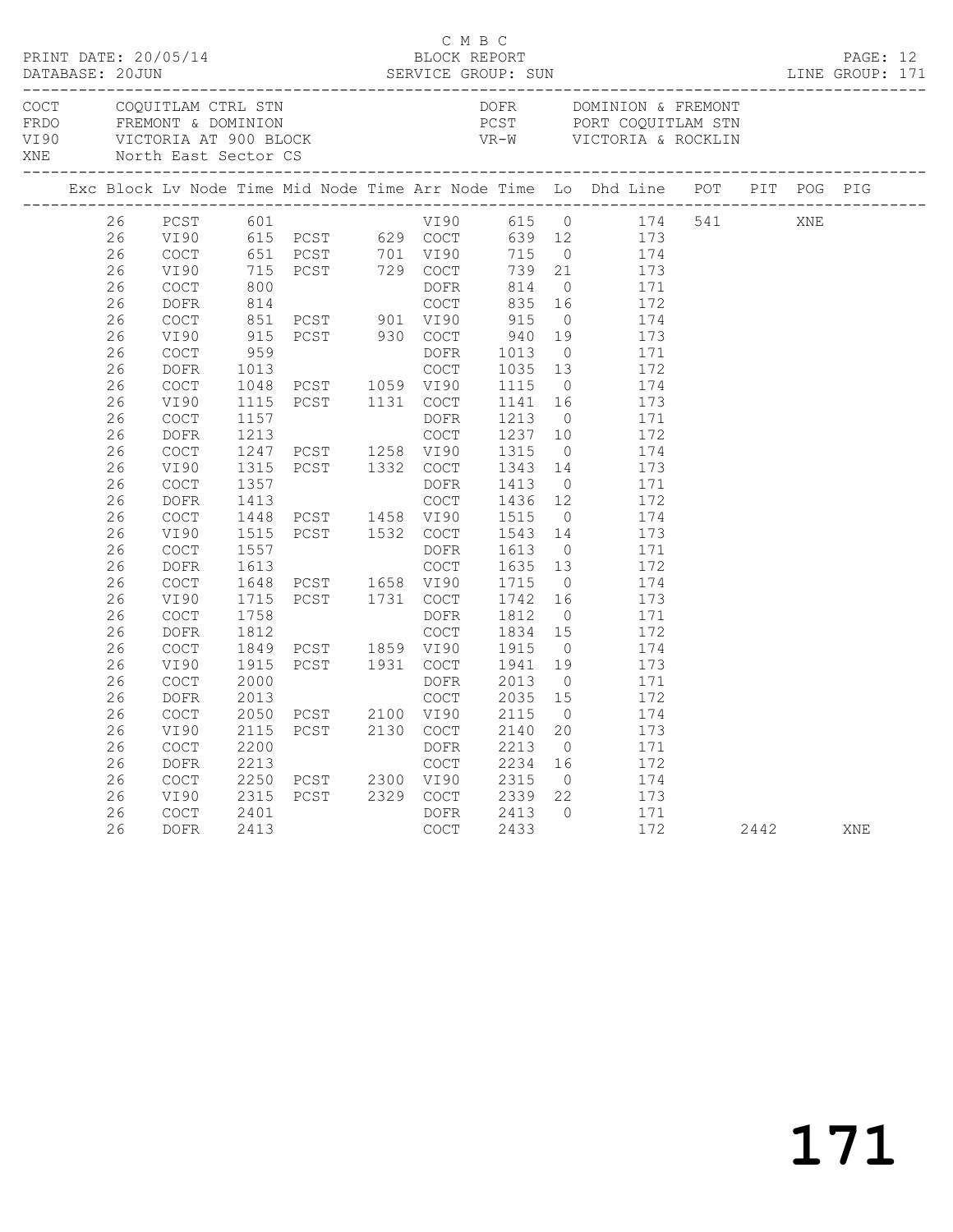## C M B C<br>
C M B C<br>
ELOCK REPORT

 27 FRDO 954 COCT 1008 15 171 27 COCT 1023 PCST 1034 VR-W 1050 0 173

|  | DATABASE: 20JUN |        |                                                                |      |     |        | SERVICE GROUP: SUN |          |     |     |     |     | LINE GROUP: 171 |  |
|--|-----------------|--------|----------------------------------------------------------------|------|-----|--------|--------------------|----------|-----|-----|-----|-----|-----------------|--|
|  |                 |        | Exc Block Lv Node Time Mid Node Time Arr Node Time Lo Dhd Line |      |     |        |                    |          |     | POT | PIT | POG | PIG             |  |
|  | 27              | PCST   | 636                                                            |      |     | VR-W   | 650                | - 0      | 173 | 616 |     | XNE |                 |  |
|  | 27              | $VR-W$ | 650                                                            | PCST | 707 | COCT   | 718                | 12       | 174 |     |     |     |                 |  |
|  | 27              | COCT   | 730                                                            |      |     | FRDO   | 752                | - 0      | 172 |     |     |     |                 |  |
|  | 27              | FRDO   | 752                                                            |      |     | COCT   | 804                | -21      | 171 |     |     |     |                 |  |
|  | 27              | COCT   | 825                                                            | PCST | 835 | $VR-W$ | 850                | $\Omega$ | 173 |     |     |     |                 |  |
|  | 27              | VR-W   | 850                                                            | PCST | 907 | COCT   | 918                | -11      | 174 |     |     |     |                 |  |
|  | 27              | COCT   | 929                                                            |      |     | FRDO   | 954                | $\Omega$ | 172 |     |     |     |                 |  |

| 27 | VR-W        | 1050 | PCST | 1107 | <b>COCT</b> | 1118 | 11             | 174 |      |     |  |
|----|-------------|------|------|------|-------------|------|----------------|-----|------|-----|--|
| 27 | <b>COCT</b> | 1129 |      |      | FRDO        | 1154 | $\overline{0}$ | 172 |      |     |  |
| 27 | FRDO        | 1154 |      |      | <b>COCT</b> | 1212 | 11             | 171 |      |     |  |
| 27 | <b>COCT</b> | 1223 | PCST | 1234 | VR-W        | 1250 | $\circ$        | 173 |      |     |  |
| 27 | VR-W        | 1250 | PCST | 1308 | COCT        | 1320 | 8              | 174 |      |     |  |
| 27 | <b>COCT</b> | 1328 |      |      | FRDO        | 1354 | $\circ$        | 172 |      |     |  |
| 27 | FRDO        | 1354 |      |      | COCT        | 1411 | 10             | 171 |      |     |  |
| 27 | <b>COCT</b> | 1421 | PCST | 1432 | $VR-W$      | 1450 | $\circ$        | 173 |      |     |  |
| 27 | $VR-W$      | 1450 | PCST | 1508 | COCT        | 1520 | 8              | 174 |      |     |  |
| 27 | <b>COCT</b> | 1528 |      |      | <b>FRDO</b> | 1554 | $\circ$        | 172 |      |     |  |
| 27 | FRDO        | 1554 |      |      | COCT        | 1610 | 8              | 171 |      |     |  |
| 27 | <b>COCT</b> | 1618 | PCST | 1632 | $VR-W$      | 1650 | $\circ$        | 173 |      |     |  |
| 27 | $VR-W$      | 1650 | PCST | 1708 | COCT        | 1720 | 9              | 174 |      |     |  |
| 27 | <b>COCT</b> | 1729 |      |      | FRDO        | 1755 | $\circ$        | 172 |      |     |  |
| 27 | FRDO        | 1755 |      |      | COCT        | 1809 | 12             | 171 |      |     |  |
| 27 | COCT        | 1821 | PCST | 1834 | VR-W        | 1850 | $\circ$        | 173 |      |     |  |
| 27 | $VR-W$      | 1850 | PCST | 1907 | COCT        | 1918 | 12             | 174 |      |     |  |
| 27 | <b>COCT</b> | 1930 |      |      | FRDO        | 1954 | $\overline{0}$ | 172 |      |     |  |
| 27 | FRDO        | 1954 |      |      | COCT        | 2006 | 18             | 171 |      |     |  |
| 27 | <b>COCT</b> | 2024 | PCST | 2035 | $VR-W$      | 2050 | $\circ$        | 173 |      |     |  |
| 27 | $VR-W$      | 2050 | PCST | 2107 | COCT        | 2118 | 12             | 174 |      |     |  |
| 27 | <b>COCT</b> | 2130 |      |      | FRDO        | 2152 | $\overline{0}$ | 172 |      |     |  |
| 27 | FRDO        | 2152 |      |      | <b>COCT</b> | 2204 | 22             | 171 |      |     |  |
| 27 | <b>COCT</b> | 2226 | PCST | 2236 | VR-W        | 2250 | $\circ$        | 173 |      |     |  |
| 27 | $VR-W$      | 2250 | PCST | 2307 | COCT        | 2318 | 13             | 174 |      |     |  |
| 27 | COCT        | 2331 |      |      | FRDO        | 2352 | $\circ$        | 172 |      |     |  |
| 27 | <b>FRDO</b> | 2352 |      |      | COCT        | 2403 |                | 171 | 2412 | XNE |  |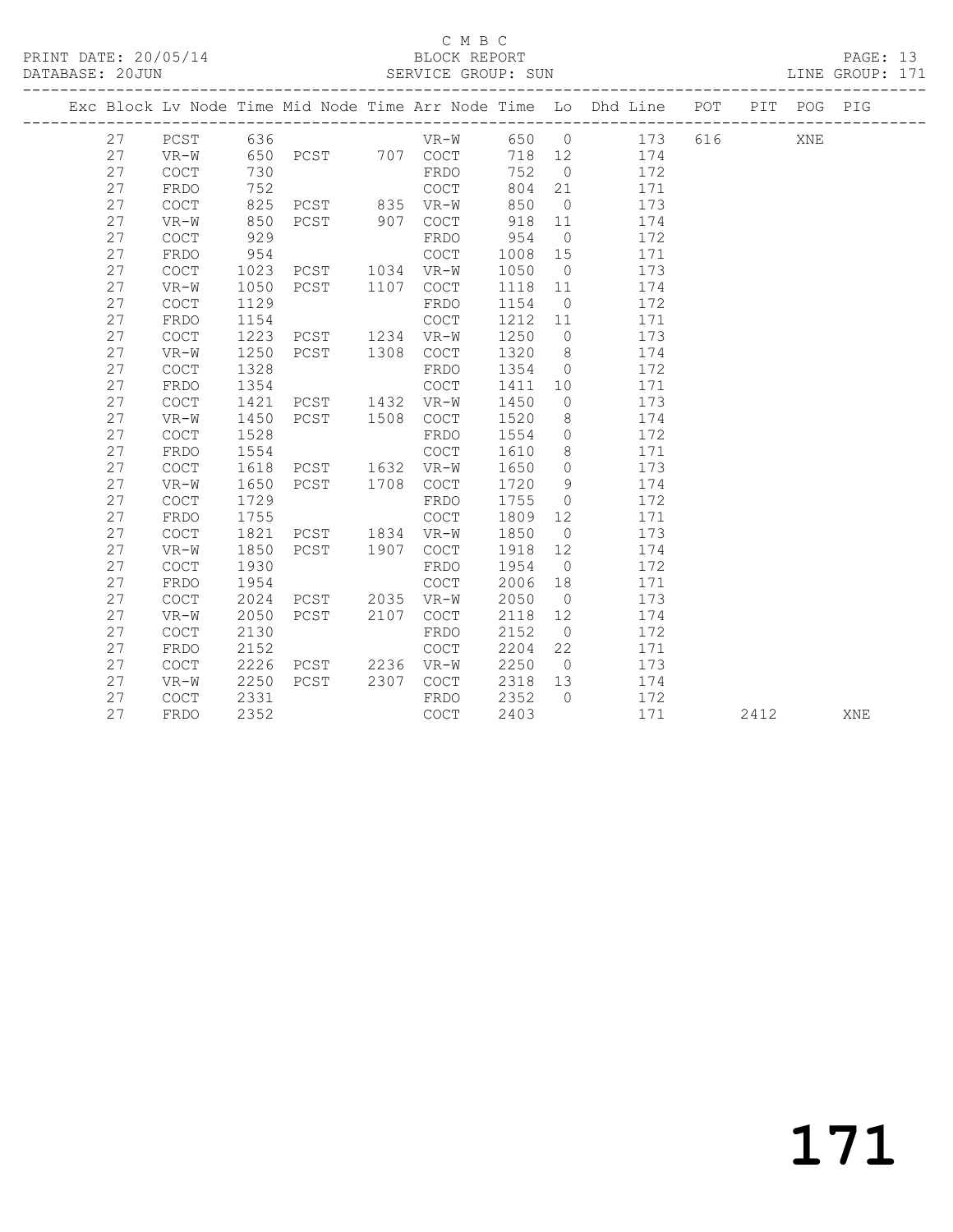## C M B C<br>BLOCK REPORT

PAGE: 14<br>LINE GROUP: 171

|  |    |                                            |      |                                |      |             |        |                | Exc Block Lv Node Time Mid Node Time Arr Node Time Lo Dhd Line POT |     |      | PIT POG PIG |            |
|--|----|--------------------------------------------|------|--------------------------------|------|-------------|--------|----------------|--------------------------------------------------------------------|-----|------|-------------|------------|
|  | 28 | $\mathtt{C}\mathtt{O}\mathtt{C}\mathtt{T}$ | 701  |                                |      | DOFR        | 715 0  |                | 171                                                                | 638 |      | XNE         |            |
|  | 28 | DOFR                                       | 715  |                                |      | COCT        | 736 15 |                | 172                                                                |     |      |             |            |
|  | 28 | COCT                                       | 751  |                                |      |             | 815    | $\overline{0}$ | 174                                                                |     |      |             |            |
|  | 28 | VI90                                       | 815  | PCST 801 VI90<br>PCST 829 COCT |      |             | 839    | 21             | 173                                                                |     |      |             |            |
|  | 28 | $\mathtt{C}\mathtt{O}\mathtt{C}\mathtt{T}$ | 900  |                                |      | DOFR        | 914    | $\overline{0}$ | 171                                                                |     |      |             |            |
|  | 28 | <b>DOFR</b>                                | 914  |                                |      | COCT        | 936    | 12             | 172                                                                |     |      |             |            |
|  | 28 | COCT                                       | 948  | PCST 959 VI90                  |      |             | 1015   | $\overline{0}$ | 174                                                                |     |      |             |            |
|  | 28 | VI90                                       | 1015 | PCST 1031                      |      | COCT        | 1041   | 18             | 173                                                                |     |      |             |            |
|  | 28 | COCT                                       | 1059 |                                |      | DOFR        | 1113   | $\overline{0}$ | 171                                                                |     |      |             |            |
|  | 28 | <b>DOFR</b>                                | 1113 |                                |      | COCT        | 1137   | 10             | 172                                                                |     |      |             |            |
|  | 28 | COCT                                       | 1147 | PCST                           | 1158 | VI90        | 1215   | $\overline{0}$ | 174                                                                |     |      |             |            |
|  | 28 | VI90                                       | 1215 | PCST                           | 1232 | COCT        | 1243   | 14             | 173                                                                |     |      |             |            |
|  | 28 | COCT                                       | 1257 |                                |      | DOFR        | 1313   | $\overline{0}$ | 171                                                                |     |      |             |            |
|  | 28 | DOFR                                       | 1313 |                                |      | COCT        | 1338   | 10             | 172                                                                |     |      |             |            |
|  | 28 | $\mathtt{C}\mathtt{O}\mathtt{C}\mathtt{T}$ | 1348 | PCST                           |      | 1358 VI90   | 1415   | $\overline{0}$ | 174                                                                |     |      |             |            |
|  | 28 | VI90                                       | 1415 | PCST                           | 1432 | COCT        | 1443   | 14             | 173                                                                |     |      |             |            |
|  | 28 | $\mathtt{C}\mathtt{O}\mathtt{C}\mathtt{T}$ | 1457 |                                |      | DOFR        | 1513   | $\overline{0}$ | 171                                                                |     |      |             |            |
|  | 28 | <b>DOFR</b>                                | 1513 |                                |      | COCT        | 1536   | 12             | 172                                                                |     |      |             |            |
|  | 28 | $\mathtt{C}\mathtt{O}\mathtt{C}\mathtt{T}$ | 1548 | PCST 1558 VI90                 |      |             | 1615   | $\overline{0}$ | 174                                                                |     |      |             |            |
|  | 28 | VI90                                       | 1615 | PCST 1631                      |      | COCT        | 1643   | 14             | 173                                                                |     |      |             |            |
|  | 28 | COCT                                       | 1657 |                                |      | DOFR        | 1713   | $\overline{0}$ | 171                                                                |     |      |             |            |
|  | 28 | $\mathtt{DOFR}$                            | 1713 |                                |      | COCT        | 1735   | 14             | 172                                                                |     |      |             |            |
|  | 28 | COCT                                       | 1749 | PCST 1759 VI90                 |      |             | 1815   | $\overline{0}$ | 174                                                                |     |      |             |            |
|  | 28 | VI90                                       | 1815 | PCST                           | 1831 | COCT        | 1841   | 17             | 173                                                                |     |      |             |            |
|  | 28 | COCT                                       | 1858 |                                |      | DOFR        | 1912   | $\overline{0}$ | 171                                                                |     |      |             |            |
|  | 28 | <b>DOFR</b>                                | 1912 |                                |      | COCT        | 1934   | 16             | 172                                                                |     |      |             |            |
|  | 28 | $\mathtt{C}\mathtt{O}\mathtt{C}\mathtt{T}$ | 1950 | PCST 2000                      |      | VI90        | 2015   | $\overline{0}$ | 174                                                                |     |      |             |            |
|  | 28 | VI90                                       | 2015 | PCST                           | 2030 | COCT        | 2040   | 20             | 173                                                                |     |      |             |            |
|  | 28 | $\mathtt{C}\mathtt{O}\mathtt{C}\mathtt{T}$ | 2100 |                                |      | <b>DOFR</b> | 2113   | $\overline{0}$ | 171                                                                |     |      |             |            |
|  | 28 | <b>DOFR</b>                                | 2113 |                                |      | COCT        | 2135   | 15             | 172                                                                |     |      |             |            |
|  | 28 | <b>COCT</b>                                | 2150 | PCST 2200                      |      | VI90        | 2215   | $\overline{0}$ | 174                                                                |     |      |             |            |
|  | 28 | VI90                                       | 2215 | PCST                           | 2229 | COCT        | 2239   | 21             | 173                                                                |     |      |             |            |
|  | 28 | $\mathtt{C}\mathtt{O}\mathtt{C}\mathtt{T}$ | 2300 |                                |      | DOFR        | 2312   | $\overline{0}$ | 171                                                                |     |      |             |            |
|  | 28 | <b>DOFR</b>                                | 2312 |                                |      | COCT        | 2332   | 18             | 172                                                                |     |      |             |            |
|  | 28 | COCT                                       | 2350 | PCST 2400 VI90                 |      |             | 2415   | $\bigcap$      | 174                                                                |     |      |             |            |
|  | 28 | VI90                                       | 2415 | PCST                           | 2429 | COCT        | 2439   |                | 173                                                                |     | 2448 |             | <b>XNE</b> |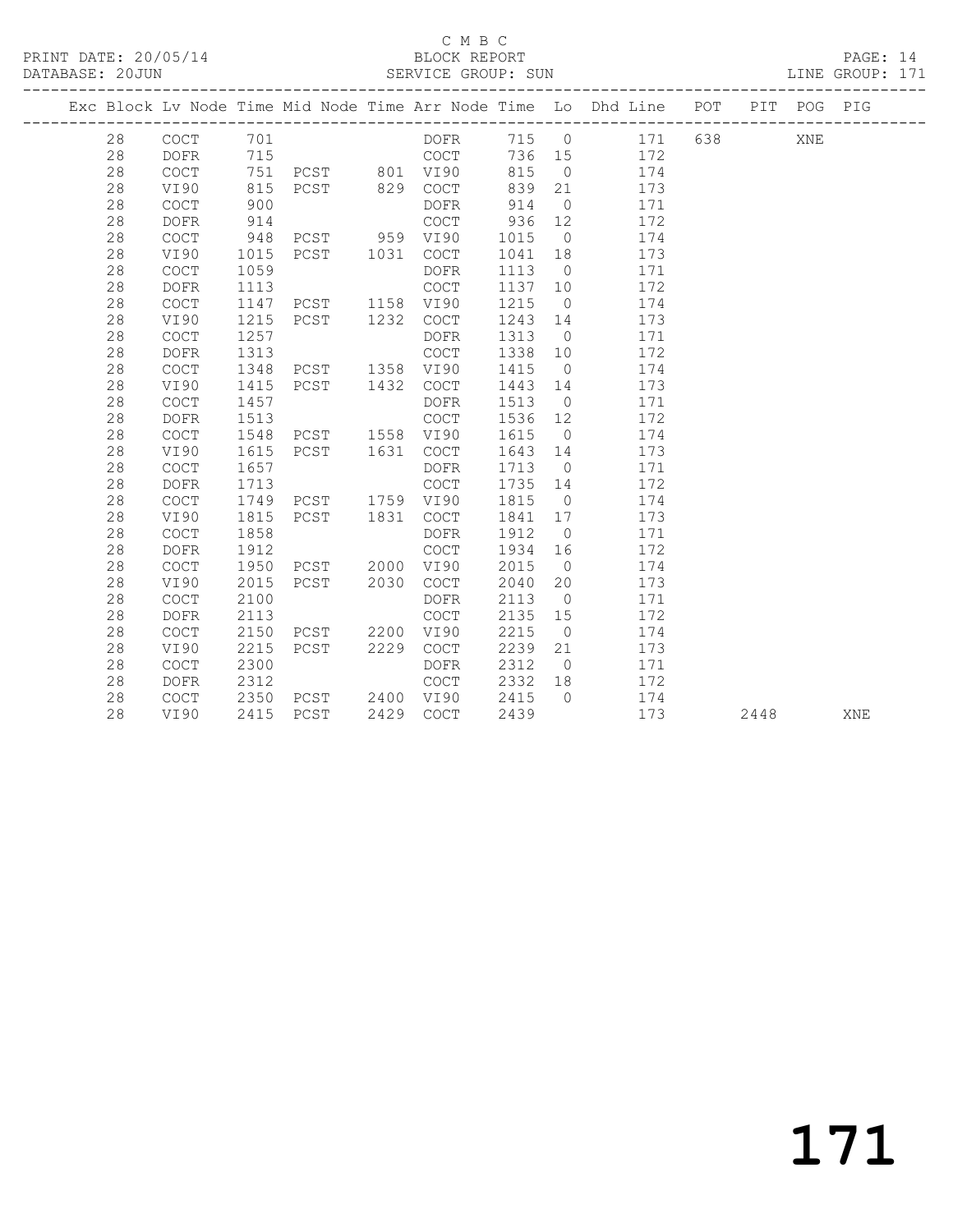## C M B C<br>BLOCK REPORT

PAGE: 15<br>LINE GROUP: 171

|  |    |             |      |                |      |             |      |                 | Exc Block Lv Node Time Mid Node Time Arr Node Time Lo Dhd Line POT PIT POG PIG |      |     |     |
|--|----|-------------|------|----------------|------|-------------|------|-----------------|--------------------------------------------------------------------------------|------|-----|-----|
|  | 29 |             |      |                |      |             |      |                 | COCT 726 PCST 736 VR-W 750 0 173 703                                           |      | XNE |     |
|  | 29 | $VR-W$      | 750  | PCST 807 COCT  |      |             | 818  | 12              | 174                                                                            |      |     |     |
|  | 29 | COCT        | 830  |                |      | FRDO        | 852  | $\overline{0}$  | 172                                                                            |      |     |     |
|  | 29 | FRDO        | 852  |                |      | COCT        | 905  | 20              | 171                                                                            |      |     |     |
|  | 29 | COCT        | 925  | PCST 935 VR-W  |      |             | 950  | $\overline{0}$  | 173                                                                            |      |     |     |
|  | 29 | $VR-W$      | 950  | PCST 1007      |      | COCT        | 1018 | 11              | 174                                                                            |      |     |     |
|  | 29 | <b>COCT</b> | 1029 |                |      | FRDO        | 1056 | $\overline{0}$  | 172                                                                            |      |     |     |
|  | 29 | FRDO        | 1056 |                |      | COCT        | 1112 | 11              | 171                                                                            |      |     |     |
|  | 29 | COCT        | 1123 | PCST           |      | 1134 VR-W   | 1150 | $\overline{0}$  | 173                                                                            |      |     |     |
|  | 29 | $VR-W$      | 1150 | PCST           | 1208 | COCT        | 1220 | 8               | 174                                                                            |      |     |     |
|  | 29 | COCT        | 1228 |                |      | FRDO        | 1254 | $\circ$         | 172                                                                            |      |     |     |
|  | 29 | FRDO        | 1254 |                |      | COCT        | 1312 | 9               | 171                                                                            |      |     |     |
|  | 29 | COCT        | 1321 | PCST           |      | 1332 VR-W   | 1350 | $\circ$         | 173                                                                            |      |     |     |
|  | 29 | VR-W        | 1350 | PCST           | 1408 | COCT        | 1420 | 8               | 174                                                                            |      |     |     |
|  | 29 | COCT        | 1428 |                |      | FRDO        | 1454 | $\circ$         | 172                                                                            |      |     |     |
|  | 29 | FRDO        | 1454 |                |      | <b>COCT</b> | 1511 | 10 <sup>°</sup> | 171                                                                            |      |     |     |
|  | 29 | COCT        | 1521 | PCST 1532 VR-W |      |             | 1550 | $\overline{0}$  | 173                                                                            |      |     |     |
|  | 29 | VR-W        | 1550 | PCST           | 1608 | COCT        | 1620 | 9               | 174                                                                            |      |     |     |
|  | 29 | COCT        | 1629 |                |      | FRDO        | 1655 | $\overline{0}$  | 172                                                                            |      |     |     |
|  | 29 | FRDO        | 1655 |                |      | <b>COCT</b> | 1711 | 10 <sub>1</sub> | 171                                                                            |      |     |     |
|  | 29 | COCT        | 1721 | PCST 1734 VR-W |      |             | 1750 | $\overline{0}$  | 173                                                                            |      |     |     |
|  | 29 | VR-W        | 1750 | PCST 1808      |      | COCT        | 1820 | - 9             | 174                                                                            |      |     |     |
|  | 29 | COCT        | 1829 |                |      | FRDO        | 1853 | $\overline{0}$  | 172                                                                            |      |     |     |
|  | 29 | FRDO        | 1853 |                |      | COCT        | 1906 | 17              | 171                                                                            |      |     |     |
|  | 29 | COCT        | 1923 | PCST 1934      |      | VR-W        | 1950 | $\overline{0}$  | 173                                                                            |      |     |     |
|  | 29 | VR-W        | 1950 | PCST 2007      |      | COCT        | 2018 | 12              | 174                                                                            |      |     |     |
|  | 29 | COCT        | 2030 |                |      | FRDO        | 2053 | $\overline{0}$  | 172                                                                            |      |     |     |
|  | 29 | FRDO        | 2053 |                |      | COCT        | 2105 | 20              | 171                                                                            |      |     |     |
|  | 29 | COCT        | 2125 | PCST 2135      |      | VR-W        | 2150 | $\overline{0}$  | 173                                                                            |      |     |     |
|  | 29 | $VR-W$      | 2150 | PCST           | 2207 | COCT        | 2218 | 12              | 174                                                                            |      |     |     |
|  | 29 | COCT        | 2230 |                |      | FRDO        | 2252 | $\overline{0}$  | 172                                                                            |      |     |     |
|  | 29 | FRDO        | 2252 |                |      | COCT        | 2304 | 22              | 171                                                                            |      |     |     |
|  | 29 | COCT        | 2326 | PCST 2336 VR-W |      |             | 2350 | $\bigcirc$      | 173                                                                            |      |     |     |
|  | 29 | $VR-W$      | 2350 | PCST           |      | 2407 COCT   | 2418 |                 | 174                                                                            | 2427 |     | XNE |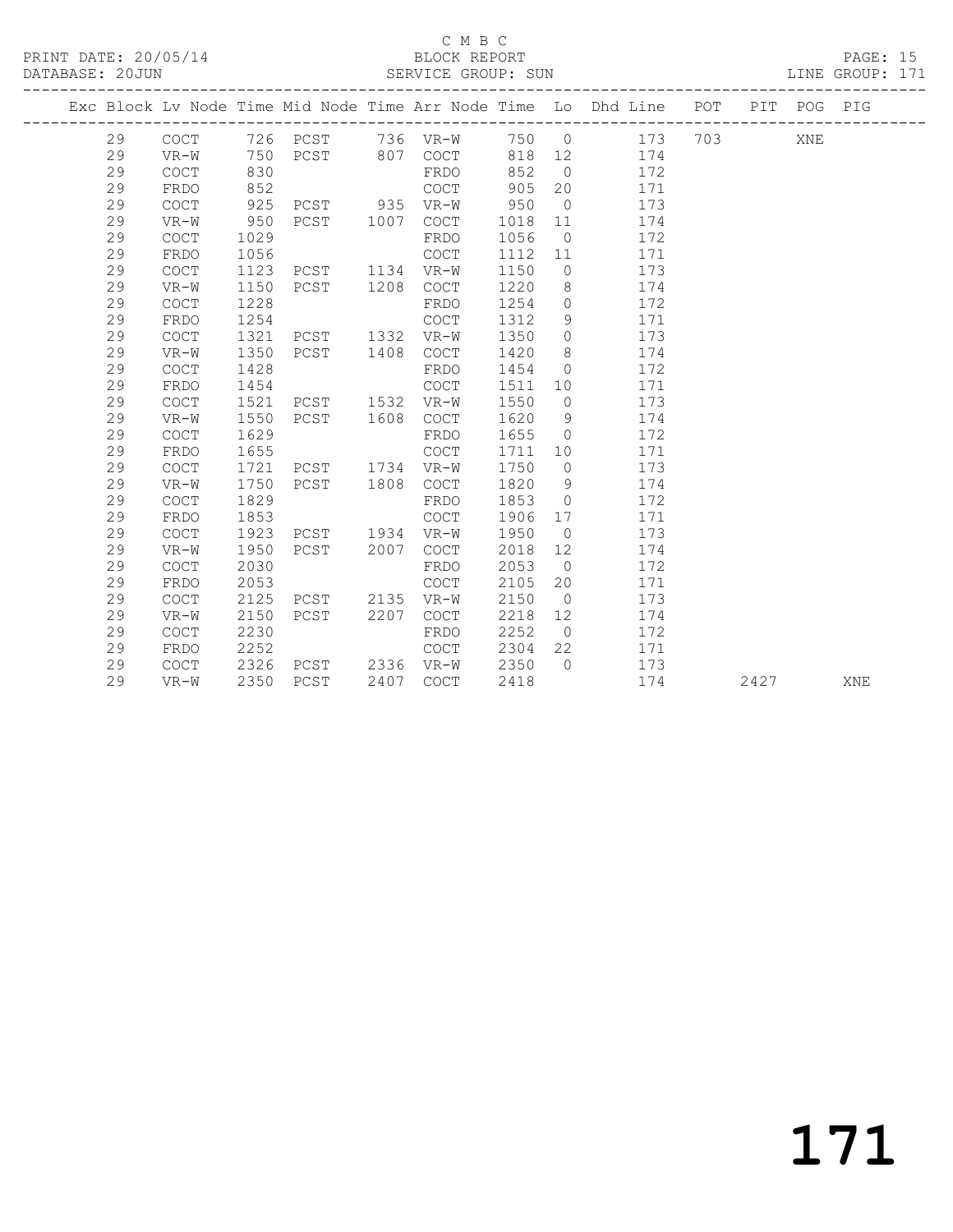| XNE North East Sector CS |                                                                                                                                                    |                                                                                                                      |              |           |  |  |                                                                                                                                                                                                                                                                                                                                                                                                                                                                                                                                                                                                                                                                                                                                                         |      |     |  |
|--------------------------|----------------------------------------------------------------------------------------------------------------------------------------------------|----------------------------------------------------------------------------------------------------------------------|--------------|-----------|--|--|---------------------------------------------------------------------------------------------------------------------------------------------------------------------------------------------------------------------------------------------------------------------------------------------------------------------------------------------------------------------------------------------------------------------------------------------------------------------------------------------------------------------------------------------------------------------------------------------------------------------------------------------------------------------------------------------------------------------------------------------------------|------|-----|--|
|                          |                                                                                                                                                    |                                                                                                                      |              |           |  |  |                                                                                                                                                                                                                                                                                                                                                                                                                                                                                                                                                                                                                                                                                                                                                         |      |     |  |
|                          | 51<br>51<br>51<br>51<br>51<br>51<br>51<br>51<br>51<br>51<br>51<br>51<br>51<br>51<br>51<br>51<br>51<br>51<br>51<br>51<br>51<br>51<br>51<br>51<br>51 | LOST<br>BQST<br>LOST<br>NWST<br>LOST<br>BW02<br>LKST<br>BW03<br>LOST<br>BQST<br>LOST<br>NWST<br>LOST<br>BW02<br>LKST | 1835<br>1900 |           |  |  | Research 1126 Research 1130 Research 1216 Research 1216 Research 1216 Research 1216 Research 1216 Research 1216 Research 1216 Research 1216 Research 1216 Research 1216 Research 1216 Research 1216 Research 1216 Research 122<br>1205 CORN 1220 BQST 1229 16<br>1205 CORN 1220 BQST 1229 16<br>1245 CORS 1258 LOST 1313 22<br>1335 NWST 1355 5 109<br>1400 LOST 1423 12 109<br>1435 HOLD 1504 BW02 1509 6 136<br>1515 SPST 1538 LKST 1547 11 134<br>1558 SPST 1604 BW03 1625 1 134<br>1626 PROD 1650 LOST 1659 6 136<br>1705 CORN 1719 BQST 1728 17 157<br>1745 CORS 1759 LOST 1814 21 157<br>1835 – NWST 1854 6 109<br>1900 – LOST 1920 15 109<br>1935 HOLD 2001 BW02 2006 9 136<br>2015 SPST 2036 LKST 2044 17 134<br>2101 SPST 2107 BW03 2125 1 134 |      |     |  |
|                          | 51<br>51<br>51<br>51                                                                                                                               | LOST<br>BQST                                                                                                         |              | 2330 CORS |  |  | BW03 2126 PROD 2147 LOST 2155 5<br>LOST 2200 CORN 2214 BQST 2223 5 157<br>BQST 2228 CORS 2241 LOST 2255 5 157<br>FOST 2228 CORS 2241 LOST 2255 5 157<br>157                                                                                                                                                                                                                                                                                                                                                                                                                                                                                                                                                                                             | 2418 | XNE |  |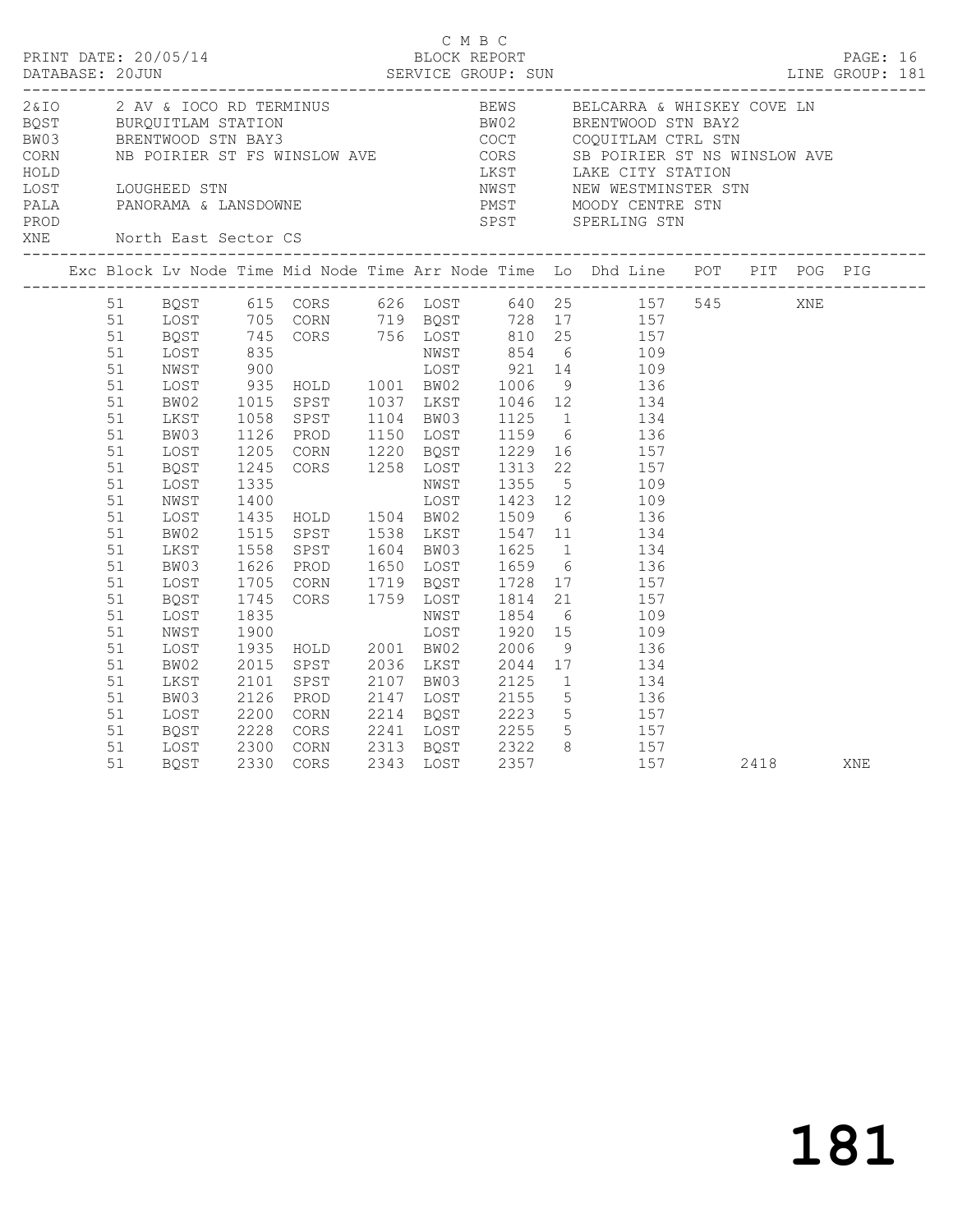# C M B C<br>BLOCK REPORT

PAGE: 17<br>LINE GROUP: 181

|  |          |              |              |              |              |              |      |                  |                      | Exc Block Lv Node Time Mid Node Time Arr Node Time Lo Dhd Line POT PIT POG PIG |            |      |         |     |
|--|----------|--------------|--------------|--------------|--------------|--------------|------|------------------|----------------------|--------------------------------------------------------------------------------|------------|------|---------|-----|
|  | 52       | LOST         | 635          |              |              |              | PMST |                  |                      | 654 11                                                                         | 180        | 605  | XNE     |     |
|  | 52       | PMST         | 705          |              |              | LOST         |      | 727 8            |                      | 180                                                                            |            |      |         |     |
|  | 52       | LOST         | 735          |              |              | PMST         |      | 755              | 10                   | 180                                                                            |            |      |         |     |
|  | 52       | PMST         | 805          |              |              | LOST         |      | 829              | 6                    | 180                                                                            |            |      |         |     |
|  | 52       | LOST         | 835          |              |              | PMST         |      | 855              | 10                   |                                                                                | 180        |      |         |     |
|  | 52       | PMST         | 905          |              |              | LOST         |      | 929              | 6                    |                                                                                | 180        |      |         |     |
|  | 52       | LOST         | 935          |              |              | PMST         |      | 955              | 10                   |                                                                                | 180        |      |         |     |
|  | 52       | PMST         | 1005         |              |              | LOST         |      | 1031             | $5\overline{)}$      |                                                                                | 180        |      |         |     |
|  | 52       | LOST         | 1036         |              |              | PMST         |      | 1059             | 6                    |                                                                                | 180        |      |         |     |
|  | 52       | PMST         | 1105         |              |              | LOST         |      | 1135             | 10                   |                                                                                | 180        |      |         |     |
|  | 52       | LOST         | 1145         |              |              | PMST         |      | 1208             | 12                   |                                                                                | 180        |      |         |     |
|  | 52       | PMST         | 1220         |              |              | LOST         |      | 1258             | $\overline{7}$       |                                                                                | 180        |      |         |     |
|  | 52       | LOST         | 1305         |              |              | PMST         |      | 1330             | 10                   |                                                                                | 180        |      |         |     |
|  | 52       | PMST         | 1340         |              |              | LOST         |      | 1418             | $\overline{7}$       |                                                                                | 180        |      |         |     |
|  | 52       | LOST         | 1425         |              |              | PMST         |      | 1450             | 10                   |                                                                                | 180        |      |         |     |
|  | 52       | PMST         | 1500         |              |              | LOST         |      | 1537             | 8 <sup>8</sup>       |                                                                                | 180        |      |         |     |
|  | 52       | LOST         | 1545         |              |              | PMST         |      | 1610             | 10                   |                                                                                | 180        |      |         |     |
|  | 52       | PMST         | 1620         |              |              | LOST         |      | 1657             | 8 <sup>8</sup>       |                                                                                | 180        |      |         |     |
|  | 52<br>52 | LOST         | 1705         |              |              | PMST         |      | 1731             | 14                   |                                                                                | 180        |      |         |     |
|  |          | PMST         | 1745         |              |              | LOST         |      | 1809             |                      |                                                                                | 180        |      | 1830 18 | XNE |
|  | 53       | LOST         | 635          |              |              | NWST         |      | 652              |                      | 8                                                                              | 605<br>109 |      | XNE     |     |
|  | 53       | NWST         | 700          |              |              | LOST         |      | 719              | 16                   |                                                                                | 109        |      |         |     |
|  | 53       | LOST         | 735          | HOLD         | 801 BW02     |              |      | 805              | 10                   |                                                                                | 136        |      |         |     |
|  | 53       | BW02         | 815          | SPST         | 834          | LKST         |      | 842              | 16                   |                                                                                | 134        |      |         |     |
|  | 53       | LKST         | 858          | SPST         | 904          | BW03         |      | 925              | $\overline{1}$       |                                                                                | 134        |      |         |     |
|  | 53       | BW03         | 926          | PROD         | 948          | LOST         |      | 957              | 8 <sup>8</sup>       |                                                                                | 136        |      |         |     |
|  | 53       | LOST         | 1005         | CORN         | 1019         | BQST         |      | 1028             | 17                   |                                                                                | 157        |      |         |     |
|  | 53       | BQST         | 1045         | CORS         | 1058         | LOST         |      | 1113             | 22                   |                                                                                | 157        |      |         |     |
|  | 53       | LOST         | 1135         |              |              | NWST         |      | 1155             | $5^{\circ}$          |                                                                                | 109        |      |         |     |
|  | 53       | NWST         | 1200         |              |              | LOST         |      | 1221             | 14                   |                                                                                | 109        |      |         |     |
|  | 53       | LOST         | 1235         | HOLD         | 1304 BW02    |              |      | 1309             | 6                    |                                                                                | 136        |      |         |     |
|  | 53<br>53 | BW02<br>LKST | 1315<br>1356 | SPST<br>SPST | 1337<br>1402 | LKST<br>BW03 |      | 1346<br>1425     | 10<br>$\overline{1}$ |                                                                                | 134<br>134 |      |         |     |
|  | 53       | BW03         | 1426         | PROD         | 1450         | LOST         |      | 1459             | 6                    |                                                                                | 136        |      |         |     |
|  | 53       | LOST         | 1505         | CORN         | 1521         | BQST         |      | 1530             | 15                   |                                                                                | 157        |      |         |     |
|  | 53       | BQST         | 1545         | CORS         | 1559 LOST    |              |      | 1614             | 21                   | 157                                                                            |            |      |         |     |
|  | 53       | LOST         | 1635         |              |              | NWST         |      | 1654             | 6                    | 109                                                                            |            |      |         |     |
|  | 53       | NWST         | 1700         |              |              | LOST         |      | 1723 12          |                      |                                                                                | 109        |      |         |     |
|  | 53       | LOST         | 1735 HOLD    |              |              |              |      | 1802 BW02 1807 8 |                      | 136                                                                            |            |      |         |     |
|  | 53       | BW02         | 1815         | SPST         | 1838         | LKST         |      | 1847             | 11                   |                                                                                | 134        |      |         |     |
|  | 53       | LKST         | 1858         | SPST         | 1904         | BW03         |      | 1925             | $\mathbf 1$          |                                                                                | 134        |      |         |     |
|  | 53       | BW03         | 1926         | PROD         | 1947         | LOST         |      | 1955             | 5                    |                                                                                | 136        |      |         |     |
|  | 53       | LOST         | 2000         | CORN         | 2014         | <b>BQST</b>  |      | 2023             | 7                    |                                                                                | 157        |      |         |     |
|  | 53       | <b>BQST</b>  | 2030         | CORS         | 2043         | LOST         |      | 2057             | 8                    |                                                                                | 157        |      |         |     |
|  | 53       | LOST         | 2105         | HOLD         | 2130         | BW02         |      | 2135             | 8                    |                                                                                | 136        |      |         |     |
|  | 53       | BW02         | 2143         | SPST         | 2202         | LKST         |      | 2210             |                      |                                                                                | 134        | 2235 |         | XNE |
|  |          |              |              |              |              |              |      |                  |                      |                                                                                |            |      |         |     |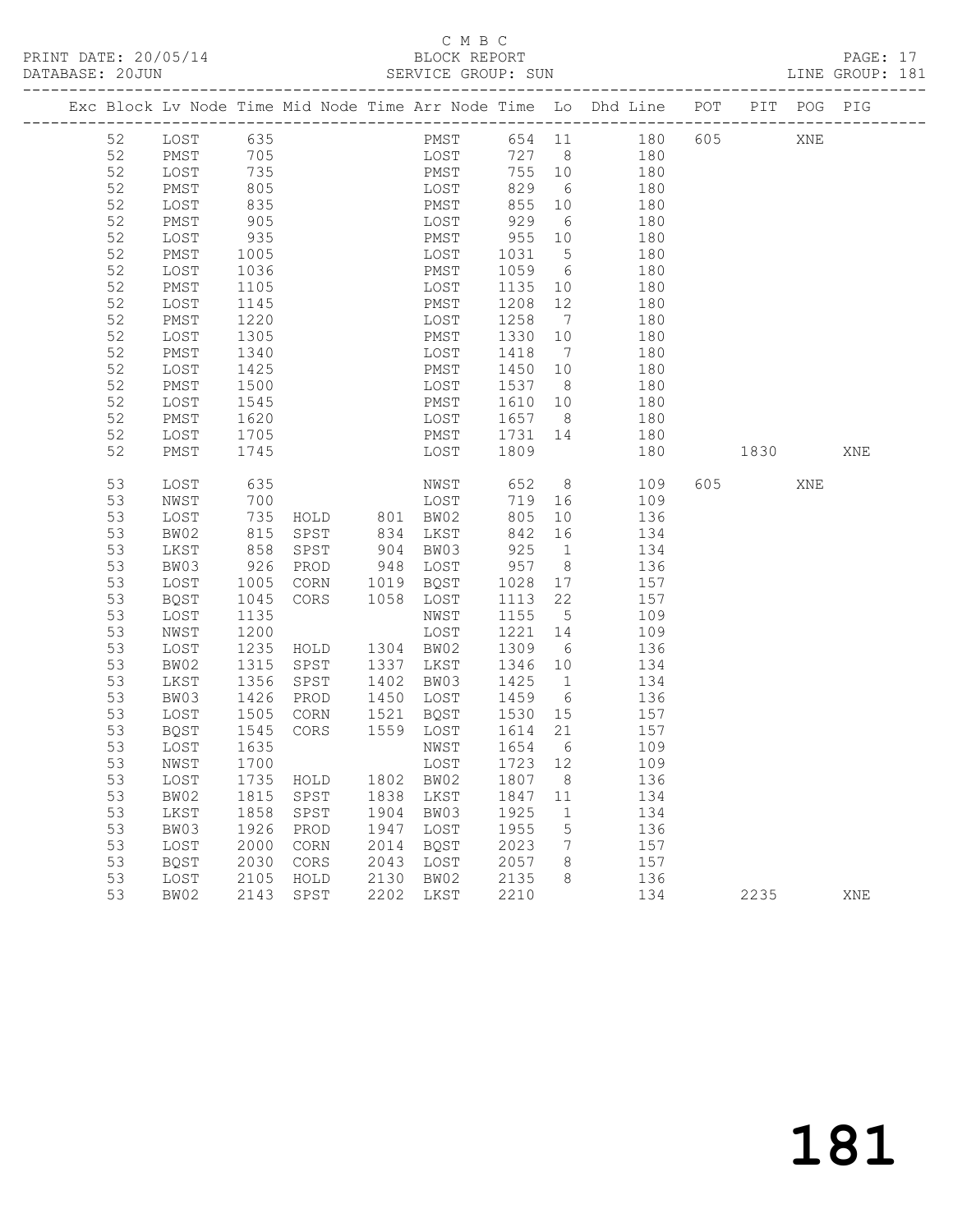## C M B C<br>BLOCK REPORT

PRINT DATE: 20/05/14 BLOCK REPORT BATABASE: 20JUN

PAGE: 18<br>LINE GROUP: 181

|  |    |      |            |                 |      |                   |             |                 | Exc Block Lv Node Time Mid Node Time Arr Node Time Lo Dhd Line POT PIT POG PIG |      |     |     |
|--|----|------|------------|-----------------|------|-------------------|-------------|-----------------|--------------------------------------------------------------------------------|------|-----|-----|
|  |    |      |            |                 |      |                   |             |                 |                                                                                |      |     |     |
|  | 54 |      |            |                 |      |                   |             |                 | BQST 645 CORS 656 LOST 710 25 157 615                                          |      | XNE |     |
|  | 54 | LOST | 735        |                 |      | NWST              |             |                 | 753 7 109                                                                      |      |     |     |
|  | 54 | NWST | 800        |                 |      | LOST              | 819 16      |                 | 109                                                                            |      |     |     |
|  | 54 | LOST | 835        | $HOLD$ 901 BW02 |      |                   | 905         | 10              | 136                                                                            |      |     |     |
|  | 54 | BW02 | 915<br>958 | SPST            |      | 937 LKST          | 945<br>1025 | 13              | 134                                                                            |      |     |     |
|  | 54 | LKST |            | SPST            |      | 1004 BW03         | 1025        |                 | $\frac{1}{0}$ $\frac{1}{134}$                                                  |      |     |     |
|  | 54 | BW03 | 1025       | PROD            |      | 1047 LOST         | 1056        | 9               | 136                                                                            |      |     |     |
|  | 54 | LOST | 1105       | CORN            |      | 1120 BQST         | 1129        | 16              | 157                                                                            |      |     |     |
|  | 54 | BQST | 1145       | CORS            |      | 1158 LOST         | 1213        | 22              | 157                                                                            |      |     |     |
|  | 54 | LOST | 1235       |                 |      | NWST              | 1255        | 5 <sup>5</sup>  | 109                                                                            |      |     |     |
|  | 54 | NWST | 1300       |                 |      | LOST              | 1322 13     |                 | 109                                                                            |      |     |     |
|  | 54 | LOST | 1335       | HOLD 1404 BW02  |      |                   | 1409        | $6\overline{6}$ | 136                                                                            |      |     |     |
|  | 54 | BW02 | 1415       | SPST            |      | 1438 LKST         | 1447        | 9               | 134                                                                            |      |     |     |
|  | 54 | LKST | 1456       | SPST            |      | 1502 BW03         | 1525        | $\overline{1}$  | 134                                                                            |      |     |     |
|  | 54 | BW03 | 1526       | PROD            | 1550 | LOST              | 1559        | 6               | 136                                                                            |      |     |     |
|  | 54 | LOST | 1605       | CORN            |      | 1620 BQST         | 1629        | 16              | 157                                                                            |      |     |     |
|  | 54 | BQST | 1645       | CORS            |      | 1659 LOST         | 1714        | 21              | 157                                                                            |      |     |     |
|  | 54 | LOST | 1735       |                 |      | NWST              | 1754        | $6\overline{6}$ | 109                                                                            |      |     |     |
|  | 54 | NWST | 1800       |                 |      | LOST              | 1820        | 15              | 109                                                                            |      |     |     |
|  | 54 | LOST | 1835       | HOLD 1901 BW02  |      |                   | 1906        | 9               | 136                                                                            |      |     |     |
|  | 54 | BW02 | 1915       | SPST            |      | 1937 LKST         | 1946        | 15              | 134                                                                            |      |     |     |
|  | 54 | LKST | 2001       | SPST            |      | 2007 BW03         | 2025        | $\overline{1}$  | 134                                                                            |      |     |     |
|  | 54 | BW03 | 2026       | PROD            | 2047 | LOST              | 2055        | 5 <sup>5</sup>  | 136                                                                            |      |     |     |
|  | 54 | LOST | 2100       | CORN            |      | 2114 BQST         | 2123        | $\overline{7}$  | 157                                                                            |      |     |     |
|  | 54 | BQST | 2130       | CORS            |      | 2143 LOST         | 2157        | $5\overline{)}$ | 157                                                                            |      |     |     |
|  | 54 | LOST | 2202       | HOLD            |      | 2227 BW02         | 2232        | $4\overline{4}$ | 136                                                                            |      |     |     |
|  | 54 | BW02 | 2236       | SPST            | 2255 | LKST              | 2303        |                 | 6 134                                                                          |      |     |     |
|  | 54 | LKST | 2309       | SPST            | 2314 |                   |             |                 | BW03 2330 14 134                                                               |      |     |     |
|  | 54 | BW03 | 2344       | PROD            | 2404 | LOST              | 2412        | 18              | 136                                                                            |      |     |     |
|  | 54 | LOST | 2430       |                 |      | NWST              | 2448        |                 | 109                                                                            | 2510 |     | XNE |
|  | 55 | BW03 | 700        | PROD            |      | 721 LOST          | 729         |                 | $6\overline{6}$<br>136                                                         | 620  | XNE |     |
|  | 55 | LOST | 735        | CORN            |      | 749 BQST          | 758         | 17              | 157                                                                            |      |     |     |
|  | 55 | BQST | 815<br>905 | CORS            |      | 826 LOST          |             | 25              | 157                                                                            |      |     |     |
|  | 55 | LOST |            | HOLD            |      | 931 BW02          | 840<br>936  | 9               | 136                                                                            |      |     |     |
|  | 55 | BW02 | 945        | SPST            |      | 1007 LKST         | 1015 13     |                 | 134                                                                            |      |     |     |
|  | 55 | LKST | 1028       | SPST            |      | 1034 BW03         | 1055        | $\overline{1}$  | 134                                                                            |      |     |     |
|  | 55 | BW03 | 1056       | PROD            |      | 1119 LOST         | 1128        | $7\overline{ }$ | 136                                                                            |      |     |     |
|  | 55 | LOST |            | 1135 CORN       |      | 1150 BQST         | 1159 16     |                 | 157                                                                            |      |     |     |
|  | 55 | BQST |            | 1215 CORS       |      | 1228 LOST 1243 22 |             |                 | 157                                                                            |      |     |     |
|  | 55 | LOST | 1305       | HOLD            | 1334 | BW02              | 1339        | 6               | 136                                                                            |      |     |     |
|  | 55 | BW02 | 1345       | SPST            | 1408 | LKST              | 1417        | 9               | 134                                                                            |      |     |     |
|  | 55 | LKST | 1426       | SPST            | 1432 | BW03              | 1455        | $\overline{1}$  | 134                                                                            |      |     |     |
|  | 55 | BW03 | 1456       | PROD            | 1520 | LOST              | 1529        | 6               | 136                                                                            |      |     |     |
|  | 55 | LOST | 1535       | CORN            | 1550 | BQST              | 1559        | 16              | 157                                                                            |      |     |     |
|  | 55 | BQST | 1615       | CORS            | 1629 | LOST              | 1644        | 21              | 157                                                                            |      |     |     |
|  | 55 | LOST | 1705       | HOLD            | 1732 | BW02              | 1737        | 8 <sup>8</sup>  | 136                                                                            |      |     |     |
|  | 55 | BW02 | 1745       | SPST            | 1808 | LKST              | 1817        | 11              | 134                                                                            |      |     |     |
|  | 55 | LKST | 1828       | SPST            | 1834 | BW03              | 1855        | 2               | 134                                                                            |      |     |     |
|  | 55 | BW03 | 1857       | PROD            | 1920 | LOST              | 1928        | $\overline{7}$  | 136                                                                            |      |     |     |
|  | 55 | LOST | 1935       |                 |      | NWST              | 1953        | $\overline{7}$  | 109                                                                            |      |     |     |
|  | 55 | NWST | 2000       |                 |      | LOST              | 2020        | 15              | 109                                                                            |      |     |     |
|  | 55 | LOST | 2035       | HOLD            | 2100 | BW02              | 2105        | 10 <sup>°</sup> | 136                                                                            |      |     |     |
|  | 55 | BW02 | 2115       | SPST            | 2136 | LKST              | 2144        | 26              | 134                                                                            |      |     |     |
|  | 55 | LKST | 2210       | SPST            | 2215 | BW03              | 2233        | 11              | 134                                                                            |      |     |     |
|  | 55 | BW03 | 2244       | PROD            | 2304 | LOST              | 2312        | 18              | 136                                                                            |      |     |     |
|  | 55 | LOST |            | 2330 HOLD       | 2355 | BW02              | 2400 21     |                 | 136                                                                            |      |     |     |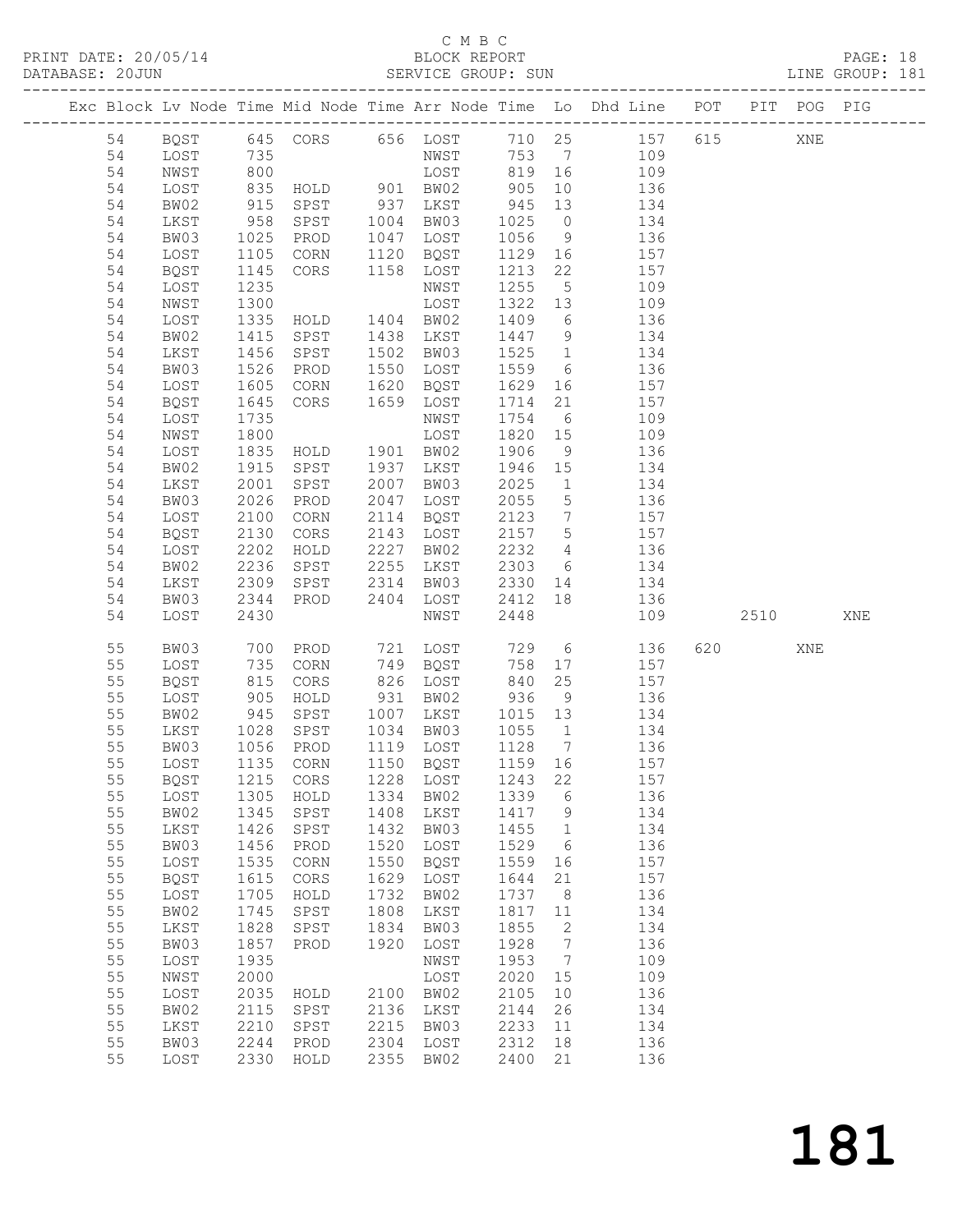## C M B C<br>BLOCK REPORT

PRINT DATE: 20/05/14 BLOCK REPORT BATABASE: 20JUN

PAGE: 19<br>LINE GROUP: 181

|          |                                            |              | Exc Block Lv Node Time Mid Node Time Arr Node Time Lo Dhd Line POT PIT POG PIG |                           |                    |                      |               |         |     |     |
|----------|--------------------------------------------|--------------|--------------------------------------------------------------------------------|---------------------------|--------------------|----------------------|---------------|---------|-----|-----|
| 55       |                                            |              | BW02 2421 SPST 2440 LKST 2448 134 2513                                         |                           |                    |                      |               |         |     | XNE |
| 56       | SPST                                       | 708          |                                                                                | BW03 725 1 134            |                    |                      |               |         | XNE |     |
| 56       | BW03                                       |              | 726 PROD 747 LOST 755 10 136                                                   |                           |                    |                      |               |         |     |     |
| 56       | LOST                                       |              |                                                                                |                           | 828 17             |                      | 157           |         |     |     |
| 56       | BQST                                       |              | 805    CORN           819    BQST<br>845    CORS          856    LOST          |                           | $828$ 17<br>910 25 |                      | i 57          |         |     |     |
| 56       | LOST                                       | 935          |                                                                                | NWST                      |                    |                      | 954 6 109     |         |     |     |
| 56       | NWST                                       | 1000         |                                                                                | LOST                      | 1021 14            |                      | 109           |         |     |     |
| 56       | LOST                                       | 1035         |                                                                                |                           | 1106 9             |                      | 136           |         |     |     |
| 56       | BW02                                       | 1115         | HOLD 1101 BW02<br>SPST 1137 LKST                                               |                           | 1146 12            |                      | 134           |         |     |     |
| 56       | LKST                                       | 1158         | SPST 1204 BW03                                                                 |                           |                    |                      | 1225 1 134    |         |     |     |
| 56       | BW03                                       | 1226         | PROD                                                                           | 1250 LOST                 | 1259 6             |                      | 136           |         |     |     |
| 56       | LOST                                       | 1305         | CORN 1320 BQST                                                                 |                           | $1329$ 16          |                      | 157           |         |     |     |
| 56       | BQST                                       | 1345         | CORS                                                                           | 1358 LOST                 | 1413 22            |                      | 157           |         |     |     |
| 56       | LOST                                       | 1435         |                                                                                | NWST                      |                    |                      | 1454 6 109    |         |     |     |
| 56       | NWST                                       | 1500         |                                                                                | LOST                      | 1523 12            |                      | 109           |         |     |     |
| 56       | LOST                                       | 1535         | 1535 HOLD 1604 BW02<br>1615 SPST 1638 LKST                                     |                           | 1609 6             |                      | 136           |         |     |     |
| 56       | BW02                                       |              |                                                                                |                           | 1647 11            |                      | 134           |         |     |     |
| 56       | LKST                                       | 1658         | SPST                                                                           | 1704 BW03                 | 1725 1             |                      | 134           |         |     |     |
| 56       | BW03                                       | 1726         | PROD                                                                           | 1750 LOST                 | 1759 6             |                      | 136           |         |     |     |
| 56       | LOST                                       | 1805         | CORN                                                                           | 1819 BQST                 | 1828 17            |                      | 157           |         |     |     |
| 56       | BQST                                       | 1845         | CORS                                                                           | 1858 LOST                 |                    |                      | 1912 5 15 157 |         |     |     |
| 56       | PMST                                       | 1932         | PALA                                                                           | 1950 COCT                 |                    |                      | 2003 15 183   |         |     |     |
| 56       | COCT                                       | 2018         |                                                                                | PMST                      | 2047 13            |                      | 183           |         |     |     |
| 56       | PMST                                       | 2100         | PALA                                                                           | 2117 COCT                 | 2130 18            |                      | 183           |         |     |     |
| 56       | COCT                                       | 2148         |                                                                                |                           | 2217 13            |                      | 183<br>183    |         |     |     |
| 56       | PMST                                       | 2230         |                                                                                | PMST 2347 13              | 2300 18            |                      | 183           |         |     |     |
| 56<br>56 | COCT<br>PMST                               | 2318<br>2400 |                                                                                | PALA 2417 COCT            | 2430 20            |                      | 183           |         |     |     |
| 56       | $\mathtt{C}\mathtt{O}\mathtt{C}\mathtt{T}$ | 2450         |                                                                                | PMST                      | 2519               |                      | 183           | 2534    |     | XNE |
|          |                                            |              |                                                                                |                           |                    |                      |               |         |     |     |
| 57       | LOST                                       | 705          |                                                                                | PMST 724 11 180           |                    |                      |               | 635 000 | XNE |     |
| 57       | PMST                                       | 735          |                                                                                | LOST                      | 759 6              |                      | 180           |         |     |     |
| 57       | LOST                                       | 805          |                                                                                | PMST 825 10<br>LOST 859 6 | 825 10             |                      | 180           |         |     |     |
| 57       | PMST                                       | 835          |                                                                                |                           |                    |                      | 180           |         |     |     |
| 57       | LOST                                       | 905          |                                                                                | PMST 925 10               |                    |                      | 180           |         |     |     |
| 57       | PMST                                       | 935          |                                                                                | LOST 1001 6               |                    |                      | 180           |         |     |     |
| 57       | LOST                                       | 1007         |                                                                                | PMST                      | 1030 15            |                      | 180           |         |     |     |
| 57       | PMST                                       | 1045         |                                                                                | LOST                      | 1111 14            |                      | 180           |         |     |     |
| 57       | LOST 1125                                  |              |                                                                                | PMST 1148 12              |                    |                      | 180           |         |     |     |
| 57       | PMST                                       | 1200         |                                                                                | LOST                      | 1238               | $\overline{7}$       | 180           |         |     |     |
| 57       | LOST                                       | 1245         |                                                                                | PMST                      | 1310 10            |                      | 180           |         |     |     |
| 57<br>57 | PMST                                       | 1320<br>1405 |                                                                                | LOST                      | 1358<br>1430       | $\overline{7}$       | 180<br>180    |         |     |     |
| 57       | LOST<br>PMST                               | 1440         |                                                                                | PMST<br>LOST              | 1517               | 10<br>8 <sup>8</sup> | 180           |         |     |     |
| 57       | LOST                                       | 1525         |                                                                                | PMST                      | 1550               | 10                   | 180           |         |     |     |
| 57       | PMST                                       | 1600         |                                                                                | LOST                      | 1637               | 8                    | 180           |         |     |     |
| 57       | LOST                                       | 1645         |                                                                                | PMST                      | 1711               | 14                   | 180           |         |     |     |
| 57       | PMST                                       | 1725         |                                                                                | LOST                      | 1749               | 15                   | 180           |         |     |     |
| 57       | LOST                                       | 1804         |                                                                                | PMST                      | 1830               | 5                    | 180           |         |     |     |
| 57       | PMST                                       | 1835         |                                                                                | LOST                      | 1859               | 10                   | 180           |         |     |     |
| 57       | LOST                                       | 1909         |                                                                                | PMST                      | 1934               | - 8                  | 180           |         |     |     |
| 57       | PMST                                       | 1942         |                                                                                | 2&10                      | 1956               | 0                    | 181           |         |     |     |
| 57       | 2&IO                                       | 1956         |                                                                                | PMST                      | 2008               | 7                    | 181           |         |     |     |
| 57       | PMST                                       | 2015         |                                                                                | <b>BEWS</b>               | 2050               | $\mathbf{0}$         | 182           |         |     |     |
| 57       | <b>BEWS</b>                                | 2050         |                                                                                | PMST                      | 2120               |                      | 182           | 2135    |     | XNE |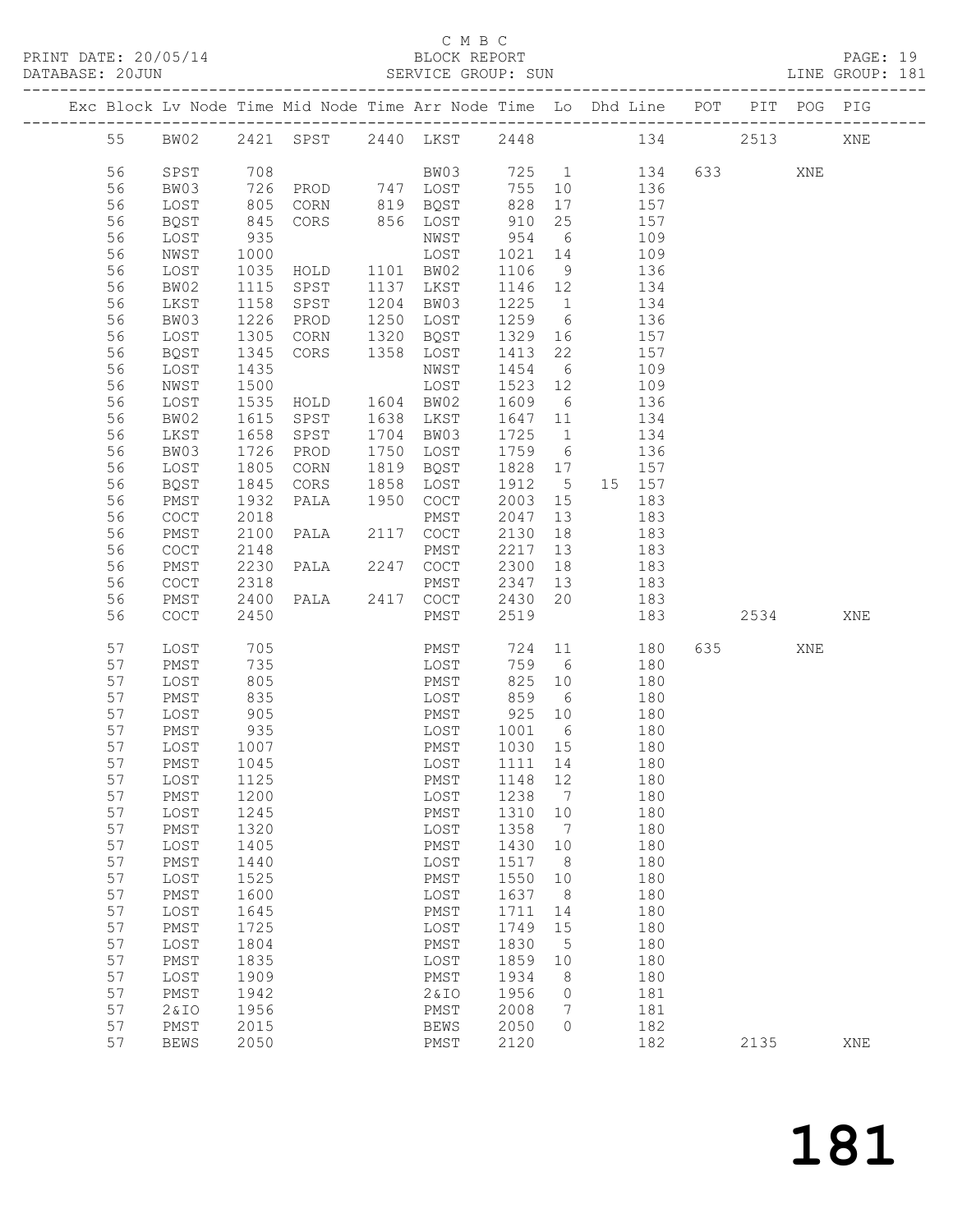| DATABASE: 20JUN |    |                                            |                      |                    |      | SERVICE GROUP: SUN                         |                      |                 | LINE GROUP: 181                                                                |     |           |     |     |  |
|-----------------|----|--------------------------------------------|----------------------|--------------------|------|--------------------------------------------|----------------------|-----------------|--------------------------------------------------------------------------------|-----|-----------|-----|-----|--|
|                 |    |                                            |                      |                    |      |                                            |                      |                 | Exc Block Lv Node Time Mid Node Time Arr Node Time Lo Dhd Line POT PIT POG PIG |     |           |     |     |  |
|                 | 58 |                                            |                      |                    |      |                                            |                      |                 | BW02 715 SPST 734 LKST 742 20 134 635 XNE                                      |     |           |     |     |  |
|                 | 58 | LKST                                       | 802                  |                    |      |                                            |                      |                 | SPST 808 BW03 825 1 134                                                        |     |           |     |     |  |
|                 | 58 | BW03                                       | 826<br>905<br>945    | PROD               |      |                                            |                      |                 | 848 LOST 857 8 136<br>919 BQST 928 17 157<br>958 LOST 1013 22 157              |     |           |     |     |  |
|                 | 58 | LOST                                       |                      | CORN               |      |                                            |                      |                 |                                                                                |     |           |     |     |  |
|                 | 58 | BQST                                       |                      | CORS               |      |                                            |                      |                 |                                                                                |     |           |     |     |  |
|                 | 58 | LOST                                       | 1035                 |                    |      | NWST                                       | 1055                 | 5 <sup>5</sup>  | 109                                                                            |     |           |     |     |  |
|                 | 58 | NWST                                       | 1100                 |                    |      | LOST                                       | 1121                 | 14              | 109                                                                            |     |           |     |     |  |
|                 | 58 | LOST                                       | 1135                 | HOLD 1202 BW02     |      |                                            | 1207 8               |                 | 136                                                                            |     |           |     |     |  |
|                 | 58 | BW02                                       | 1215                 | SPST               |      | 1237 LKST                                  | 1246 10              |                 | 134                                                                            |     |           |     |     |  |
|                 | 58 | LKST                                       | 1256                 | SPST               | 1302 | BW03                                       | 1325                 |                 | 1 134                                                                          |     |           |     |     |  |
|                 | 58 | BW03                                       | 1326                 | PROD               |      | 1350 LOST                                  | 1359                 |                 | 6 136                                                                          |     |           |     |     |  |
|                 | 58 | LOST                                       | 1405                 | CORN               |      | 1420 BQST                                  |                      |                 | 157                                                                            |     |           |     |     |  |
|                 | 58 | BQST                                       | $\frac{1}{1}$ 445    | CORS               |      | 1459 LOST                                  | 1429  16<br>1514  21 |                 | 157                                                                            |     |           |     |     |  |
|                 | 58 | LOST                                       | 1535                 |                    |      | NWST                                       | 1554                 |                 | 6 109                                                                          |     |           |     |     |  |
|                 | 58 | NWST                                       | 1600                 |                    |      | LOST                                       | 1623                 |                 | 12 109                                                                         |     |           |     |     |  |
|                 | 58 | LOST                                       | 1635                 | $HD$ $1704$ $BW02$ |      |                                            | 1709                 | 6               | 136                                                                            |     |           |     |     |  |
|                 | 58 | BW02                                       | 1715                 | SPST               |      | 1738 LKST                                  | 1747                 | 11              | 134                                                                            |     |           |     |     |  |
|                 | 58 | LKST                                       | 1758                 | SPST               |      | 1804 BW03                                  | 1825                 |                 | $1$ $134$                                                                      |     |           |     |     |  |
|                 | 58 | BW03                                       | 1826                 | PROD               |      | 1850 LOST                                  | 1859                 |                 | 6 136                                                                          |     |           |     |     |  |
|                 | 58 | LOST                                       |                      | CORN               |      | 1919 BQST                                  | 1928                 |                 | 157                                                                            |     |           |     |     |  |
|                 | 58 | <b>BQST</b>                                | 1905<br>1935         | CORS               |      | 1948 LOST                                  | 2002                 | 5 <sup>5</sup>  | $\frac{7}{1}$<br>157                                                           |     |           |     |     |  |
|                 | 58 | LOST                                       | 2007                 | HOLD               | 2033 | BW02                                       | 2038                 | $7\overline{ }$ | 136                                                                            |     |           |     |     |  |
|                 | 58 | BW02                                       | 2045                 | SPST               |      | 2106 LKST                                  |                      |                 | 2114 17 134                                                                    |     |           |     |     |  |
|                 | 58 | LKST                                       | 2131                 | SPST               |      | 2137 BW03                                  | 2155                 | 1               | 134                                                                            |     |           |     |     |  |
|                 | 58 | BW03                                       | 2156                 | PROD               |      | 2217 LOST                                  | 2225                 | 5 <sup>5</sup>  | 136                                                                            |     |           |     |     |  |
|                 | 58 | LOST                                       | 2230                 | HOLD               | 2255 | BW02                                       |                      |                 | 2300 21 136                                                                    |     |           |     |     |  |
|                 | 58 | BW02                                       | 2321                 | SPST               |      | 2340 LKST                                  | 2348                 |                 | 21 134                                                                         |     |           |     |     |  |
|                 | 58 | LKST                                       | 2409                 | SPST               | 2414 | BW03                                       | 2430                 |                 |                                                                                | 134 | 2500 000  |     | XNE |  |
|                 | 59 | BQST                                       | 715                  | CORS               |      | 726 LOST                                   | 740                  |                 | 25 157                                                                         |     | 645   100 | XNE |     |  |
|                 | 59 | LOST                                       | 805                  | HOLD               |      | 831 BW02                                   | 835                  |                 | 10 136                                                                         |     |           |     |     |  |
|                 | 59 | BW02                                       |                      | SPST               |      | 905 LKST                                   | 913                  | 15              | 134                                                                            |     |           |     |     |  |
|                 | 59 | LKST                                       | 845<br>928<br>956    | SPST               |      | 934 BW03                                   | 955                  | $\overline{1}$  | 134                                                                            |     |           |     |     |  |
|                 | 59 | BW03                                       |                      | PROD               |      | 1018 LOST                                  | 1027                 | 8 <sup>1</sup>  | 136                                                                            |     |           |     |     |  |
|                 | 59 | LOST                                       | 1035                 | CORN               |      | 1049 BQST                                  | 1058                 |                 | 17 157                                                                         |     |           |     |     |  |
|                 | 59 | BQST                                       |                      | CORS               |      | 1128 LOST                                  | 1143                 | 22              | 157                                                                            |     |           |     |     |  |
|                 | 59 | LOST                                       |                      | HOLD               |      | 1233 BW02                                  | 1238 7               |                 | 136                                                                            |     |           |     |     |  |
|                 | 59 | BW02                                       | 1115<br>1205<br>1245 | SPST               |      | 1307 LKST                                  | 1316 10              |                 | 134                                                                            |     |           |     |     |  |
|                 | 59 |                                            |                      |                    |      |                                            |                      |                 | LKST 1326 SPST 1332 BW03 1355 1 134                                            |     |           |     |     |  |
|                 | 59 | BW03                                       | 1356                 | PROD               | 1420 | LOST                                       | 1429                 | $6\overline{6}$ | 136                                                                            |     |           |     |     |  |
|                 | 59 | LOST                                       | 1435                 | CORN               | 1451 | BQST                                       | 1500 15              |                 | 157                                                                            |     |           |     |     |  |
|                 | 59 | BQST                                       | 1515                 | CORS               | 1529 | LOST                                       | 1544                 | 21              | 157                                                                            |     |           |     |     |  |
|                 | 59 | LOST                                       | 1605                 | HOLD               | 1634 | BW02                                       | 1639                 | $6\overline{6}$ | 136                                                                            |     |           |     |     |  |
|                 | 59 | BW02                                       | 1645                 | SPST               | 1708 | LKST                                       | 1717                 | 11              | 134                                                                            |     |           |     |     |  |
|                 | 59 | LKST                                       | 1728                 | SPST               | 1734 | BW03                                       | 1755                 | $\overline{1}$  | 134                                                                            |     |           |     |     |  |
|                 | 59 | BW03                                       | 1756                 | PROD               | 1820 | LOST                                       | 1829                 | $6\overline{6}$ | 136                                                                            |     |           |     |     |  |
|                 | 59 | LOST                                       | 1835                 | CORN               | 1849 | BQST                                       | 1858                 | 12              | 157                                                                            |     |           |     |     |  |
|                 | 59 | BQST                                       | 1910                 | CORS               | 1923 | LOST                                       | 1937                 | 8 <sup>8</sup>  | 15 157                                                                         |     |           |     |     |  |
|                 | 59 | PMST                                       | 2000                 | PALA               | 2017 | $\mathtt{C}\mathtt{O}\mathtt{C}\mathtt{T}$ | 2030                 | 18              | 183                                                                            |     |           |     |     |  |
|                 | 59 | $\mathtt{C}\mathtt{O}\mathtt{C}\mathtt{T}$ | 2048                 |                    |      | PMST                                       | 2117                 | 13              | 183                                                                            |     |           |     |     |  |
|                 | 59 | PMST                                       | 2130                 | PALA               | 2147 | $\mathtt{C}\mathtt{O}\mathtt{C}\mathtt{T}$ | 2200                 | 18              | 183                                                                            |     |           |     |     |  |
|                 | 59 | $\mathtt{C}\mathtt{O}\mathtt{C}\mathtt{T}$ | 2218                 |                    |      | PMST                                       | 2247                 | 13              | 183                                                                            |     |           |     |     |  |
|                 | 59 | PMST                                       | 2300                 | PALA               | 2317 | COCT                                       | 2330                 | 18              | 183                                                                            |     |           |     |     |  |
|                 | 59 | COCT                                       | 2348                 |                    |      | PMST                                       | 2417                 | 13              | 183                                                                            |     |           |     |     |  |
|                 | 59 | PMST                                       |                      | 2430 PALA          |      | 2447 COCT                                  | 2500                 |                 | 183                                                                            |     | 2509      |     | XNE |  |
|                 |    |                                            |                      |                    |      |                                            |                      |                 |                                                                                |     |           |     |     |  |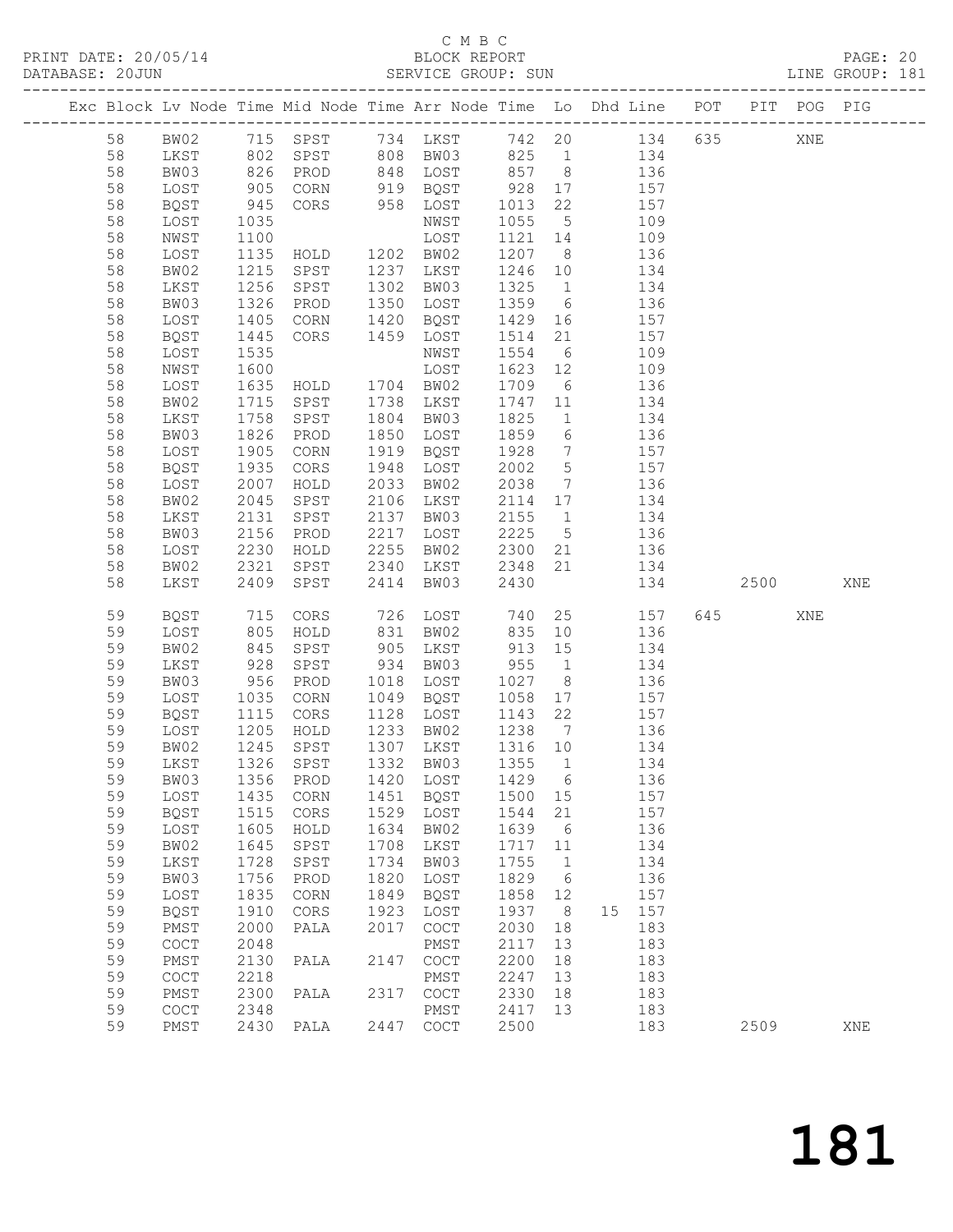| DATABASE: 20JUN |              |                    |                |      | SERVICE GROUP: SUN |              |                 | LINE GROUP: 181                                                                |           |     |     |  |
|-----------------|--------------|--------------------|----------------|------|--------------------|--------------|-----------------|--------------------------------------------------------------------------------|-----------|-----|-----|--|
|                 |              |                    |                |      |                    |              |                 | Exc Block Lv Node Time Mid Node Time Arr Node Time Lo Dhd Line POT PIT POG PIG |           |     |     |  |
| 60              |              |                    |                |      |                    |              |                 | LKST 732 SPST 738 BW03 755 1 134 657 XNE                                       |           |     |     |  |
| 60              | BW03         | 756                |                |      |                    |              |                 | PROD 817 LOST 825 10 136                                                       |           |     |     |  |
| 60              | LOST         |                    | CORN           |      | 849 BQST 858       |              |                 | $17 \qquad \qquad 157$                                                         |           |     |     |  |
| 60              | BQST         | 835<br>915<br>1005 | CORS           |      | 928 LOST           | $858$<br>942 | 23              | 157                                                                            |           |     |     |  |
| 60              | LOST         |                    | HOLD           |      | 1031 BW02          | 1036         |                 | $\frac{15}{9}$ 136                                                             |           |     |     |  |
| 60              | BW02         | 1045               | SPST           |      | 1107 LKST          | 1116 12      |                 | 134                                                                            |           |     |     |  |
| 60              | LKST         | 1128               | SPST           | 1134 | BW03               | 1155         | 1               | 134                                                                            |           |     |     |  |
| 60              | BW03         | 1156               | PROD           |      | 1220 LOST          | 1229         | 6               | 136                                                                            |           |     |     |  |
| 60              | LOST         | 1235               | CORN           |      | 1250 BQST          | 1259         | 16              | 157                                                                            |           |     |     |  |
| 60              | BQST         | 1315               | CORS           | 1328 | LOST               | 1343         | 22              | 157                                                                            |           |     |     |  |
| 60              | LOST         | 1405               | HOLD           | 1434 | BW02               | 1439         | $6\overline{6}$ | 136                                                                            |           |     |     |  |
| 60              | BW02         | 1445               | SPST           | 1508 | LKST               | 1517 9       |                 | 134                                                                            |           |     |     |  |
| 60              |              |                    |                | 1532 |                    | 1555         | $\overline{1}$  |                                                                                |           |     |     |  |
|                 | LKST<br>BW03 | 1526<br>1556       | SPST           | 1620 | BW03               | 1629         |                 | 134<br>6 136                                                                   |           |     |     |  |
| 60              |              |                    | PROD           |      | LOST               |              |                 |                                                                                |           |     |     |  |
| 60              | LOST         | 1635               | CORN           | 1650 | BQST               | 1659         | 16              | 157                                                                            |           |     |     |  |
| 60              | BQST         | 1715               | CORS           |      | 1729 LOST          | 1744         | 21              | 157                                                                            |           |     |     |  |
| 60              | LOST         | 1805               | HOLD           | 1832 | BW02               | 1837 8       |                 | 136<br>134                                                                     |           |     |     |  |
| 60              | BW02         | 1845               | SPST           | 1908 | LKST               | 1917         | 11              |                                                                                |           |     |     |  |
| 60              | LKST         | 1928               | SPST           | 1934 | BW03               | 1955         | $\overline{1}$  | 134                                                                            |           |     |     |  |
| 60              | BW03         | 1956               | PROD           | 2017 | LOST               | 2025         | 10              | 136                                                                            |           |     |     |  |
| 60              | LOST         | 2035               |                |      | NWST               | 2053         | $7\overline{ }$ | 109<br>109                                                                     |           |     |     |  |
| 60              | NWST         | 2100               |                |      | LOST               | 2120         | 10              |                                                                                |           |     |     |  |
| 60              | LOST         | 2130               | HOLD 2155 BW02 |      |                    | 2200         |                 | 136                                                                            | 2230      |     | XNE |  |
| 61              | BW02         | 745                | SPST           | 804  | LKST 812           |              |                 | 18 18<br>134                                                                   | 705 — 100 | XNE |     |  |
| 61              | LKST         | 830                | SPST           | 836  | BW03               | 855          |                 | 1<br>134                                                                       |           |     |     |  |
| 61              | BW03         | 856                | PROD           | 918  | LOST               | 927          | 8 <sup>8</sup>  | 136                                                                            |           |     |     |  |
| 61              | LOST         |                    | CORN           |      | 949 BQST           | 958          | 17              | 157                                                                            |           |     |     |  |
| 61              | BQST         | 935<br>1015        | CORS           |      | 1028 LOST          | 1043         | 22              | 157                                                                            |           |     |     |  |
| 61              | LOST         | 1105               | HOLD           |      | 1132 BW02          | 1137         |                 | 8 <sup>1</sup><br>136                                                          |           |     |     |  |
| 61              | BW02         | 1145               | SPST           | 1207 | LKST               | 1216 12      |                 | 134                                                                            |           |     |     |  |
| 61              | LKST         | 1228               | SPST           | 1234 | BW03               | 1255         | $\overline{1}$  | 134                                                                            |           |     |     |  |
| 61              | BW03         | 1256               | PROD           |      | 1320 LOST          | 1329         | 6               | 136                                                                            |           |     |     |  |
| 61              | LOST         | 1335               | CORN           | 1350 | BQST               | 1359         | 16              | 157                                                                            |           |     |     |  |
| 61              | BQST         | 1415               | CORS           | 1429 | LOST               | 1444         | 21              | 157                                                                            |           |     |     |  |
| 61              | LOST         | 1505               | HOLD           | 1534 | BW02               | 1539         | 6               | 136                                                                            |           |     |     |  |
| 61              | BW02         |                    | SPST           |      | 1608 LKST          | 1617 11      |                 | 134                                                                            |           |     |     |  |
| 61              | LKST         | 1545<br>1628       | SPST           |      | 1634 BW03          | 1655         | $\overline{1}$  | 134                                                                            |           |     |     |  |
| 61              |              |                    |                |      |                    |              |                 | BW03 1656 PROD 1720 LOST 1729 6 136                                            |           |     |     |  |
| 61              | LOST         | 1735               | CORN           | 1749 | BQST               | 1758 17      |                 | 157                                                                            |           |     |     |  |
| 61              | <b>BQST</b>  | 1815               | CORS           |      | 1828 LOST          | 1842         | 23              | 157                                                                            |           |     |     |  |
| 61              | LOST         | 1905               | HOLD           | 1931 | BW02               | 1936         | 9               | 136                                                                            |           |     |     |  |
| 61              | BW02         | 1945               | SPST           | 2006 | LKST               | 2014         | 17              | 134                                                                            |           |     |     |  |
| 61              | LKST         | 2031               | SPST           | 2037 | BW03               | 2055         | $\overline{1}$  | 134                                                                            |           |     |     |  |
| 61              | BW03         | 2056               | PROD           | 2117 | LOST               | 2125         | 10              | 136                                                                            |           |     |     |  |
| 61              | LOST         | 2135               |                |      | NWST               | 2153         | $\overline{7}$  | 109                                                                            |           |     |     |  |
| 61              | NWST         | 2200               |                |      | LOST               | 2220         | 15              | 109                                                                            |           |     |     |  |
| 61              | LOST         | 2235               |                |      | NWST               | 2253         | $\overline{7}$  | 109                                                                            |           |     |     |  |
| 61              | NWST         | 2300               |                |      | LOST               | 2317         | 13              | 109                                                                            |           |     |     |  |
| 61              | LOST         | 2330               |                |      | NWST               | 2348         | 12              | 109                                                                            |           |     |     |  |
| 61              | NWST         | 2400               |                |      | LOST               | 2416         | 19              | 109                                                                            |           |     |     |  |
| 61              | LOST         | 2435               | HOLD           |      | 2459 BW02          | 2504         |                 | 136                                                                            | 2534      |     | XNE |  |
|                 |              |                    |                |      |                    |              |                 |                                                                                |           |     |     |  |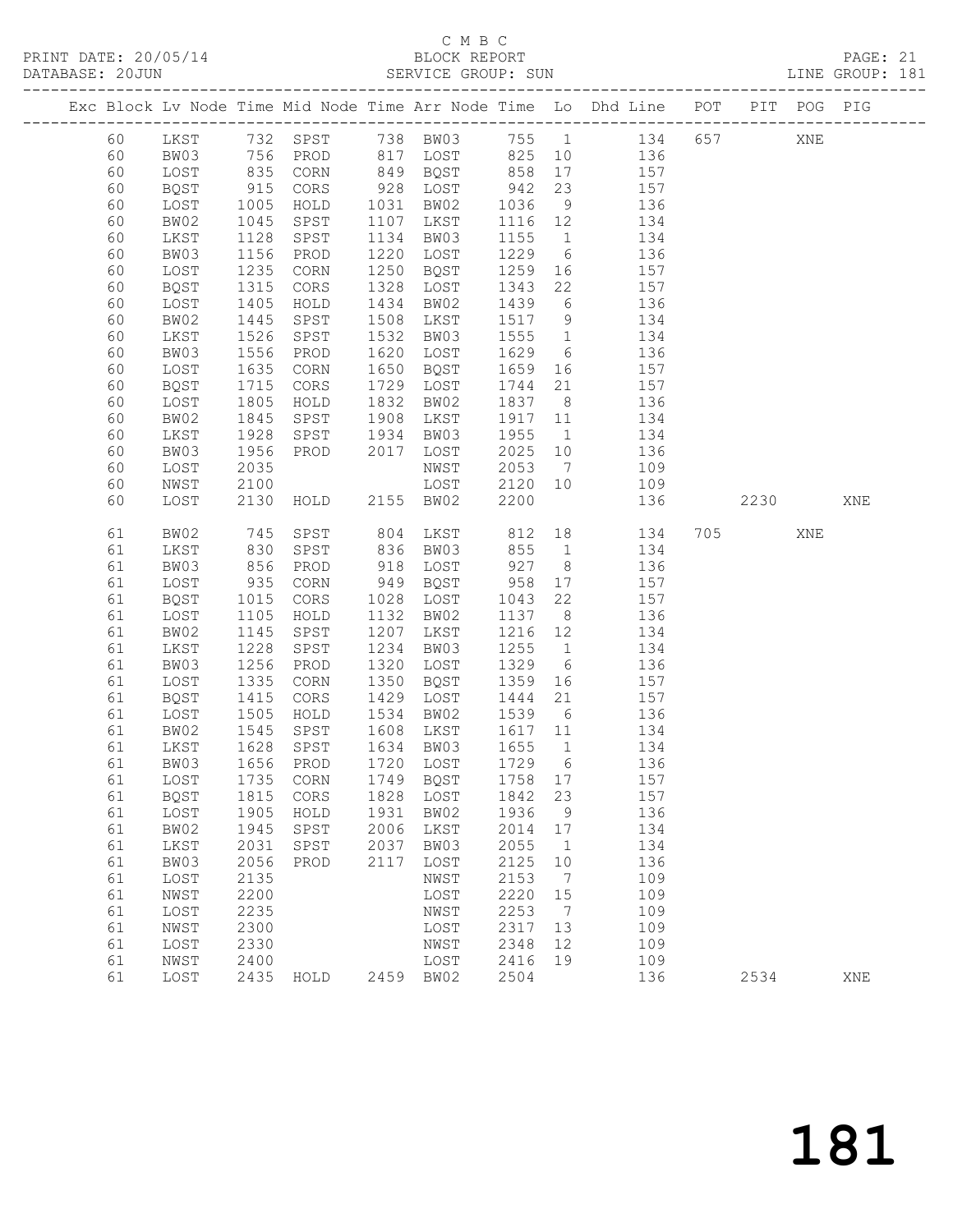PRINT DATE: 20/05/14 BLOCK REPORT<br>DATABASE: 20JUN SERVICE GROUP: SUN

# C M B C<br>BLOCK REPORT

PAGE: 22<br>LINE GROUP: 181

|  |          |                     |              |  |              |                             |                | Exc Block Lv Node Time Mid Node Time Arr Node Time Lo Dhd Line POT PIT POG PIG |     |      |     |     |
|--|----------|---------------------|--------------|--|--------------|-----------------------------|----------------|--------------------------------------------------------------------------------|-----|------|-----|-----|
|  | 62       | PMST                | 815          |  |              | BEWS 845 0                  |                | 182 745                                                                        |     |      | XNE |     |
|  | 62       | <b>BEWS</b>         | 845          |  |              |                             |                | PMST 919 16 182                                                                |     |      |     |     |
|  | 62       | PMST                | 935          |  |              | 2&IO 949 0                  |                | 181                                                                            |     |      |     |     |
|  | 62       | 2&IO                | 949          |  |              | PMST 1000 15<br>BEWS 1045 0 |                | 181                                                                            |     |      |     |     |
|  | 62       | PMST                | 1015         |  |              |                             | $\overline{0}$ | 182                                                                            |     |      |     |     |
|  | 62       | BEWS                | 1045         |  | PMST         | 1119 16                     |                | 182                                                                            |     |      |     |     |
|  | 62       | PMST                | 1135         |  | 2 & I O      | 1149 0                      |                | 181                                                                            |     |      |     |     |
|  | 62       | 2&IO                | 1149         |  | PMST         | 1201 14                     |                | 181                                                                            |     |      |     |     |
|  | 62       | PMST                | 1215         |  | BEWS         | 1249                        | $\overline{0}$ | 182                                                                            |     |      |     |     |
|  | 62       | <b>BEWS</b>         | 1249         |  | PMST         | 1323 12                     |                | 182                                                                            |     |      |     |     |
|  | 62       | PMST                | 1335         |  | 2 & I O      | 1349 0                      |                | 181                                                                            |     |      |     |     |
|  | 62       | 2&IO                | 1349         |  | PMST         | 1401 14                     |                | 181                                                                            |     |      |     |     |
|  | 62       | PMST                | 1415         |  | BEWS         | 1451 0                      |                | 182                                                                            |     |      |     |     |
|  | 62       | BEWS                | 1451         |  | PMST         | 1521 14                     |                | 182                                                                            |     |      |     |     |
|  | 62       | PMST                | 1535         |  | 2 & I O      | 1549 0                      |                | 181                                                                            |     |      |     |     |
|  | 62       | 2&IO                | 1549         |  | PMST<br>BEWS | 1601 14                     |                | 181                                                                            |     |      |     |     |
|  | 62<br>62 | PMST                | 1615<br>1651 |  |              | 1651 0<br>1721 14           |                | 182<br>182                                                                     |     |      |     |     |
|  | 62       | <b>BEWS</b><br>PMST | 1735         |  | PMST<br>2&10 | 1749 0                      |                | 181                                                                            |     |      |     |     |
|  | 62       | 2&IO                | 1749         |  | PMST         | 1801 14                     |                | 181                                                                            |     |      |     |     |
|  | 62       | PMST                | 1815         |  | BEWS         | 1851 0                      |                | 182                                                                            |     |      |     |     |
|  | 62       | BEWS                | 1851         |  | PMST         | 1921 14                     |                | 182                                                                            |     |      |     |     |
|  | 62       | PMST                | 1935         |  | LOST         | 1959 10                     |                | 180                                                                            |     |      |     |     |
|  | 62       | LOST                | 2009         |  | PMST         | 2034                        | 8 <sup>8</sup> | 180                                                                            |     |      |     |     |
|  | 62       | PMST                | 2042         |  | 2&IO         | 2056                        | $\overline{0}$ | 181                                                                            |     |      |     |     |
|  | 62       | 2&IO                | 2056         |  | PMST         | 2108 27                     |                | 181                                                                            |     |      |     |     |
|  | 62       | PMST                | 2135         |  | LOST         | 2157 12                     |                | 180                                                                            |     |      |     |     |
|  | 62       | LOST                | 2209         |  | PMST         | 2229 14                     |                | 180                                                                            |     |      |     |     |
|  | 62       | PMST                | 2243         |  | <b>BEWS</b>  | 2314 0                      |                | 181                                                                            |     |      |     |     |
|  | 62       | <b>BEWS</b>         | 2314         |  | PMST         | 2335                        |                | 181                                                                            |     | 2350 |     | XNE |
|  | 63       | PMST                | 835          |  |              | 2&IO 849                    |                | $\overline{0}$<br>181                                                          | 805 |      | XNE |     |
|  | 63       | 2&IO                | 849          |  | PMST         | 900 15                      |                | 181                                                                            |     |      |     |     |
|  | 63       | PMST                | 915          |  | BEWS         | 945                         | $\overline{0}$ | 182                                                                            |     |      |     |     |
|  | 63       | <b>BEWS</b>         | 945          |  | PMST         | 1019 16                     |                | 182                                                                            |     |      |     |     |
|  | 63       | PMST                | 1035         |  | 2 & I O      | 1049                        | $\overline{0}$ | 181                                                                            |     |      |     |     |
|  | 63       | 2&IO                | 1049         |  | PMST         | 1100 15                     |                | 181                                                                            |     |      |     |     |
|  | 63       | PMST                | 1115         |  | BEWS         | 1145 0                      |                | 182                                                                            |     |      |     |     |
|  | 63       | BEWS                | 1145         |  | PMST         | 1219 16                     |                | 182                                                                            |     |      |     |     |
|  | 63       | PMST                | 1235         |  | 2&IO         | 1249                        | 0              | 181                                                                            |     |      |     |     |
|  | 63       | <b>2&amp;IO</b>     | 1249         |  | PMST         | 1301                        | 14             | 181                                                                            |     |      |     |     |
|  | 63       | PMST                | 1315         |  | <b>BEWS</b>  | 1351                        | $\circ$        | 182                                                                            |     |      |     |     |
|  | 63       | <b>BEWS</b>         | 1351         |  | PMST         | 1423                        | 12             | 182                                                                            |     |      |     |     |
|  | 63       | PMST                | 1435         |  | 2 & IO       | 1449                        | $\circ$        | 181                                                                            |     |      |     |     |
|  | 63       | <b>2&amp;IO</b>     | 1449         |  | PMST         | 1501                        | 14             | 181                                                                            |     |      |     |     |
|  | 63       | PMST                | 1515         |  | <b>BEWS</b>  | 1551                        | $\circ$        | 182                                                                            |     |      |     |     |
|  | 63       | <b>BEWS</b>         | 1551         |  | PMST         | 1621                        | 14             | 182                                                                            |     |      |     |     |
|  | 63       | PMST                | 1635         |  | 2 & IO       | 1649                        | $\circ$        | 181                                                                            |     |      |     |     |
|  | 63       | <b>2&amp;IO</b>     | 1649         |  | PMST         | 1701                        | 14             | 181                                                                            |     |      |     |     |
|  | 63       | PMST                | 1715         |  | <b>BEWS</b>  | 1751                        | $\circ$        | 182                                                                            |     |      |     |     |
|  | 63       | <b>BEWS</b>         | 1751         |  | PMST         | 1821                        |                | 182                                                                            |     | 1836 |     | XNE |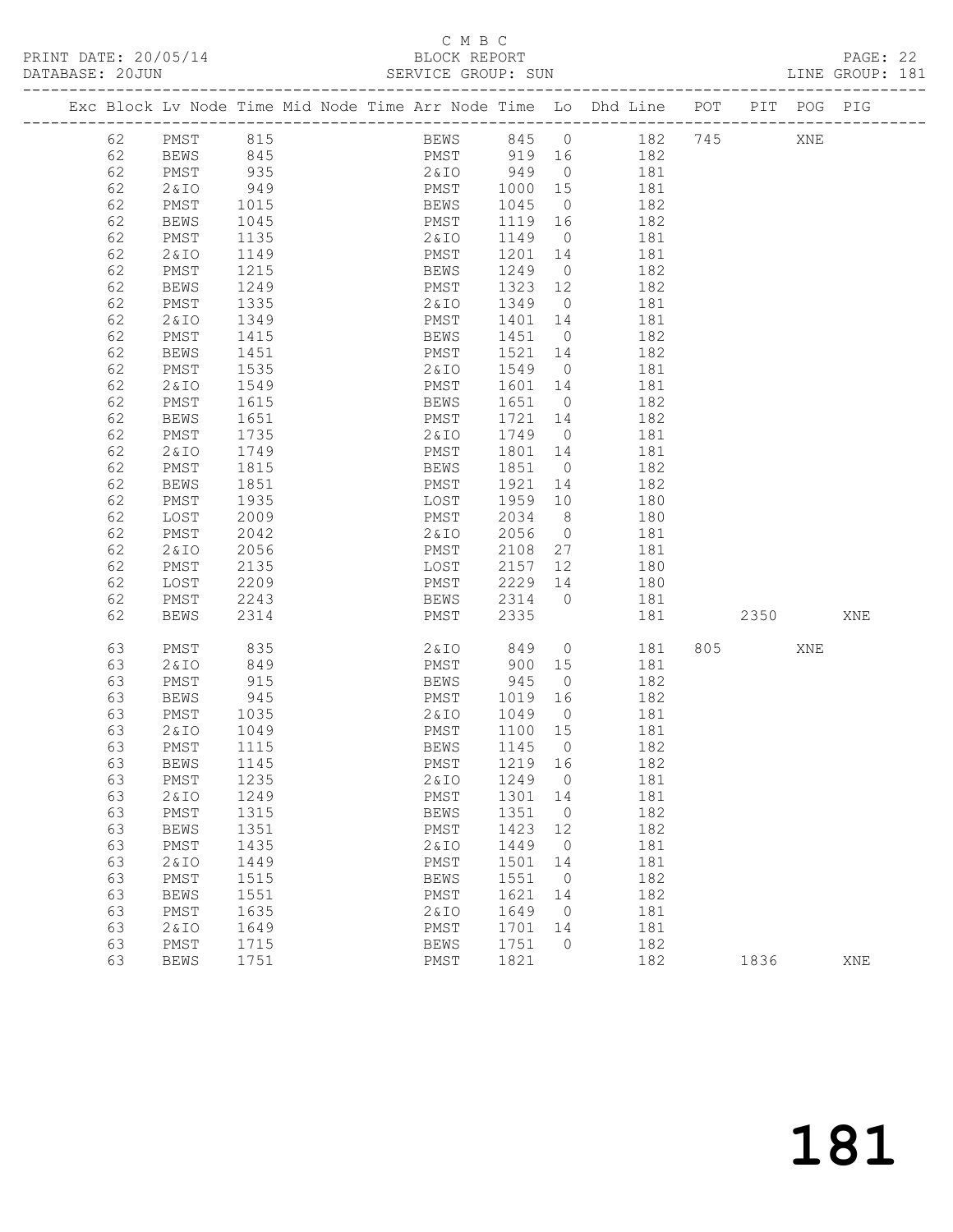|  | DATABASE: 20JUN |              |              |  | SERVICE GROUP: SUN                                                             |              |                 |            |          |      |     | LINE GROUP: 181 |
|--|-----------------|--------------|--------------|--|--------------------------------------------------------------------------------|--------------|-----------------|------------|----------|------|-----|-----------------|
|  |                 |              |              |  | Exc Block Lv Node Time Mid Node Time Arr Node Time Lo Dhd Line POT PIT POG PIG |              |                 |            |          |      |     |                 |
|  | 64              | PMST         | 1025         |  | LOST 1051 14 180 955 XNE                                                       |              |                 |            |          |      |     |                 |
|  | 64              | LOST         | 1105         |  | PMST 1128 12 180                                                               |              |                 |            |          |      |     |                 |
|  | 64              | PMST         | 1140         |  | LOST 1218 7 180                                                                |              |                 |            |          |      |     |                 |
|  | 64              | LOST         | 1225         |  | PMST                                                                           | 1250 10      |                 | 180        |          |      |     |                 |
|  | 64              | PMST         | 1300         |  | LOST                                                                           | 1338         | $\overline{7}$  | 180        |          |      |     |                 |
|  | 64              | LOST         | 1345         |  | PMST                                                                           | 1410         | 10              | 180        |          |      |     |                 |
|  | 64              | PMST         | 1420         |  | LOST                                                                           | 1500         | $5^{\circ}$     | 180        |          |      |     |                 |
|  | 64              | LOST         | 1505         |  | PMST                                                                           | 1530 10      |                 | 180        |          |      |     |                 |
|  | 64              | PMST         | 1540         |  | LOST                                                                           | 1617 8       |                 | 180        |          |      |     |                 |
|  | 64              | LOST         | 1625         |  | PMST                                                                           | 1650         | 10              | 180        |          |      |     |                 |
|  | 64              | PMST         | 1700         |  | LOST                                                                           | 1737         | 8 <sup>8</sup>  | 180        |          |      |     |                 |
|  | 64              | LOST         | 1745         |  | PMST                                                                           | 1811         | 24              | 180        |          |      |     |                 |
|  | 64              | PMST         | 1835         |  | 2 & I O                                                                        | 1849         | $\overline{0}$  | 181        |          |      |     |                 |
|  | 64              | 2& IO        | 1849         |  | PMST                                                                           | 1901 14      |                 | 181        |          |      |     |                 |
|  | 64              | PMST         | 1915         |  | BEWS                                                                           | 1950         | $\overline{0}$  | 182        |          |      |     |                 |
|  | 64              | BEWS         | 1950         |  | PMST                                                                           | 2020         | 15              | 182        |          |      |     |                 |
|  | 64              | PMST         | 2035         |  | LOST                                                                           | 2057         | 12              | 180        |          |      |     |                 |
|  | 64              | LOST         | 2109         |  | PMST                                                                           | 2132 11      |                 | 180        |          |      |     |                 |
|  | 64              | PMST         | 2143         |  | 2 & I O                                                                        | 2157         | $\overline{0}$  | 181        |          |      |     |                 |
|  | 64              | 2&IO         | 2157         |  | PMST                                                                           | 2209         | 26              | 181        |          |      |     |                 |
|  | 64              | PMST         | 2235         |  | LOST                                                                           | 2257         | 12              | 180        |          |      |     |                 |
|  | 64              | LOST         | 2309         |  | PMST                                                                           | 2329 13      |                 | 180        |          |      |     |                 |
|  | 64              | PMST         | 2342         |  | BEWS                                                                           | 2413         |                 | 181        |          | 2438 |     | XNE             |
|  | 65              | PMST         | 1125         |  | LOST                                                                           | 1155 10      |                 |            | 180 1055 |      | XNE |                 |
|  | 65              | LOST         | 1205         |  | PMST                                                                           | 1230 10      |                 | 180        |          |      |     |                 |
|  | 65              | PMST         | 1240         |  | LOST                                                                           | 1318         | $\overline{7}$  | 180        |          |      |     |                 |
|  | 65              | LOST         | 1325         |  | PMST                                                                           | 1350         | 10              | 180        |          |      |     |                 |
|  | 65              | PMST         | 1400         |  | LOST                                                                           | 1440         | 5 <sup>5</sup>  | 180        |          |      |     |                 |
|  | 65              | LOST         | 1445         |  | PMST                                                                           | 1510         | 10              | 180        |          |      |     |                 |
|  | 65              | PMST         | 1520         |  | LOST                                                                           | 1557         | 8 <sup>8</sup>  | 180        |          |      |     |                 |
|  | 65              | LOST         | 1605         |  | PMST                                                                           | 1630         | 10              | 180        |          |      |     |                 |
|  | 65              | PMST         | 1640         |  | LOST                                                                           | 1717         | 8 <sup>8</sup>  | 180        |          |      |     |                 |
|  | 65              | LOST         | 1725         |  | PMST                                                                           | 1751         | 14              | 180        |          |      |     |                 |
|  | 65              | PMST         | 1805         |  | LOST                                                                           | 1829         | $5^{\circ}$     | 180        |          |      |     |                 |
|  | 65              | LOST         | 1834         |  | PMST                                                                           | 1900         | $5\overline{)}$ | 180        |          |      |     |                 |
|  | 65              | PMST         | 1905         |  | LOST                                                                           | 1929         | $6\overline{6}$ | 180        |          |      |     |                 |
|  | 65              | LOST         | 1935         |  | PMST                                                                           | 2000         | 5               | 180        |          |      |     |                 |
|  | 65              | PMST         | 2005         |  | LOST 2029                                                                      |              | 6               | 180        |          |      |     |                 |
|  | 65              | LOST         | 2035         |  | PMST                                                                           | 2100         | 5               | 180        |          |      |     |                 |
|  | 65              | PMST         | 2105         |  | LOST                                                                           | 2127         | 8               | 180        |          |      |     |                 |
|  | 65<br>65        | LOST         | 2135<br>2205 |  | PMST                                                                           | 2158<br>2227 | $\overline{7}$  | 180<br>180 |          |      |     |                 |
|  | 65              | PMST<br>LOST | 2239         |  | LOST<br>PMST                                                                   | 2259         | 12<br>6         | 180        |          |      |     |                 |
|  | 65              | PMST         | 2305         |  | LOST                                                                           | 2327         | 12              | 180        |          |      |     |                 |
|  | 65              |              | 2339         |  | ${\tt PMST}$                                                                   | 2359         |                 | 180        |          | 2414 |     | XNE             |
|  |                 | LOST         |              |  |                                                                                |              |                 |            |          |      |     |                 |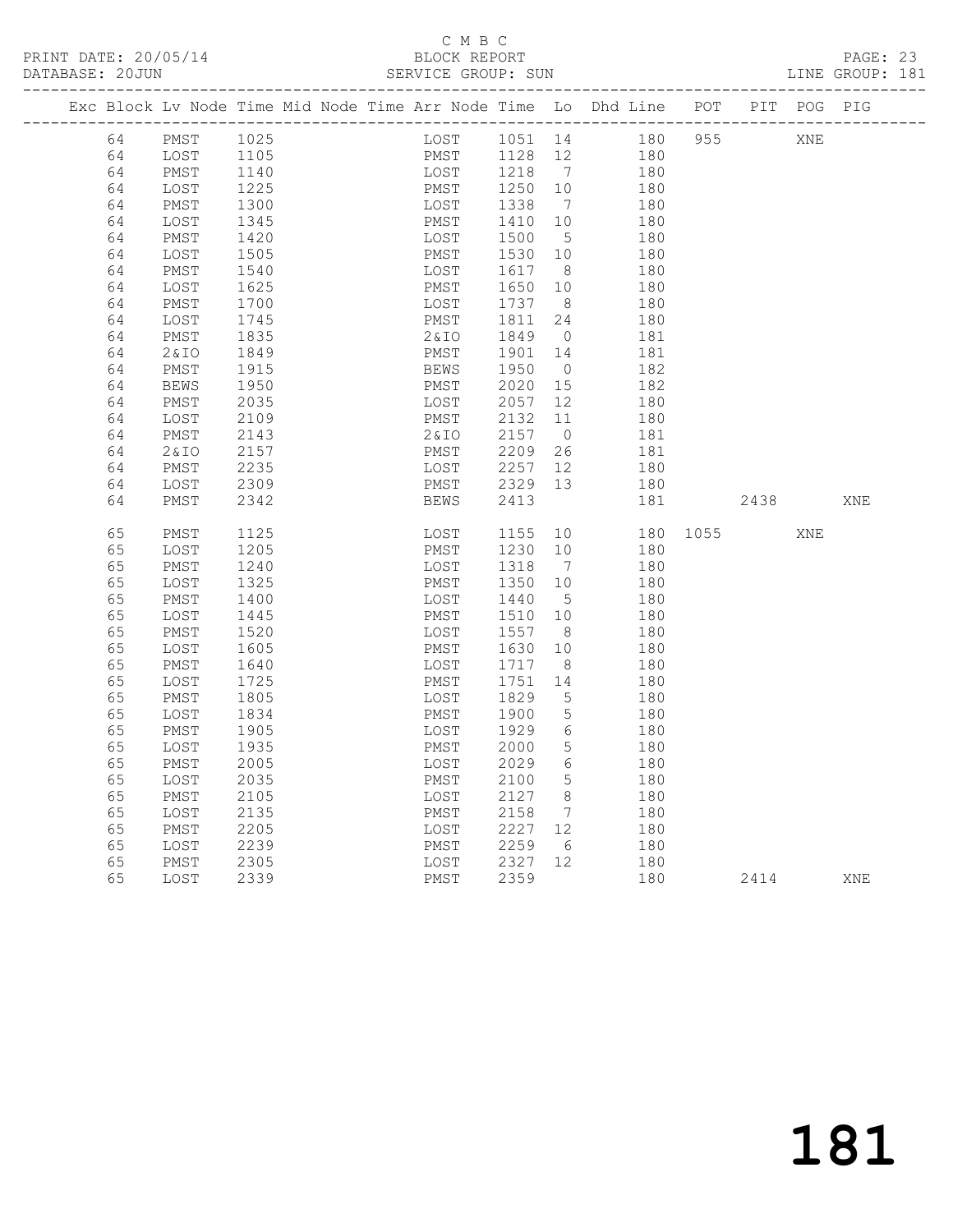| PRINT DATE: 20/05/14<br>DATABASE: 20JUN |  |                                                                                                              |              |                      |  |  | C M B C<br>BLOCK REPORT<br>DATABASE: 20JUN SERVICE GROUP: SUN LINE GROUP: 940 |  |                             |                           |                                                                                                                                                                                                                                                                                                                                         |  |      |  |     | PAGE: 24 |
|-----------------------------------------|--|--------------------------------------------------------------------------------------------------------------|--------------|----------------------|--|--|-------------------------------------------------------------------------------|--|-----------------------------|---------------------------|-----------------------------------------------------------------------------------------------------------------------------------------------------------------------------------------------------------------------------------------------------------------------------------------------------------------------------------------|--|------|--|-----|----------|
|                                         |  | 32AC NB 232 ST FS ANDERSON CREEK DR 33RR EB 133 AVE FS ROCK RIDGE DR<br>HAPL HANEY PLACE<br>SHAN SOUTH HANEY |              |                      |  |  |                                                                               |  |                             | J103 JACKSON RD & 103 AVE |                                                                                                                                                                                                                                                                                                                                         |  |      |  |     |          |
|                                         |  |                                                                                                              |              |                      |  |  |                                                                               |  |                             |                           | Exc Block Lv Node Time Mid Node Time Arr Node Time Lo Dhd Line POT PIT POG PIG                                                                                                                                                                                                                                                          |  |      |  |     |          |
|                                         |  |                                                                                                              |              |                      |  |  |                                                                               |  |                             |                           | 32AC 756 0 741 706 XNE<br>HAPL 809 17 741<br>32AC 841 0 741<br>1 HAPL 741<br>1 HAPL 741<br>22AC 756<br>23AC 756<br>23AC 756<br>23AC 756<br>23AC 841<br>23AC 841<br>23AC 841<br>23AC 841<br>23AC 841<br>23AC 841<br>23AC 841<br>23AC 841<br>23AC 841<br>23AC 926<br>23AC 926<br>23AC 926<br>23AC 926<br>23AC 926<br>23AC 926<br>23AC 926 |  |      |  |     |          |
|                                         |  |                                                                                                              |              |                      |  |  |                                                                               |  |                             |                           |                                                                                                                                                                                                                                                                                                                                         |  |      |  |     |          |
|                                         |  |                                                                                                              |              |                      |  |  |                                                                               |  |                             |                           |                                                                                                                                                                                                                                                                                                                                         |  |      |  |     |          |
|                                         |  |                                                                                                              |              |                      |  |  |                                                                               |  |                             |                           |                                                                                                                                                                                                                                                                                                                                         |  |      |  |     |          |
|                                         |  |                                                                                                              |              |                      |  |  |                                                                               |  |                             |                           |                                                                                                                                                                                                                                                                                                                                         |  |      |  |     |          |
|                                         |  |                                                                                                              |              |                      |  |  |                                                                               |  |                             |                           |                                                                                                                                                                                                                                                                                                                                         |  |      |  |     |          |
|                                         |  |                                                                                                              |              |                      |  |  |                                                                               |  |                             |                           |                                                                                                                                                                                                                                                                                                                                         |  |      |  |     |          |
|                                         |  |                                                                                                              |              |                      |  |  |                                                                               |  |                             |                           |                                                                                                                                                                                                                                                                                                                                         |  |      |  |     |          |
|                                         |  | 71                                                                                                           | HAPL         | 1041                 |  |  |                                                                               |  |                             |                           | 32AC 1056 0 741                                                                                                                                                                                                                                                                                                                         |  |      |  |     |          |
|                                         |  | 71                                                                                                           | 32AC<br>HAPL | 1056<br>1126<br>1141 |  |  |                                                                               |  | HAPL 1110 16<br>32AC 1141 0 |                           | $741$                                                                                                                                                                                                                                                                                                                                   |  |      |  |     |          |
|                                         |  | 71                                                                                                           |              |                      |  |  |                                                                               |  |                             |                           | 741                                                                                                                                                                                                                                                                                                                                     |  |      |  |     |          |
|                                         |  | 71                                                                                                           | 32AC         |                      |  |  |                                                                               |  |                             |                           | HAPL 1155 16 741                                                                                                                                                                                                                                                                                                                        |  |      |  |     |          |
|                                         |  | 71                                                                                                           | HAPL         | 1211                 |  |  |                                                                               |  | 32AC 1226                   |                           | $0$ 741                                                                                                                                                                                                                                                                                                                                 |  |      |  |     |          |
|                                         |  | 71                                                                                                           | 32AC         | 1226                 |  |  |                                                                               |  |                             |                           |                                                                                                                                                                                                                                                                                                                                         |  |      |  |     |          |
|                                         |  | 71                                                                                                           | HAPL         | 1259<br>1320         |  |  |                                                                               |  |                             |                           |                                                                                                                                                                                                                                                                                                                                         |  |      |  |     |          |
|                                         |  | 71                                                                                                           | J103         |                      |  |  |                                                                               |  |                             |                           | HAPL 1340 5 745                                                                                                                                                                                                                                                                                                                         |  |      |  |     |          |
|                                         |  | 71                                                                                                           | HAPL         | 1345                 |  |  |                                                                               |  |                             |                           | 33RR 1358 0 733                                                                                                                                                                                                                                                                                                                         |  |      |  |     |          |
|                                         |  | 71                                                                                                           | 33RR         | 1358                 |  |  |                                                                               |  |                             |                           |                                                                                                                                                                                                                                                                                                                                         |  |      |  |     |          |
|                                         |  | 71                                                                                                           | HAPL<br>33RR | 1425<br>1439         |  |  |                                                                               |  |                             |                           | 12 1413 12 733<br>33RR 1439 0 733<br>1454 5 733                                                                                                                                                                                                                                                                                         |  |      |  |     |          |
|                                         |  | 71                                                                                                           |              | 1459                 |  |  |                                                                               |  |                             |                           |                                                                                                                                                                                                                                                                                                                                         |  |      |  |     |          |
|                                         |  | 71<br>71                                                                                                     | HAPL         | 1520                 |  |  |                                                                               |  |                             |                           | J103 1520 0 746                                                                                                                                                                                                                                                                                                                         |  |      |  |     |          |
|                                         |  | 71                                                                                                           | J103<br>HAPL | 1545                 |  |  |                                                                               |  | HAPL 1540                   | $\overline{0}$            | 5 745                                                                                                                                                                                                                                                                                                                                   |  |      |  |     |          |
|                                         |  | 71                                                                                                           |              | 1550                 |  |  |                                                                               |  | SHAN 1550<br>HAPL 1555      |                           | $\begin{array}{ccc} 0 & 743 \\ 5 & 743 \end{array}$                                                                                                                                                                                                                                                                                     |  |      |  |     |          |
|                                         |  | 71                                                                                                           | SHAN<br>HAPL | 1600                 |  |  |                                                                               |  | J103 1621                   |                           | $0$ 745                                                                                                                                                                                                                                                                                                                                 |  |      |  |     |          |
|                                         |  | 71                                                                                                           | J103         | 1621                 |  |  |                                                                               |  |                             |                           | 6 746                                                                                                                                                                                                                                                                                                                                   |  |      |  |     |          |
|                                         |  | 71                                                                                                           | HAPL         |                      |  |  |                                                                               |  | HAPL 1639                   |                           |                                                                                                                                                                                                                                                                                                                                         |  |      |  |     |          |
|                                         |  | 71                                                                                                           | SHAN         |                      |  |  |                                                                               |  |                             |                           |                                                                                                                                                                                                                                                                                                                                         |  |      |  |     |          |
|                                         |  | 71                                                                                                           | HAPL         |                      |  |  |                                                                               |  |                             |                           |                                                                                                                                                                                                                                                                                                                                         |  |      |  |     |          |
|                                         |  | 71                                                                                                           | J103         | 1721                 |  |  |                                                                               |  |                             |                           | HAPL 1741 5 745                                                                                                                                                                                                                                                                                                                         |  |      |  |     |          |
|                                         |  | 71                                                                                                           | HAPL         |                      |  |  |                                                                               |  |                             |                           |                                                                                                                                                                                                                                                                                                                                         |  |      |  |     |          |
|                                         |  | 71                                                                                                           | SHAN         | 1746<br>1751         |  |  |                                                                               |  | SHAN 1751 0<br>HAPL 1756 15 |                           | 743<br>743                                                                                                                                                                                                                                                                                                                              |  |      |  |     |          |
|                                         |  | 71                                                                                                           | HAPL 1811    |                      |  |  |                                                                               |  | 33RR 1825 0                 |                           | 733                                                                                                                                                                                                                                                                                                                                     |  |      |  |     |          |
|                                         |  | 71                                                                                                           | 33RR         | 1825                 |  |  | HAPL                                                                          |  | 1840 16                     |                           | 733                                                                                                                                                                                                                                                                                                                                     |  |      |  |     |          |
|                                         |  | 71                                                                                                           | HAPL         | 1856                 |  |  | 33RR                                                                          |  | 1910                        | $\overline{0}$            | 733                                                                                                                                                                                                                                                                                                                                     |  |      |  |     |          |
|                                         |  | 71                                                                                                           | 33RR         | 1910                 |  |  | HAPL                                                                          |  | 1925                        | 16                        | 733                                                                                                                                                                                                                                                                                                                                     |  |      |  |     |          |
|                                         |  | 71                                                                                                           | HAPL         | 1941                 |  |  | 33RR                                                                          |  | 1955                        | $\overline{0}$            | 733                                                                                                                                                                                                                                                                                                                                     |  |      |  |     |          |
|                                         |  | 71                                                                                                           | 33RR         | 1955                 |  |  | HAPL                                                                          |  | 2010                        | 16                        | 733                                                                                                                                                                                                                                                                                                                                     |  |      |  |     |          |
|                                         |  | 71                                                                                                           | HAPL         | 2026                 |  |  | 33RR                                                                          |  | 2040                        | $\overline{0}$            | 733                                                                                                                                                                                                                                                                                                                                     |  |      |  |     |          |
|                                         |  | 71                                                                                                           | 33RR         | 2040                 |  |  | HAPL                                                                          |  | 2055                        | 16                        | 733                                                                                                                                                                                                                                                                                                                                     |  |      |  |     |          |
|                                         |  | 71                                                                                                           | HAPL         | 2111                 |  |  | 33RR                                                                          |  | 2125                        | $\circ$                   | 733                                                                                                                                                                                                                                                                                                                                     |  |      |  |     |          |
|                                         |  | 71                                                                                                           | 33RR         | 2125                 |  |  | HAPL                                                                          |  | 2140                        |                           | 733                                                                                                                                                                                                                                                                                                                                     |  | 2201 |  | XNE |          |
|                                         |  |                                                                                                              |              |                      |  |  |                                                                               |  |                             |                           |                                                                                                                                                                                                                                                                                                                                         |  |      |  |     |          |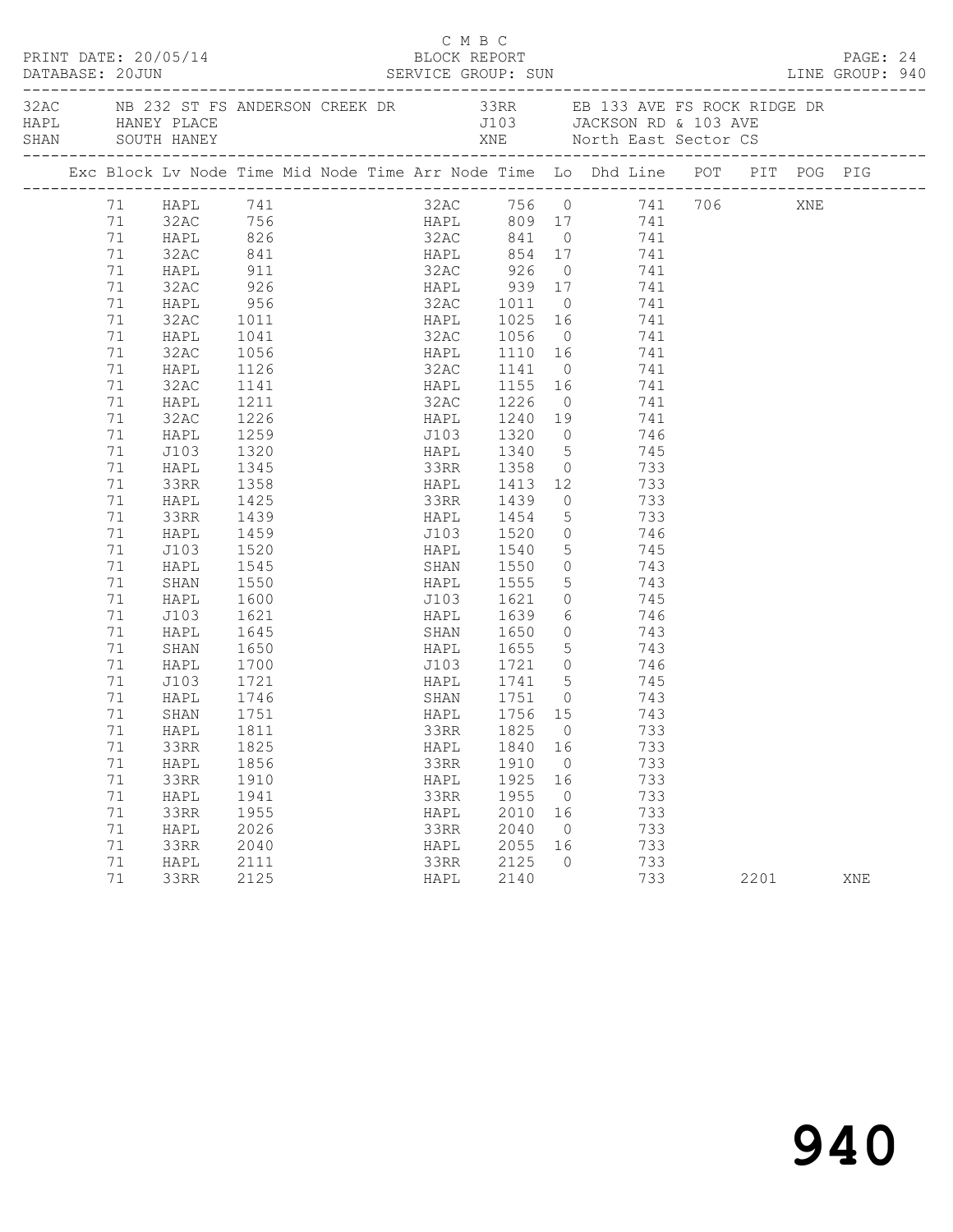# C M B C<br>BLOCK REPORT

PAGE: 25<br>LINE GROUP: 940

|         |      |                  |                                  |                             |         |                 | Exc Block Lv Node Time Mid Node Time Arr Node Time Lo Dhd Line POT PIT POG PIG |      |     |     |
|---------|------|------------------|----------------------------------|-----------------------------|---------|-----------------|--------------------------------------------------------------------------------|------|-----|-----|
| 72 HAPL |      |                  | HAPL 742<br>33RR 755<br>HAPL 827 |                             |         |                 | 33RR 755 0 733 707<br>HAPL 810 17 733<br>33RR 840 0 733                        |      | XNE |     |
| 72      |      |                  |                                  |                             |         |                 |                                                                                |      |     |     |
| 72      |      |                  |                                  |                             |         |                 |                                                                                |      |     |     |
| 72      | 33RR | 840<br>912       |                                  |                             |         |                 | 733                                                                            |      |     |     |
| 72      | HAPL |                  |                                  |                             |         |                 | 733                                                                            |      |     |     |
| 72      | 33RR | 925              |                                  | HAPL 940                    |         | $5^{\circ}$     | 733                                                                            |      |     |     |
| 72      | HAPL | 945<br>950       |                                  | SHAN 950<br>HAPL 955        |         | $\overline{0}$  | 743                                                                            |      |     |     |
| 72      | SHAN |                  |                                  |                             |         | 5 <sup>5</sup>  | 743                                                                            |      |     |     |
| 72      | HAPL | 1000             |                                  | J103 1019                   |         | $\overline{0}$  | 745                                                                            |      |     |     |
| 72      | J103 | 1019<br>1045     |                                  | HAPL 1039<br>SHAN 1050      |         | 6               | 746                                                                            |      |     |     |
| 72      | HAPL | 1045             |                                  |                             |         | $\overline{0}$  | 743                                                                            |      |     |     |
| 72      | SHAN | 1050             |                                  | HAPL 1055                   |         | $5\overline{)}$ | 743                                                                            |      |     |     |
| 72      | HAPL | 1100             |                                  | J103 1121 0<br>HAPL 1141 5  |         | $\overline{0}$  | 746                                                                            |      |     |     |
| 72      | J103 | 1121             |                                  |                             |         |                 | 745                                                                            |      |     |     |
| 72      | HAPL | 1146             |                                  | SHAN 1151                   |         |                 | 0 743                                                                          |      |     |     |
| 72      | SHAN | 1151             |                                  |                             |         |                 | 743                                                                            |      |     |     |
| 72      | HAPL | 1212             |                                  |                             |         |                 | 733                                                                            |      |     |     |
| 72      | 33RR | 1225             |                                  | HAPL 1240                   |         | 17              | 733                                                                            |      |     |     |
| 72      | HAPL | 1257             |                                  | 33RR 1310 0<br>HAPL 1325 16 |         |                 | 733                                                                            |      |     |     |
| 72      | 33RR | 1310             |                                  |                             |         |                 | 733                                                                            |      |     |     |
| 72      | HAPL | 1341             |                                  | 32AC 1356                   |         | $\overline{0}$  | 741                                                                            |      |     |     |
| 72      | 32AC | 1356             |                                  | HAPL 1410 16                |         |                 | 741                                                                            |      |     |     |
| 72      | HAPL | 1426             |                                  | 32AC 1441                   |         | $\overline{0}$  | 741                                                                            |      |     |     |
| 72      | 32AC | 1441             |                                  | HAPL 1455 16<br>32AC 1526 0 |         |                 | 741                                                                            |      |     |     |
| 72      | HAPL | 1511             |                                  |                             |         |                 | 741                                                                            |      |     |     |
| 72      | 32AC | 1526             |                                  | HAPL 1540 16                |         |                 | 741                                                                            |      |     |     |
| 72      | HAPL | $1556$<br>$1611$ |                                  | 32AC 1611 0<br>HAPL 1624 18 |         |                 | 741                                                                            |      |     |     |
| 72      | 32AC | 1611             |                                  |                             |         |                 | 741                                                                            |      |     |     |
| 72      | HAPL | 1642             |                                  | 32AC 1657 0                 |         |                 | 741                                                                            |      |     |     |
| 72      | 32AC | 1657             |                                  |                             |         |                 | 741                                                                            |      |     |     |
| 72      | HAPL | 1726             |                                  |                             |         |                 | 741                                                                            |      |     |     |
| 72      | 32AC | 1741             |                                  | HAPL                        | 1754 17 |                 | 741                                                                            |      |     |     |
| 72      | HAPL | 1811             |                                  | 32AC 1826 0<br>HAPL 1839 17 |         | $\overline{0}$  | 741                                                                            |      |     |     |
| 72      | 32AC | 1826             |                                  |                             |         |                 | 741                                                                            |      |     |     |
| 72      | HAPL | 1856             |                                  | 32AC                        | 1911    | $\overline{0}$  | 741                                                                            |      |     |     |
| 72      | 32AC | 1911             |                                  | HAPL                        | 1922 19 |                 | 741                                                                            |      |     |     |
| 72      | HAPL | 1941             |                                  | $32AC$ $1956$ 0             |         |                 | 741                                                                            |      |     |     |
| 72      | 32AC | 1956             |                                  | HAPL 2007 19                |         |                 | 741                                                                            |      |     |     |
| 72      | HAPL | 2026             |                                  | 32AC 2041                   |         | $\overline{0}$  | 741                                                                            |      |     |     |
| 72      | 32AC | 2041             |                                  | HAPL 2052 24                |         |                 | 741                                                                            |      |     |     |
| 72      | HAPL | 2116             |                                  | 32AC 2131 0                 |         |                 | 741                                                                            |      |     |     |
| 72      | 32AC | 2131             |                                  | HAPL                        | 2142    |                 | 741                                                                            | 2203 |     | XNE |